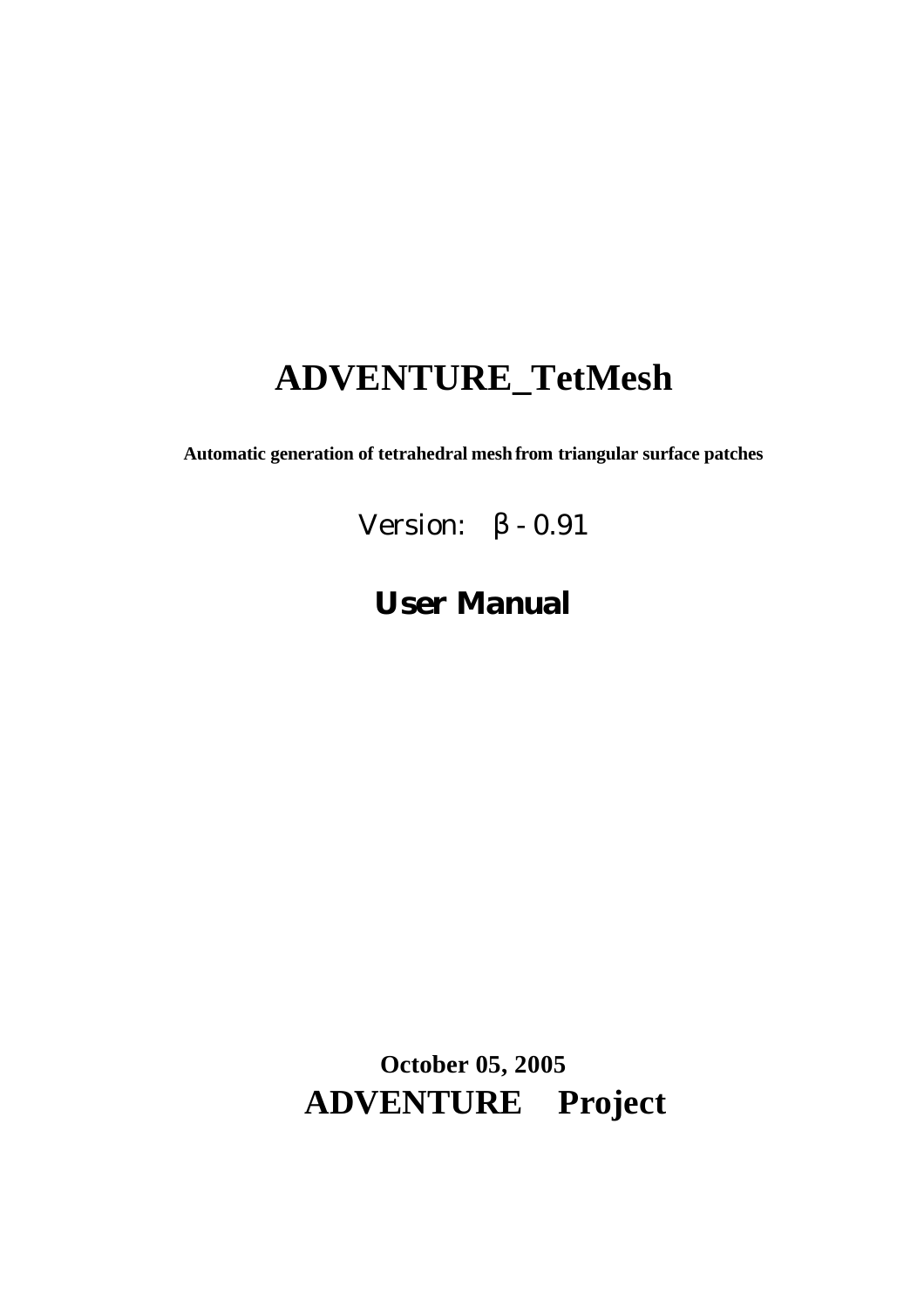## **Contents**

| 1.                                                     |  |
|--------------------------------------------------------|--|
| 2.                                                     |  |
| 3.                                                     |  |
| 3.1.                                                   |  |
| 3.2.                                                   |  |
|                                                        |  |
|                                                        |  |
| <b>4.2.</b> Program Execution Sample (single domain)   |  |
| <b>4.3.</b> Program Execution Sample (multiple domain) |  |
| 4.4.1.<br>4.4.2.<br>4.4.3.                             |  |
|                                                        |  |
|                                                        |  |
|                                                        |  |
| 6.                                                     |  |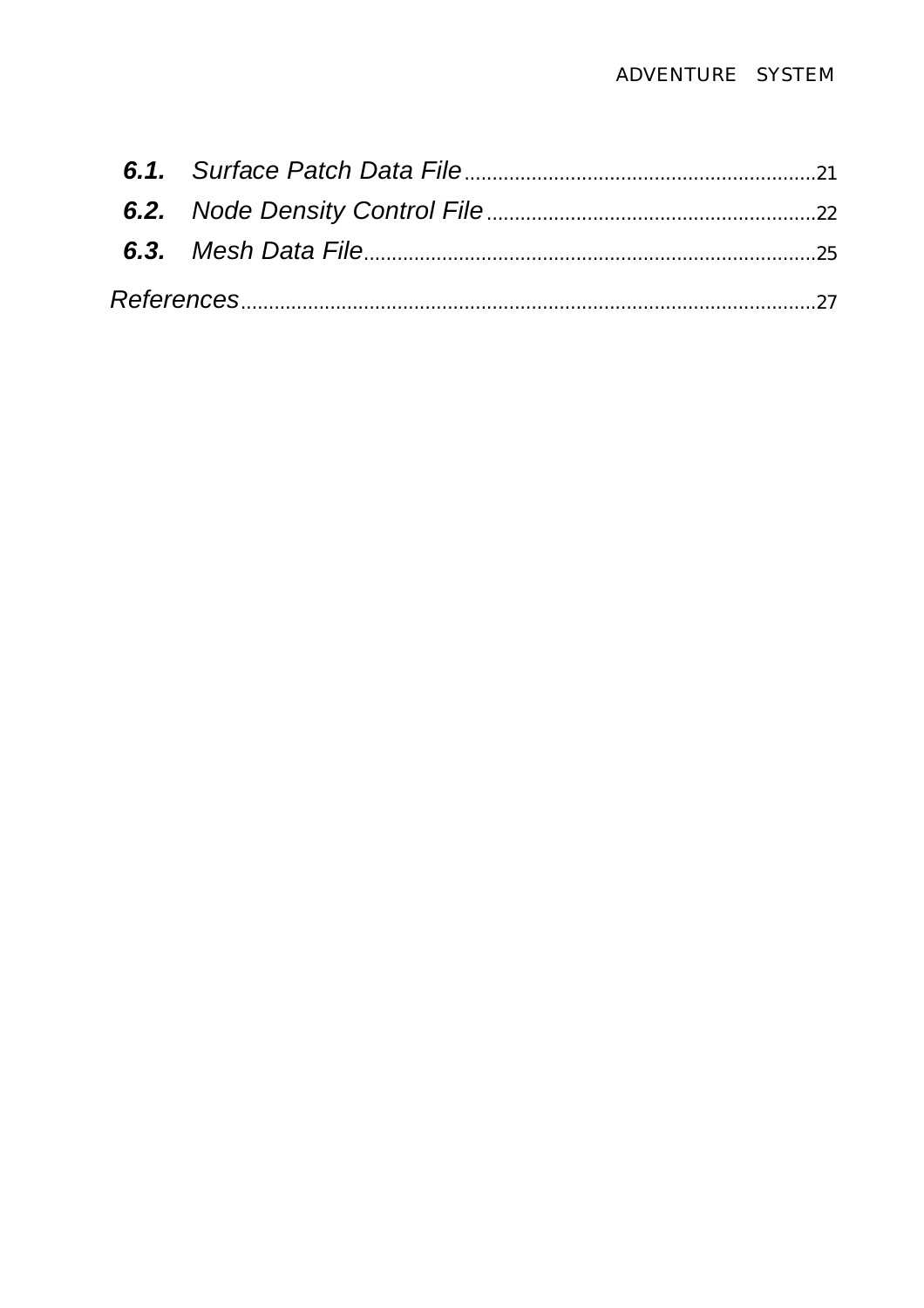### *1. Outline*

This program generates tetrahedral element mesh system from input triangular surface patches using the Delaunay triangulation method. The program consists of three modules: **TetMesh\_P** , **TetMesh\_M** and **TetMesh\_S**. The module **TetMesh\_P** smoothes the surface patches by using Pliant Delaunay re-triangulation method. The module **TetMesh\_M** generates the tetrahedral mesh system by the Delaunay triangulation method. The module **TetMesh\_S** generates quadratic tetrahedral mesh system from linear tetrahedral mesh system. The program also contains tetrahedral mesh evaluation tool **TetMesh\_E**. The information about the generated meshes is contained in the following files.

- (1) Tetrahedral mesh data file extension .**msh** Node coordinates and element connectivity of the tetrahedral mesh
- (2) Surface VRML file Extension .**wrl** Data set of mesh surface converted into VRML format (two sets)



ADVENTURE\_TetMesh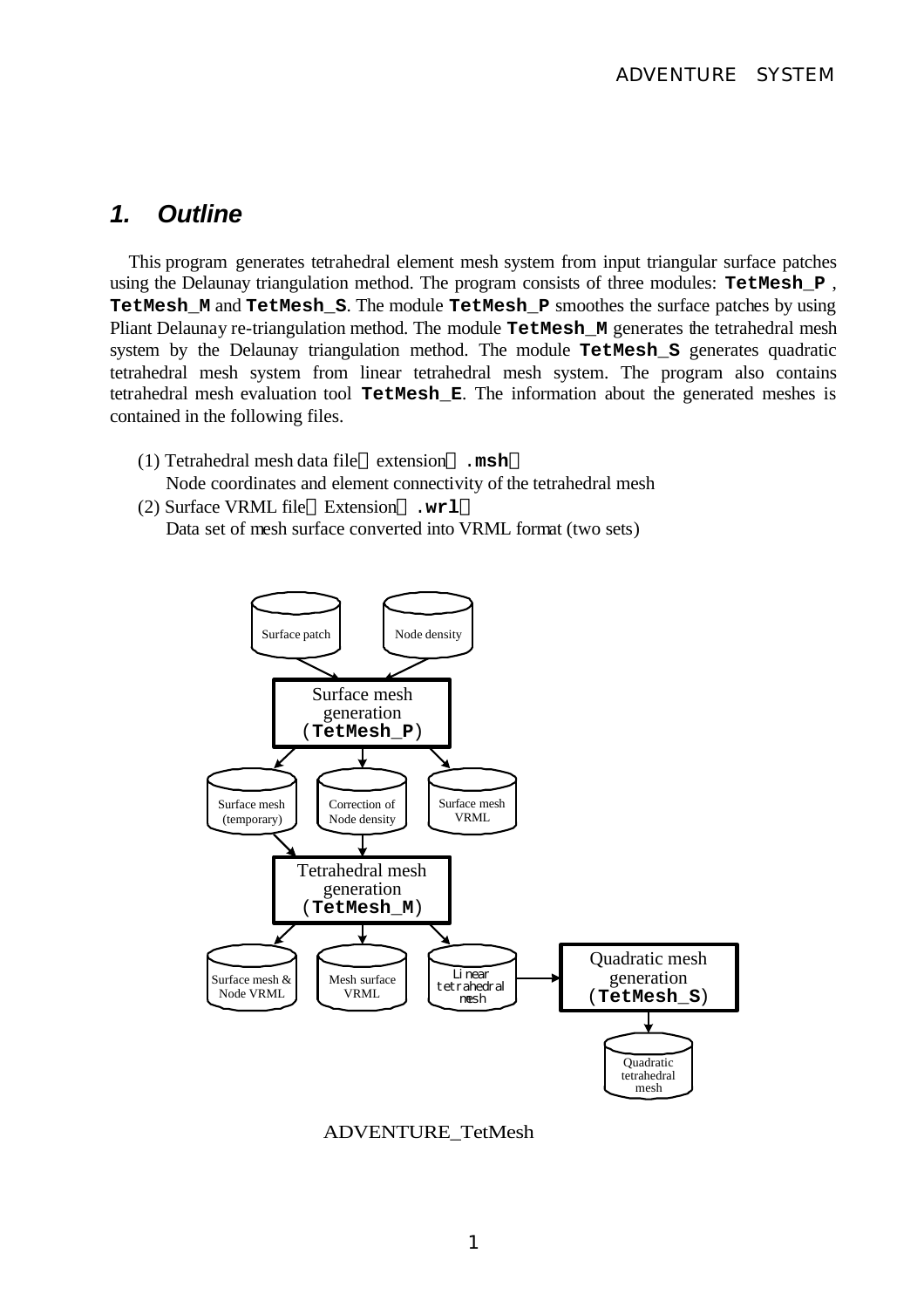### *2. Operational Environment*

The program operation is confirmed in the following environments.

- (1) Operating System  **UNIX, Linux**
- (2) Compilers **TetMesh\_P** : *Fortran90* (Operation is confirmed with *DIGITAL Fortran 90 V5.2-705 , PGI Fortran 90 V3.2-3, g95 (after Sep 25 2005)* ) **TetMesh\_M, TepMesh\_S, TetMesh\_E** : *C++* (Operation is confirmed with *Compaq C++ Ver. 6.2-024, g++ Ver. 2.9x, 3.x, 4.0.1*)

### *3. Program Installation*

## *3.1. Installation Procedure*

Extract the module from **tar+gz** form, and install the programs according to the contents of **INSTALL** file, located in the top directory.

### *3.2. Structure of Directories*

The information about files and directories structure is given in **README** file located in the top directory.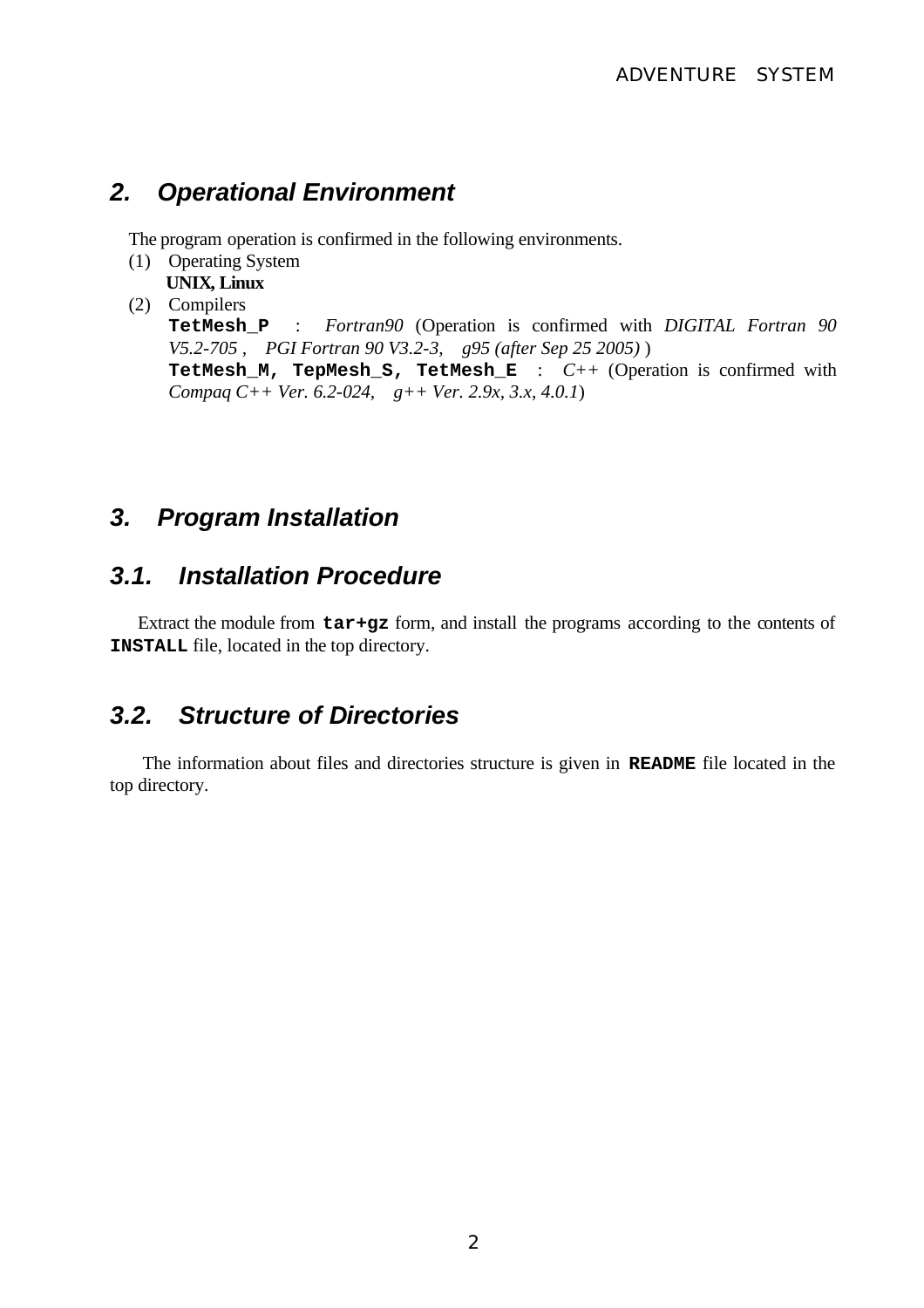## *4. Program Handling and Operation*

## *4.1. Program Operation Flowchart*

The execution flow of the program is shown below.



*(1) Preparation of the surface patch data file*

The surface patch data file should be prepared according to the format shown in Chapter *6.1 "Surface Patch Data File".*

The surface patch data file is compatible with an output of ADVENTURE\_TriPatch module of the ADVENTURE System.

The file extension should be **.pcm**.

If it is single domain, the old format (**.pch**) can also be inputted.

*(2) Generation of node density control file*

Prepare the node density control file according to the format shown in Chapter *6.2 "Node Density Control File".*

If the use of ADVENTURE\_TriPatch module output is considered, no changes are necessary in the nodal density control file after preparation of the patch. The file extension should be **.ptn**.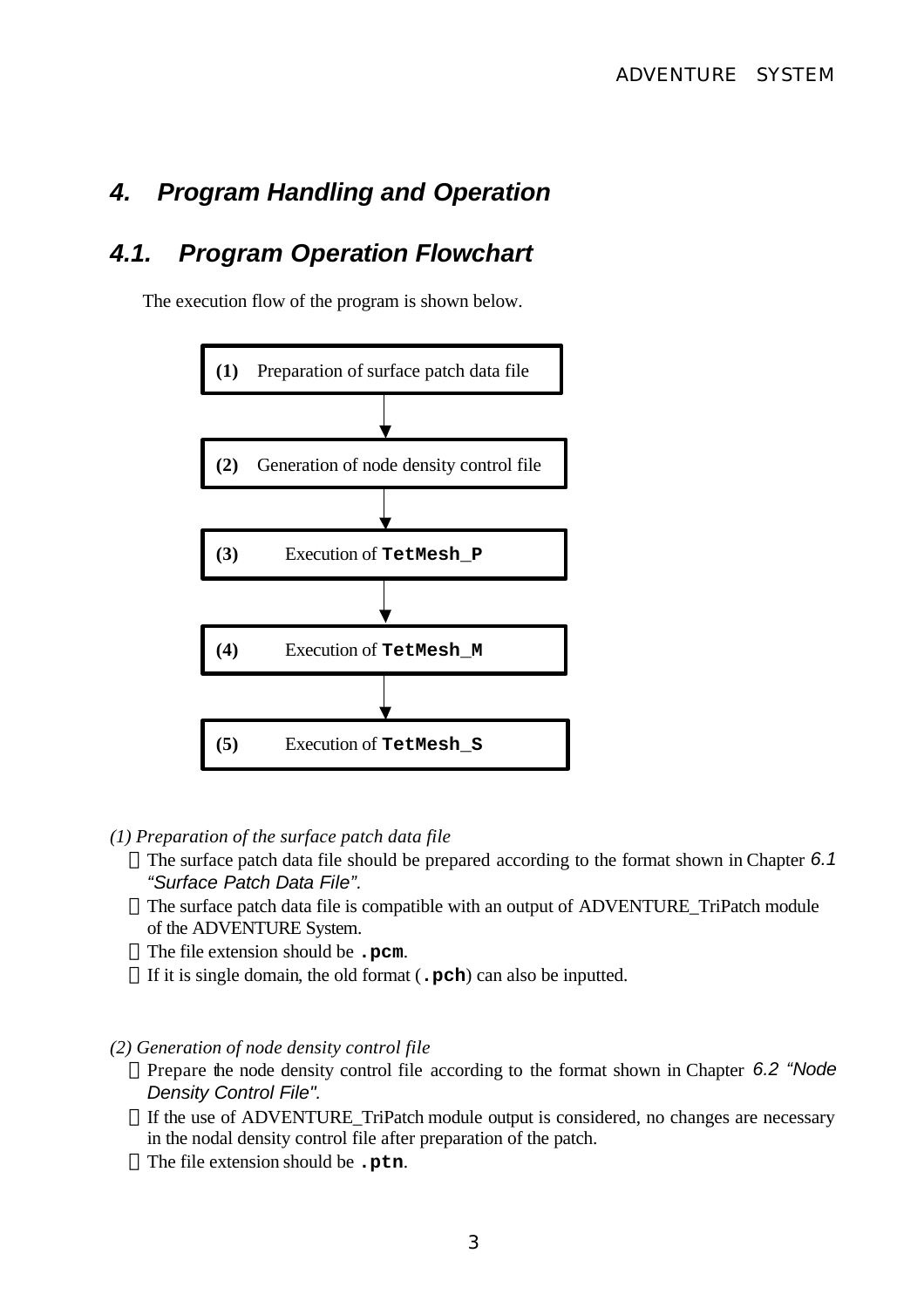#### *(3) Execution of* **TetMesh\_P**

This program can be executed by the following commands:

#### **Advtmesh9p** *Surface\_patch\_data\_file\_name* **-d**

Input the surface patch data file name without file extension. If the node density control file is used, the command option **-d** should be added. The command options are explained below. The surface mesh data file (the file extension is **.pcc**) and the corrected node density control file (the extension is **.ptn**) will be generated as an output after execution of **TetMesh\_P**, and the character **"c"** will be added to each original file name. If needed, the surface mesh can be converted into the VRML format (VRML format Ver 1.0) by adding the command option **-p**. The extension **c**.wrl will be added to the specified surface mesh data file name. The contents of the converted file can be displayed using a VRML browser.

#### *(4) Execution of* **TetMesh\_M**

This program can be executed by the following commands:

#### **Advtmesh9m** *Surface\_mesh\_data\_file\_name*

 Input the surface mesh data file name without file extension. The command options are explained below. The linear tetrahedral mesh output file with the extension **.msh** will be generated after execution of **TetMesh\_M**. If needed, the mesh surface can be converted into the VRML format (VRML format Ver 1.0) by adding the command option **-p**. The extensions **\_e.wrl** and **\_n.wrl** will be added to the specified surface mesh data file name. Contents of the converted file can be displayed using a VRML browser. The created tetrahedral mesh output file can be used as input data for the ADVENTURE\_BCtool module of the ADVENTURE System.

#### *(5) Execution of* **TetMesh\_S**

This program can be executed by the following commands:

#### **Advtmesh9s** *Linear\_tetrahedral\_mesh\_data\_file\_name*

 Input the linear tetrahedral mesh data file name without file extension. The command options are explained below. The quadratic tetrahedral mesh output file with the extension **.msh** will be generated after execution of **TetMesh\_S**, and the character **"s"** will be added to original file name. The created quadratic tetrahedral mesh output file can be used as input data for the ADVENTURE\_BCtool module of the ADVENTURE System.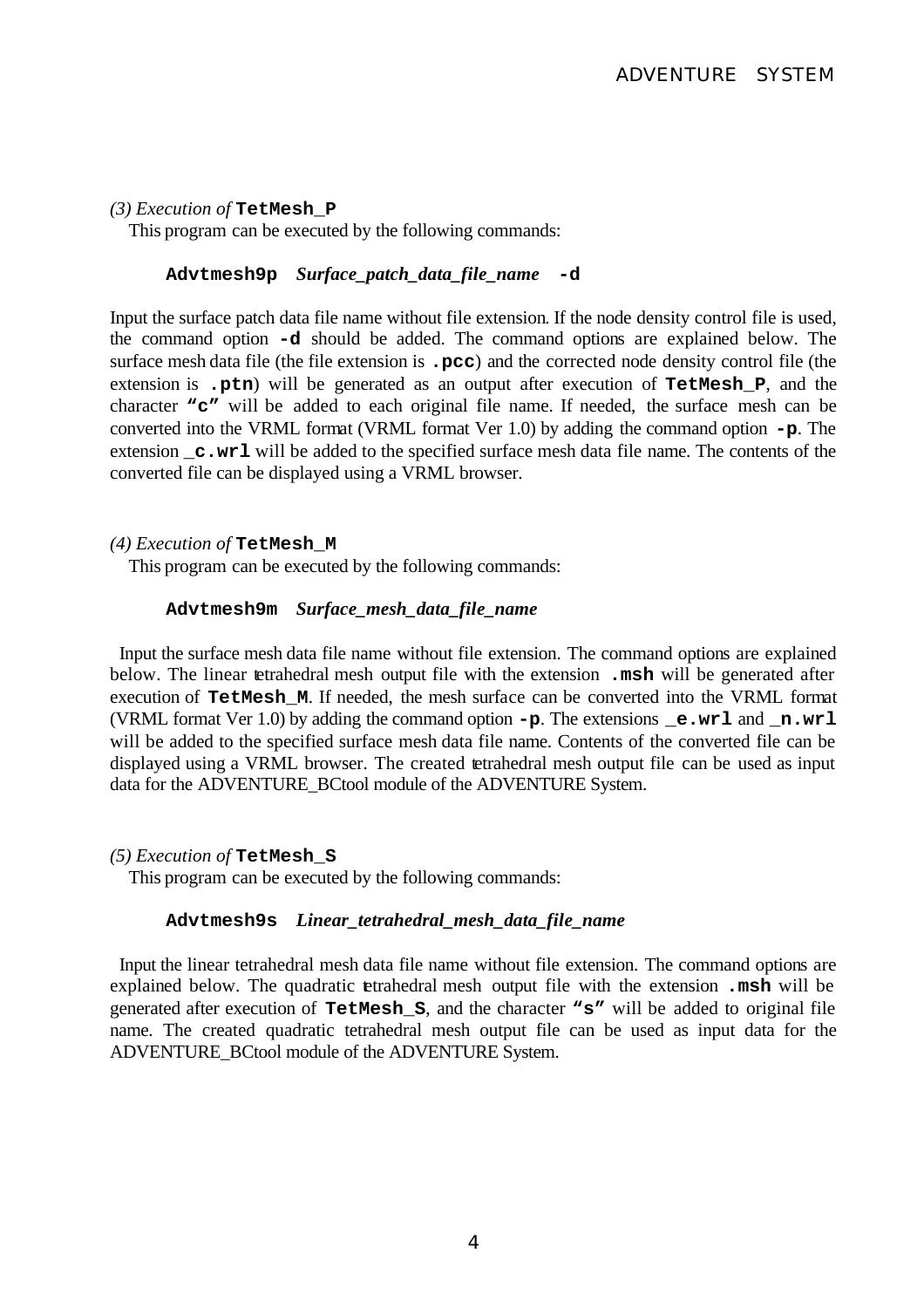## *4.2. Program Execution Sample (single domain)*

### *4.2.1. Program Execution*

Sample data files are located in the subdirectory **sample\_data**. An example of program execution using the files **adventure\_manual\_data01.pcm** and **adventure\_manual\_data01.ptn** is shown here.

(1) An execution of **TetMesh\_P** can be started by the following command:

```
% advtmesh9p adventure_manual_data01 -d -p
```
The program will input two files:**adventure\_manual\_data01.pcm**, and **adventure\_manual\_data01.ptn**. As a result, three files will be created:**adventure\_manual\_data01c.pcc**, **adventure\_manual\_data01c.ptn**, and **adventure\_manual\_data01\_c.wrl**.

(2) An execution of **TetMesh\_M** can be started by the following command:

```
% advtmesh9m adventure_manual_data01c -p
```
The program will input two files:**adventure\_manual\_data01c.pcc**, and **adventure\_manual\_data01c.ptn**. As a result, three files will be created:**adventure\_manual\_data01c.msh, adventure\_manual\_data01c\_n.wrl**, and **adventure\_manual\_data01c\_e.wrl**.

(3) An execution of **TetMesh\_S** can be started by the following command:

#### **% advtmesh9s adventure\_manual\_data01c**

The program will input one file:**adventure\_manual\_data01c.msh**. As a result, one file will be created:**adventure\_manual\_data01cs.msh**.

### *4.2.2. Execution Log*

An output message log file will be generated after the program execution. Explanations about the message contents for the above-mentioned sample files are presented in *Appendix A, Appendix B* and *Appendix C*.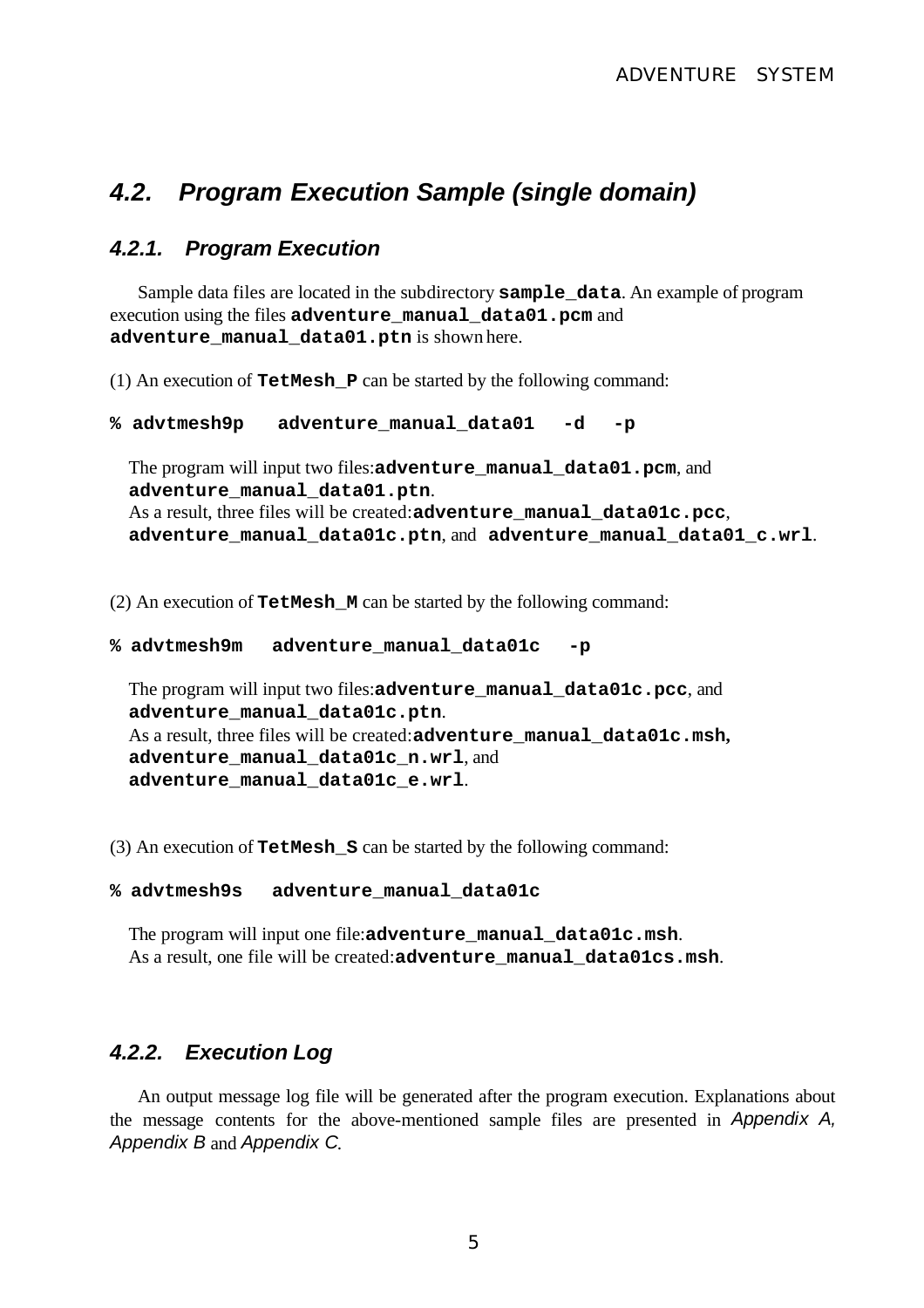#### *4.2.3. Sample Results*

The VRML format files (VRML format Ver 1.0) generated after program execution can be displayed using a VRML browser.

#### *(1) Input patch*

By executing the following commands, the input original surface patch can be converted into VRML format:

#### **% advtmesh9p adventure\_manual\_data01 -cr -p**

The file named **adventure\_manual\_data01\_c.wrl** will be created. The input patch file can be converted into the VRML format without correction of the patch by adding the option **-cr** to the execution command. Figure 4.2.3-1 shows an example of the VRML output file displayed by a VRML browser.



*Fig. 4.2.3-1. Example of displayed input surface patch in VRML format*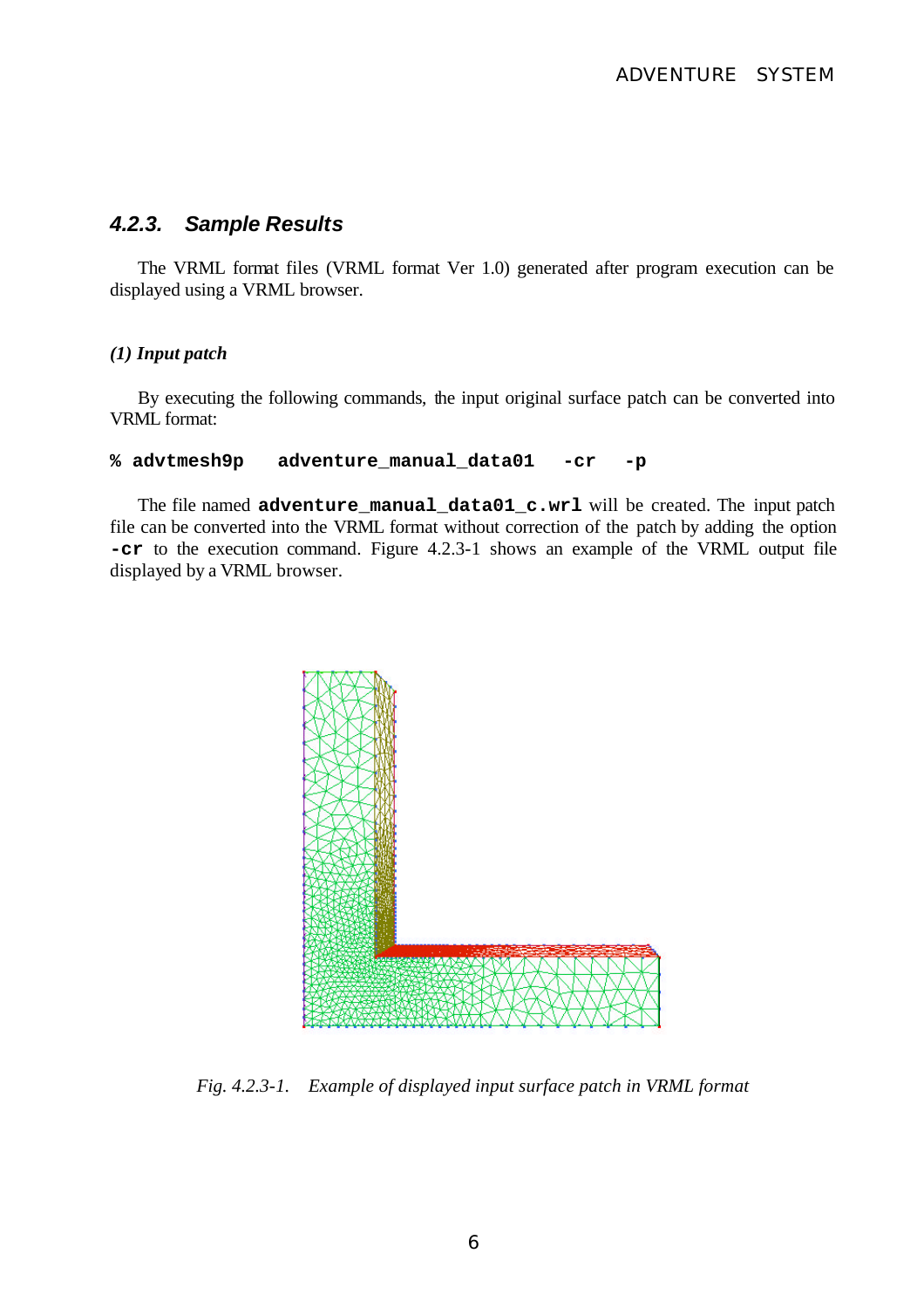#### *(2) Surface mesh*

The surface mesh generated by **TetMesh\_P** (see *Chapter 4.2.1 (1)*) and the simultaneously created VRML output files are presented in Fig. 4.2.3-2 (displayed by a VRML browser).



*Fig. 4.2.3-2. Example of surface mesh displayed by VRML browser*

#### *(3) Tetrahedral mesh surface*

- The surface of tetrahedral mesh made by **TetMesh\_M** can be displayed by a VRML browser opening the file with **c** e.wrl at the end of the original surface patch file name.
- The nodes of tetrahedral mesh can be displayed by a VRML browser opening the file with **c\_n.wrl** at the end of the original surface patch file name.
- The points and surface nodes (the surface mesh coincided with apexes of the triangle) are shown by red color; and the internal nodes are shown by blue color.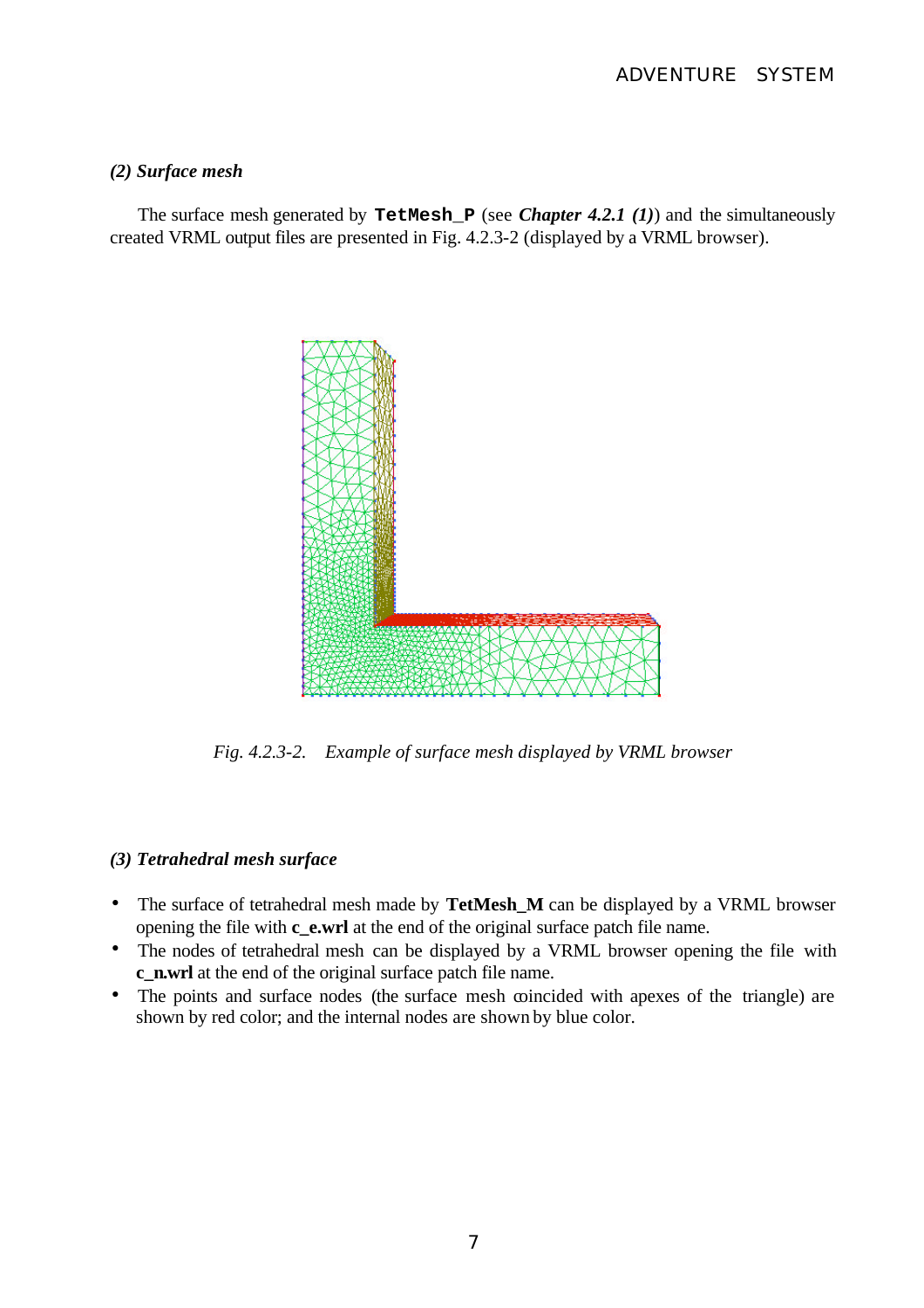

*Fig. 4.2.3-3. Example of tetrahedral mesh surface displayed by VRML browser*



*Fig. 4.2.3-4. Example of tetrahedral mesh nodes displayed by VRML browser (wireframe)*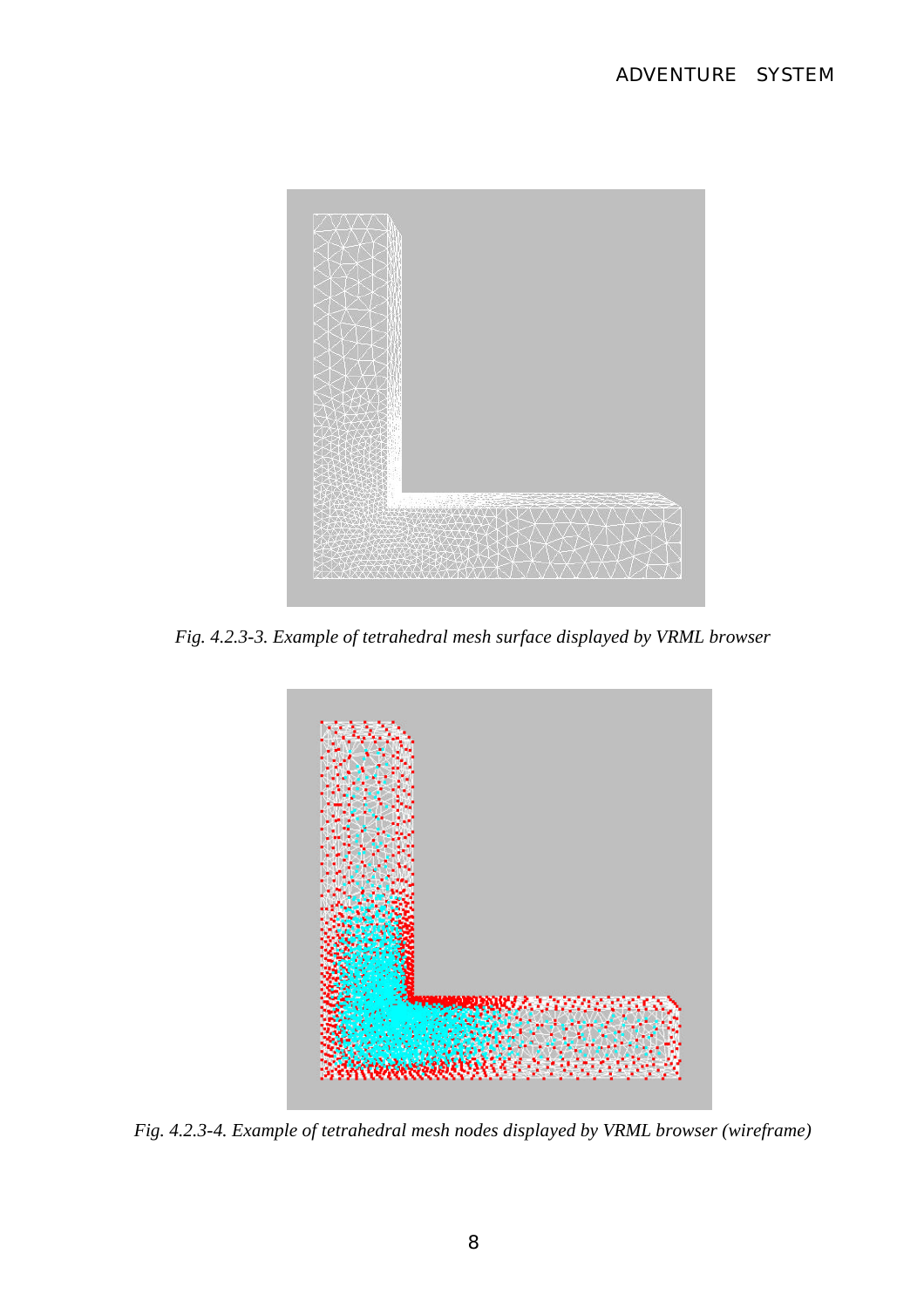### *4.3. Program Execution Sample (multiple domain)*

### *4.3.1. Program Execution*

Sample data files are located in the subdirectory **sample\_data**. An example of program execution in the case of multiple materials using the files **mat\_in0102.pcm** and **mat\_in0102.ptn** is shown here.

(1) An execution of **TetMesh\_P** can be started by the following command:

```
% advtmesh9p mat_in0102 -d -p
```
The program will input two files: **mat\_in0102.pcm**, and **mat\_in0102.ptn**. As a result, three files will be created: **mat\_in0102c.pcc**, **mat\_in0102c.ptn**, and **mat\_in0102\_c.wrl**.

(2) An execution of **TetMesh\_M** can be started by the following command:

```
% advtmesh9m mat_in0102c -p
```
The program will input two files: **mat\_in0102c.pcc**, and **mat\_in0102c.ptn**. As a result, three files will be created: **mat\_in0102c.msh, mat\_in0102c\_n.wrl**, and **mat\_in0102c\_e.wrl**.

(3) An execution of **TetMesh\_S** can be started by the following command:

#### **% advtmesh9s mat\_in0102c**

The program will input one file: **mat\_in0102c.msh**. As a result, one file will be created: **mat\_in0102cs.msh**.

### *4.3.2. Execution Log*

An output message log file will be generated after the program execution. Explanations about the message contents for the above-mentioned sample files are presented in *Appendix D, Appendix E* and *Appendix F*.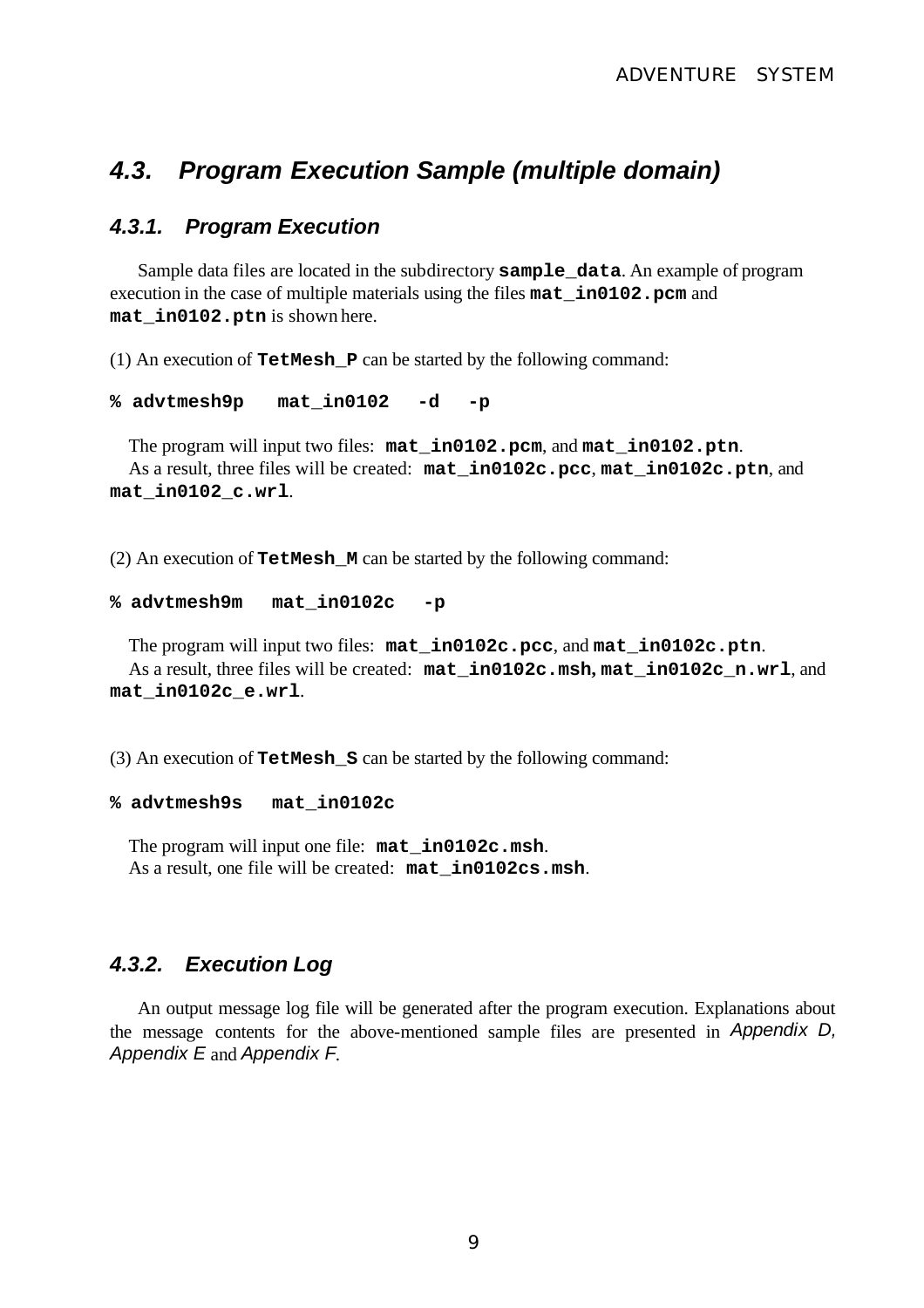## *4.3.3. Sample Results*

The VRML format files (VRML format Ver 1.0) generated after program execution can be displayed using a VRML browser.

#### *(1) Input patch*

By executing the following commands, the input original surface patch can be converted into VRML format:

#### **% advtmesh9p mat\_in0102 -cr -p**

The file named **mat\_in0102\_c.wrl** will be created. The input patch file can be converted into the VRML format without correction of the patch by adding the option **-cr** to the execution command. Figure 4.3.3-1 shows an example of the VRML output file displayed by a VRML browser.



*Fig. 4.3.3-1. Example of displayed input surface patch in VRML format*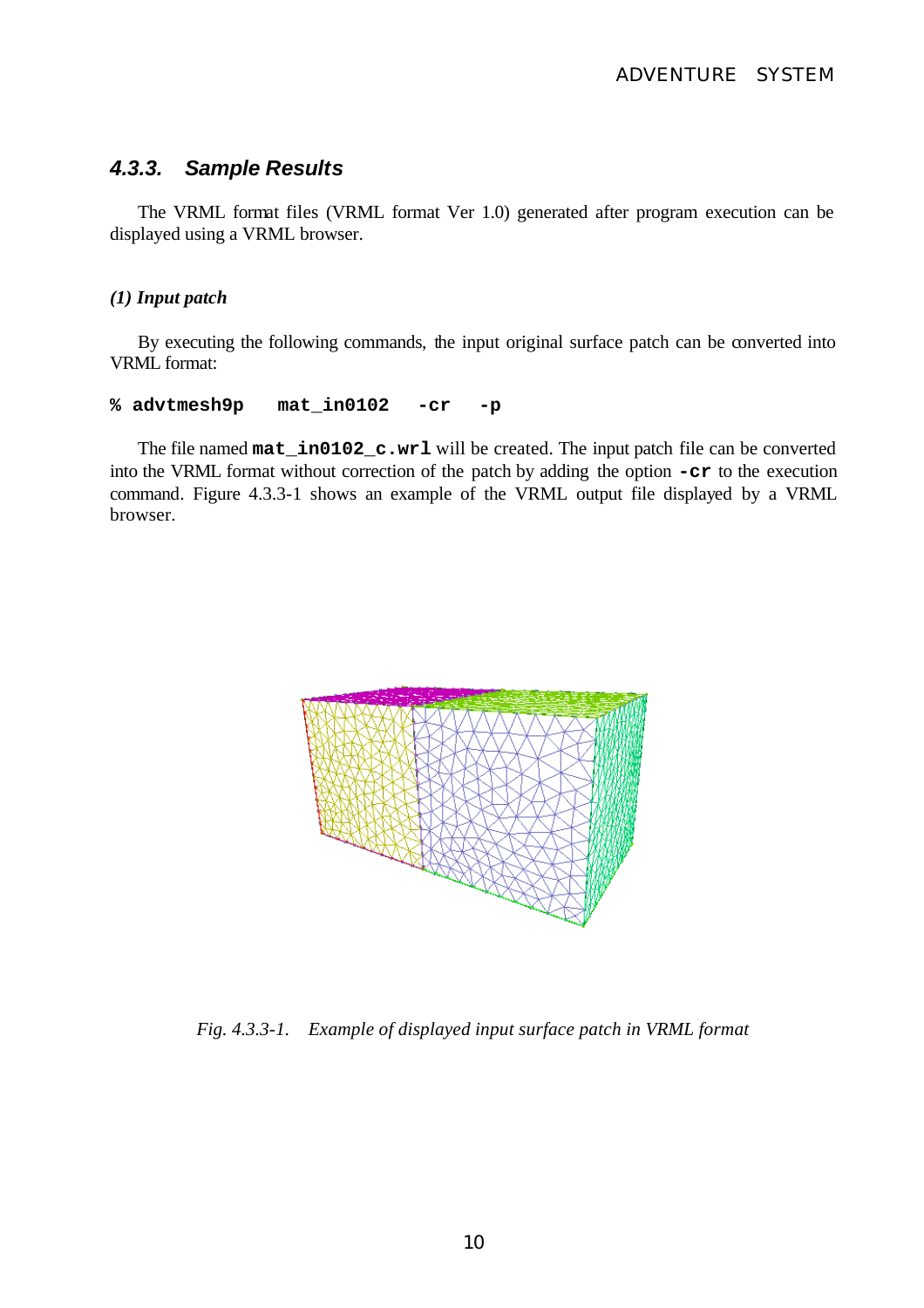

*Fig. 4.3.3-2. Example of displayed input surface patch in VRML format (wireframe)*

#### *(2) Surface mesh*

The surface mesh generated by **TetMesh\_P** (see *Chapter 4.2.1 (1)*) and the simultaneously created VRML output files are presented in Fig. 4.3.3-3 (displayed by a VRML browser).



*Fig. 4.3.3-3. Example of surface mesh displayed by VRML browser (wireframe)*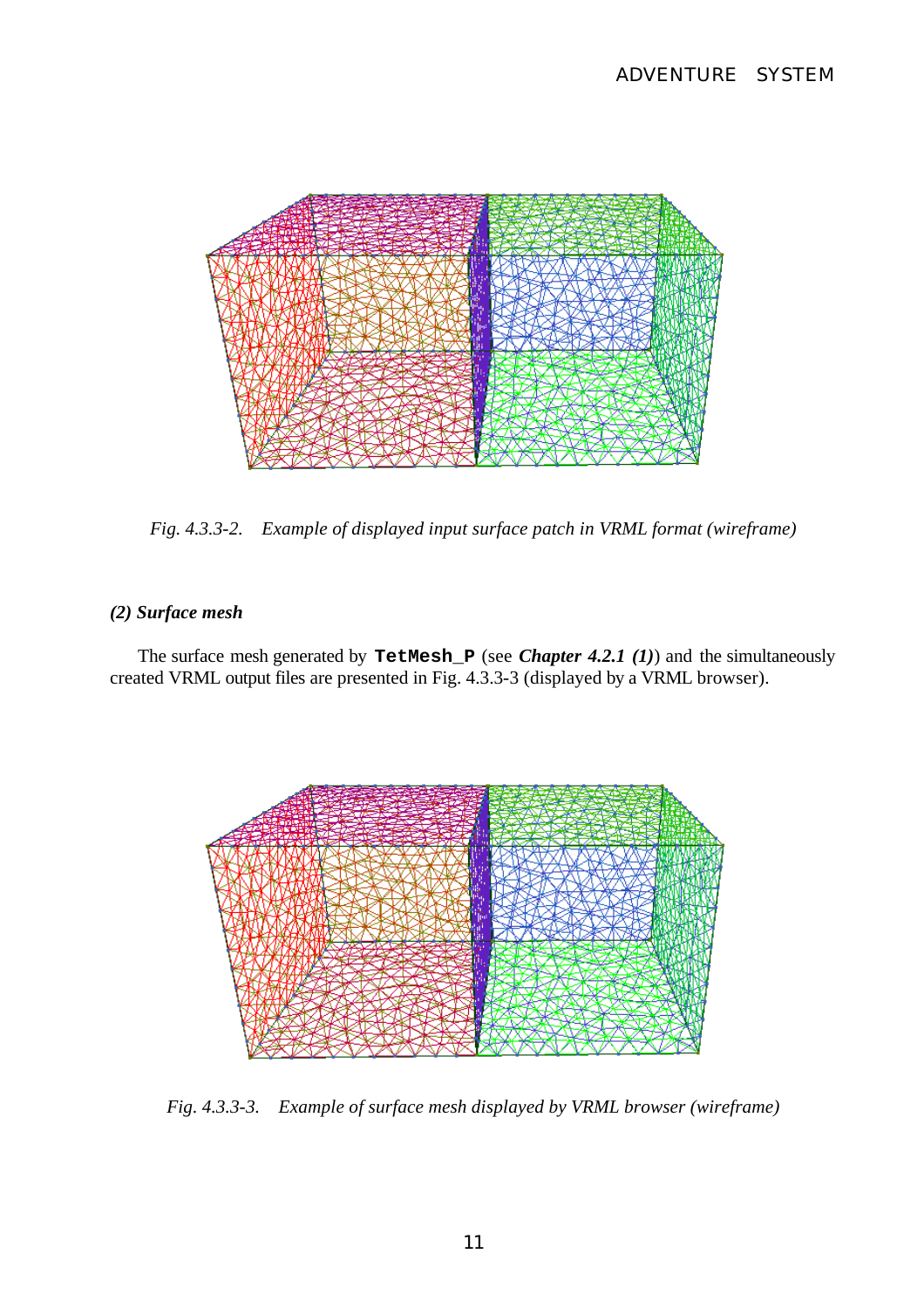#### *(3) Tetrahedral mesh surface*

- The surface of tetrahedral mesh made by **TetMesh\_M** can be displayed by a VRML browser opening the file with **c\_e.wrl** at the end of the original surface patch file name.
- The nodes of tetrahedral mesh can be displayed by a VRML browser opening the file with **c\_n.wrl** at the end of the original surface patch file name.
- The points and surface nodes (the surface mesh coincided with apexes of the triangle) are shown by red color; and the internal nodes are shown by blue color.



*Fig. 4.3.3-4. Example of tetrahedral mesh surface displayed by VRML browser*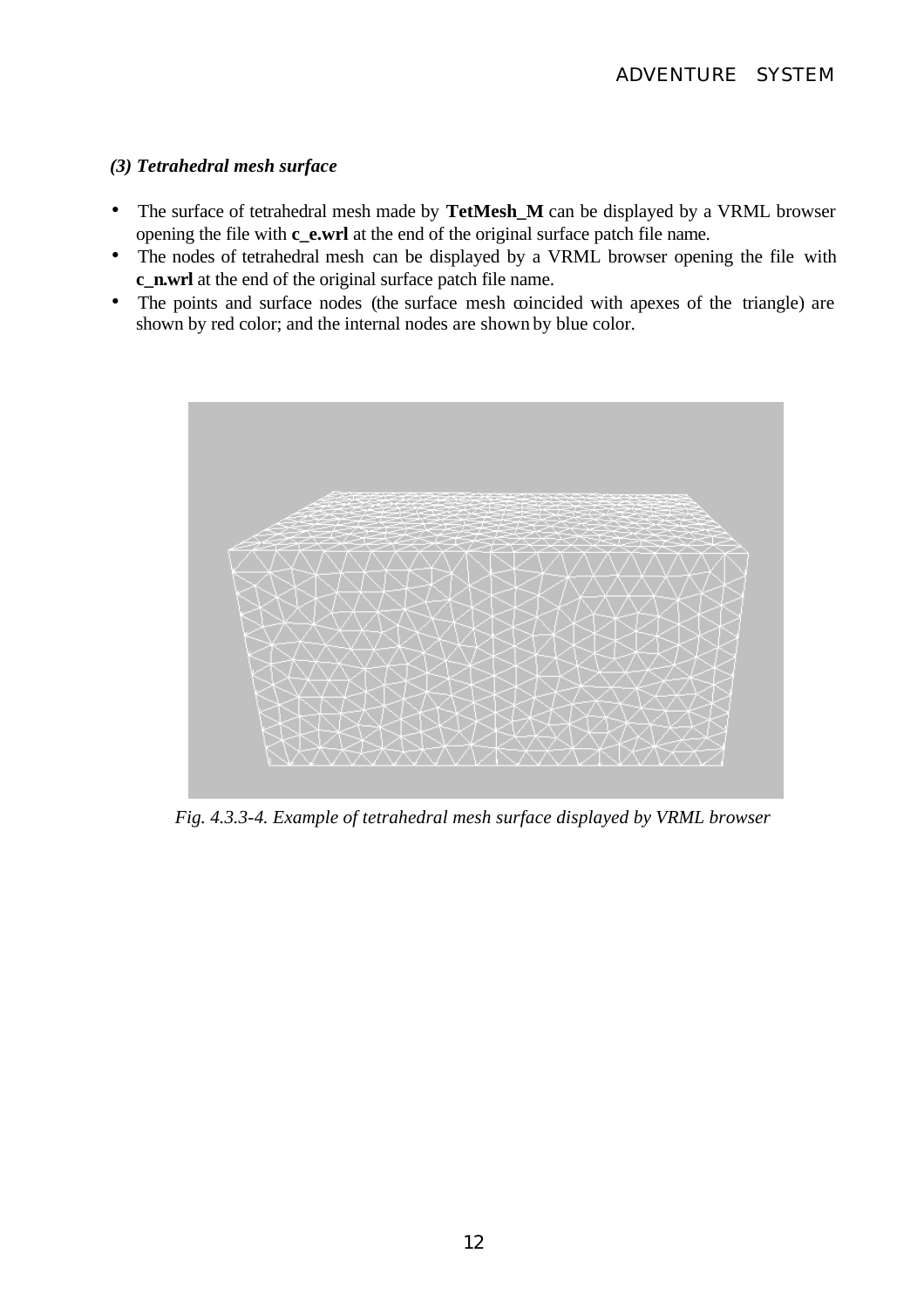

*Fig. 4.3.3-5. Example of tetrahedral mesh nodes displayed by VRML browser (wireframe)*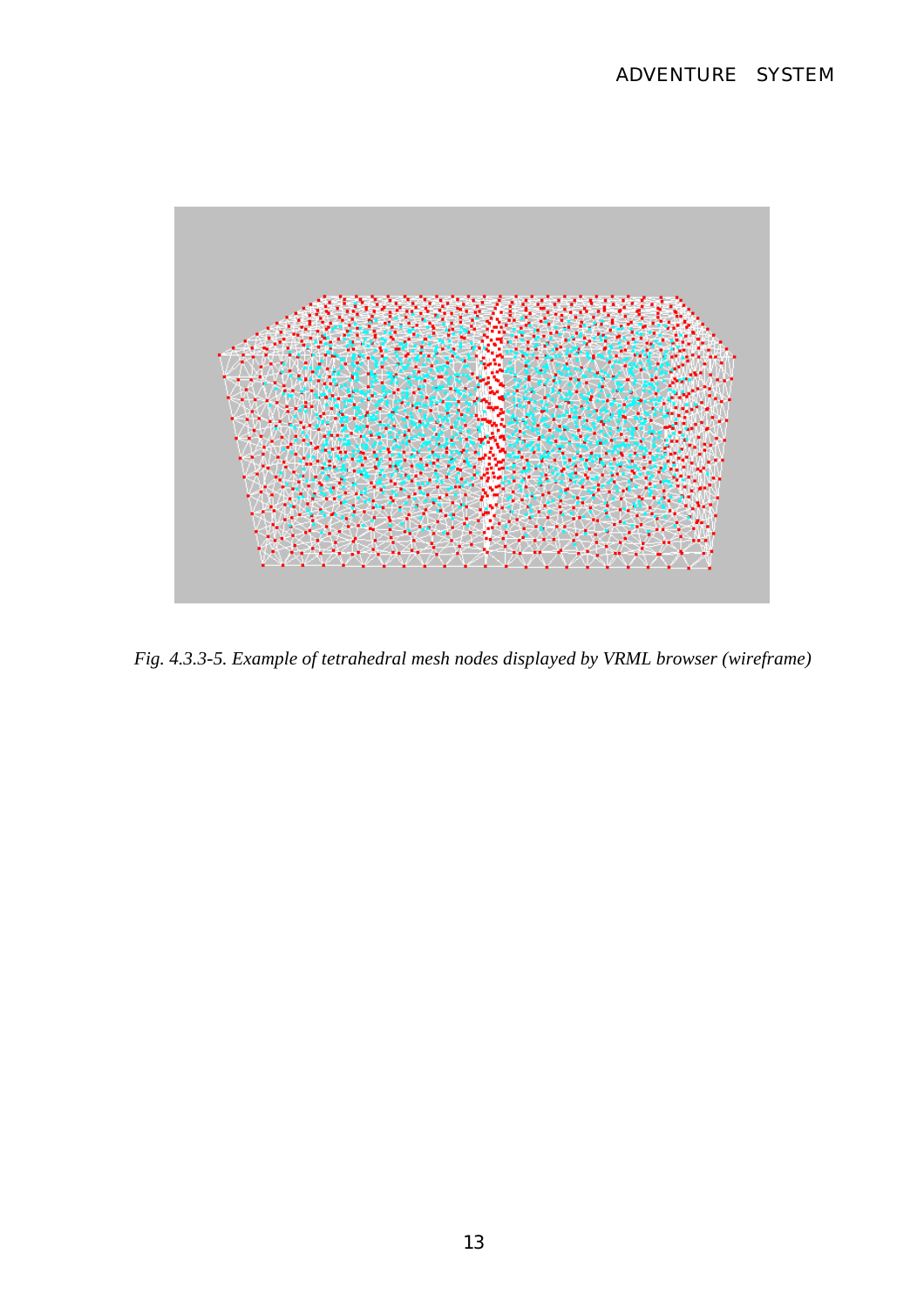## *4.4. Command Options*

### *4.4.1. Command Options for* **TetMesh\_P**

The surface mesh generation program **TetMesh\_P** uses the technique of Pliant Delaunay re-triangulation, which concurrently smoothing and making the Delaunay triangulation of the input surface patch. Smoothing is achieved by the coupling of the method of Lennard-Jones potential approximation function applied by Bossen and Heckbert [1] for elements and the Laplacian smoothing method, where the node is moved toward the center of gravity, calculated taking into account the neighboring nodes. After this program performs, Delaunay tessellation which performs the above-mentioned smoothing, addition and deletion of the vertices according to node density control, by making the vertices of the inputted surface patch into starting points, the surface mesh which becomes the vertex arrangement in which the surface appears automatically is created. In Delaunay tessellation, when there are four or more points on the same circumference (referred to as degeneracy), uncertainty is in division. Therefore, the triangulation generated here was called "surface mesh", and it has distinguished from the surface of a tetrahedral mesh. In addition, on a domain boundary, even if it makes it the vertex arrangement in which degeneracy does not occur and creates a tetrahedral mesh separately for every domain, the triangle element of a border plane is made in agreement. The program **TetMesh\_P** is executed according to the following processing procedures:

- (1) Input of surface patch data.
- (2) Input of nodal density control data.
- (3) Deletion of extremely collapsed elements.
- (4) Creation of surface groups.
- (5) Delaunay re-triangulation without moving the input vertices.
- (6) Search for the fine shapes and automatic adjustment of the node density.
- (7) Rough deletion or addition of vertexes according to the node density distribution.
- (8) Pliant Delaunay re-triangulation, where the smoothing and the Delaunay re-triangulation are concurrently performed.
- (9) Protection of the boundary edges and adjacent surfaces.

#### To reach the convergence, Procedures (8) and (9) are performed twice in a loop.

The following command options can be used:

- **-d** Specifies the nodal density control file. A file name different than the surface patch file name can be specified following after **–d** option. This option can be used only if **-base** option is not used.
- **-base** Specifies the basic node intervals. The basic node interval should be specified after the **–base** option. The option can be used even if the node density control file is not prepared or the mesh is made homogeneous or automatically adjusted. An addition of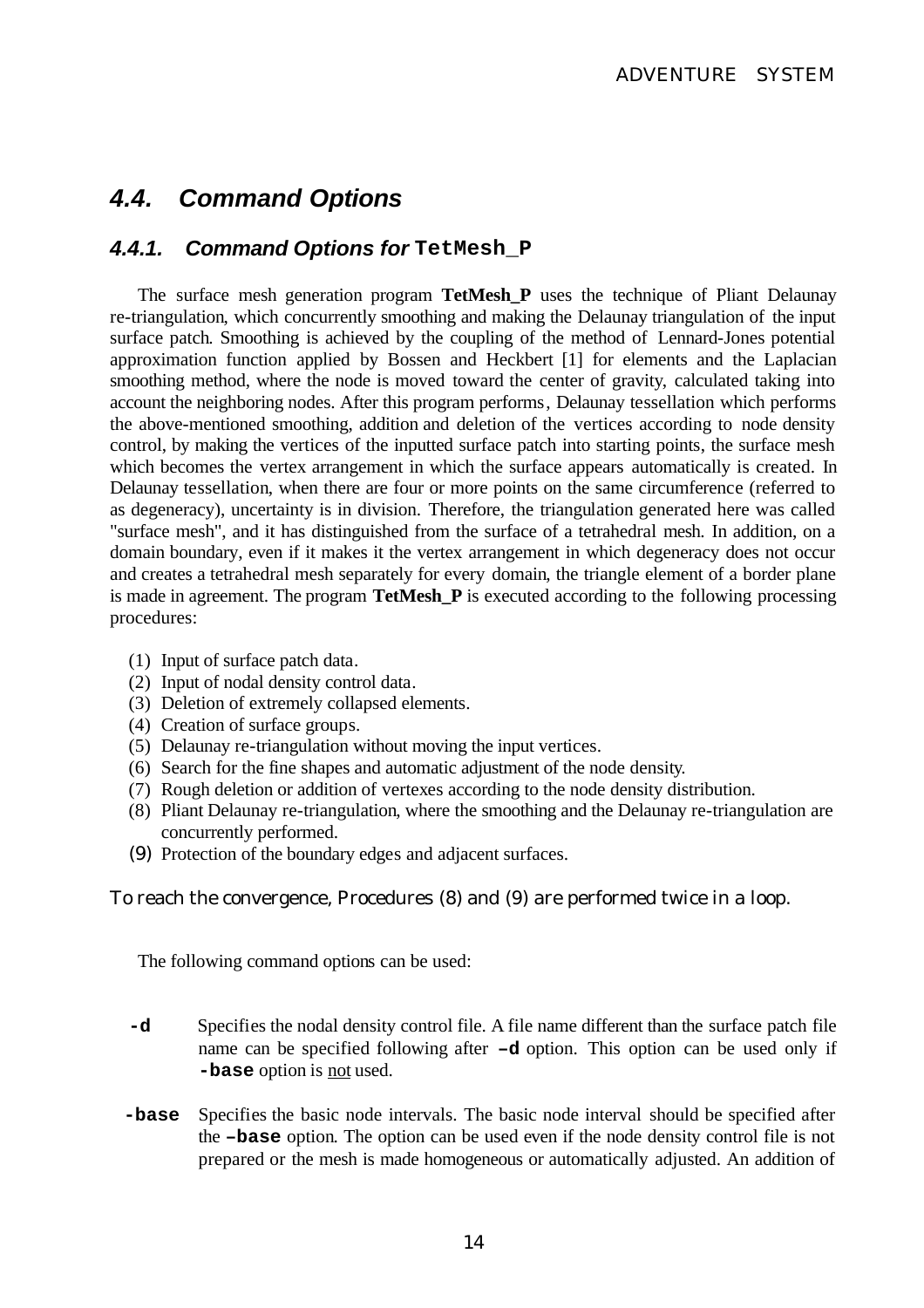**-d** option acts the same as if the **BaseDistance** option would be specified in the node density control file. It is recommended to specify the node density control in the node density control file if complicated shapes are considered for the analysis because the automatic adjustment of the nodal density increases computing time.

This option can be used only if **-d** option is not used.

If neither **–d** nor **–base** options are specified, an average length of the input surface patch is applied as the basic node interval.

 **-eh** Specifies the minimum value of the permissible ratio of the element's height to the local node interval. The minimum value can be specified within the range of  $0 \sim 0.2$ . The value should be placed after the **–eh** option. If **–eh** option is not used, the default value of 0.05 will be automatically set. If some of the elements are extremely collapsed, the equation of surface cannot be set up or the very precise mesh system will be generated by automatic adjustment of the node density. In this case, the program deletes the elements, where the ratio of the element's height to the local node interval is smaller than a specified minimum value. If the value is not specified (only **–eh** option), the program does not delete any element.

> If the value specified by this option is very large, there are conditions when the calculations can fail.

**-sm** Smoothing option.

The values **2** or **3** can be placed without a space after the **–sm** option. The default value is **3**.

If **3** is set up as the **–sm** value, the smoothing is achieved by the Bossen method together with the Laplacian smoothing method. An initial smoothing is done by the Bossen method and, after convergence is reached, the Laplacian smoothing method performs additional re-smoothing. Depending on the element shape considered for the analysis, the convergence of both methods may not be achieved simultaneously. This problem can be overcome by using the **–sm2** option, which eliminates the Laplacian smoothing.

- **-cr** Using this option together with **–p** option, it is possible to display the input surface patch in the VRML form without patch correction.
- **-p[n]** VRML file output option. The normalized output coordinates data can be prepared if the option **–pn** is specified. The program performs an element partitioning depending on the input surface patch angle. Using this option, the partitioned groups of surfaces stored in the VRML output file can be displayed by different colors. If the conversion is not reached, the overall object will be shown by blue color and the points, where the conversion is not reached will be illustrated by red color. The characters **\_c.wrl** are added to the original specified surface patch data file name.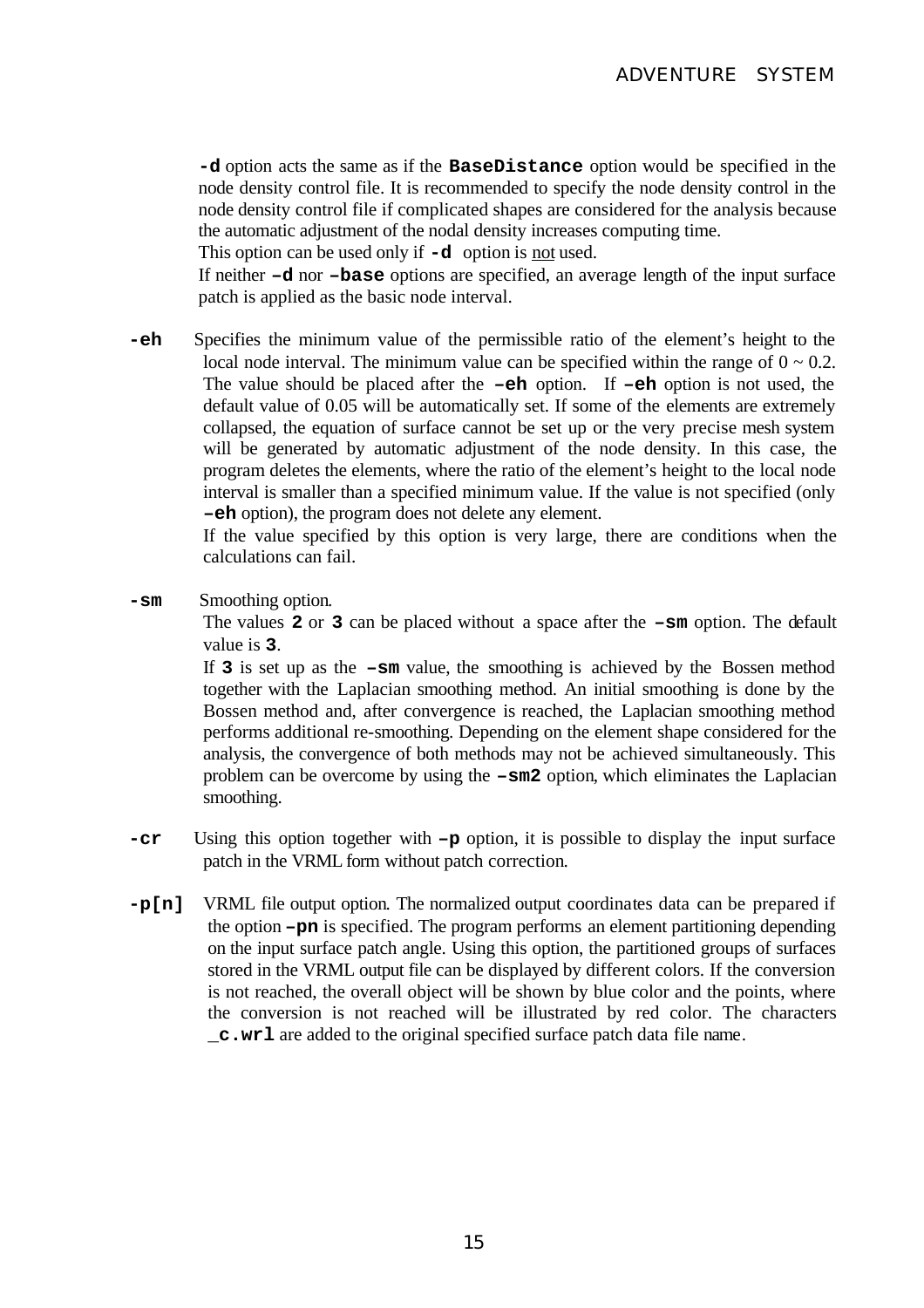### *4.4.2. Command Options for* **TetMesh\_M**

The tetrahedral mesh generator program **TetMesh\_M** is designed to generate a tetrahedral mesh system from the triangular surface patches generated by **TetMesh\_P** by the addition of the internal node. The Bucketing method and the Delaunay triangulation method are adopted to generate the inner nodes and elements [2]. **TetMesh\_M** is executed according to the following processing procedure:

- (1) Input of surface patch data.
- (2) Input of nodal density control data.
- (3) Generation of surface node.
- (4) Generation of internal node by Bucketing method.
- (5) Element creation by Delaunay triangulation method.
- (6) Outside-of-shape element deletion.
- (7) Correction of the internal sliver elements.

In the case of multiple domains, Procedures (3) to (7) are performed for every domain.

The following command option can be used:

 **-p** The VRML file output option. If this option is specified, two output VRML files are created, and **\_n.wrl** and **\_e.wrl** are added to the specified surface mesh data file names. The VRML file **\_n.wrl** contains the input surface mesh and the generated node data. The surface node is displayed with a red color (fit to the vertex of the surface mesh), and the internal node is displayed with a blue color. The VRML file **e.wrl** contains the surface of tetrahedral mesh, which can be displayed.

### *4.4.3. Command Options for* **TetMesh\_S**

The quadratic tetrahedral mesh generator program **TetMesh\_S** generates secondary nodes in the middle point of the tetrahedral element's edge.

The following command option can be used:

 **-show** If this option is specified, the program will not output the quadratic tetrahedral mesh file, but will perform only the display of the number of nodes at the time of making it a quadratic element, and degrees of freedom.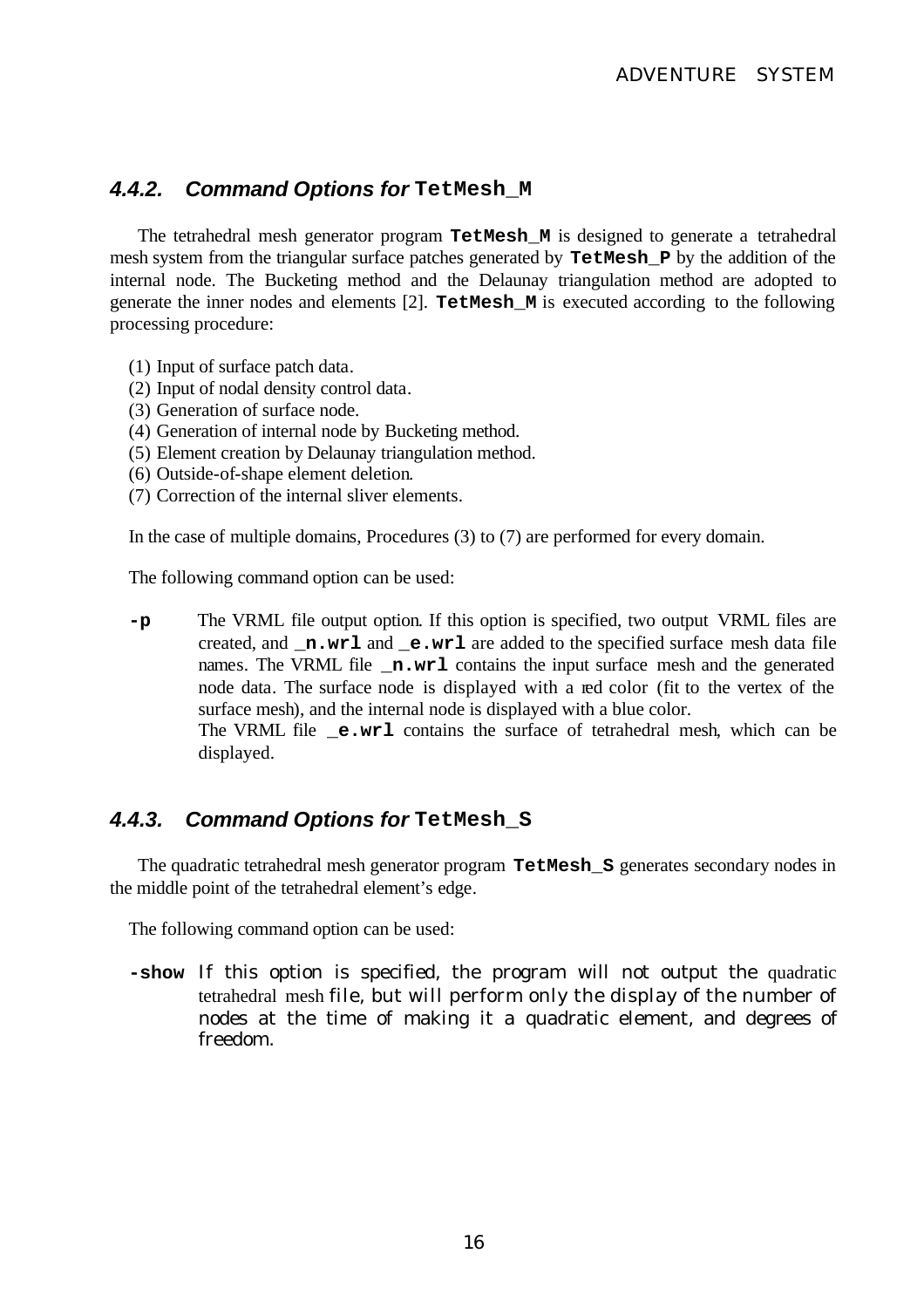### *5. Tetrahedral Mesh Evaluation Program*

This program **TetMesh\_E** evaluates a tetrahedral mesh. Evaluation criteria are edge length, dihedral angle, regular tetrahedral edge length of equivalent element volume, reciprocal of element's height aspect ratio, and the minimum element height. This program can evaluate also with a linear element or a quadratic element.

### *5.1. Execution of TetMesh\_E*

This program can be executed by the following commands:

```
 advtmesh9e Tetrahedral_mesh_data_file_name -p
```
 Input the linear or quadratic tetrahedral mesh data file name without file extension. The command options are explained below.

#### *5.1.1. Program Execution Sample*

Sample data files are located in the subdirectory **sample\_data**. An example of program execution using the file **mati** in0102cs.msh is shown here. This quadratic tetrahedral mesh file was made to perform **TetMesh\_P** and **TetMesh\_M** and created the secondary node by **TetMesh\_S** from the input data of the same as **mat\_in0102.pcm**.

An execution of **TetMesh\_E** can be started by the following command:

**% advtmesh9e mati\_in0102cs -p -d**

The program will input two files: **mati\_in0102cs.msh**, and **mati\_in0102cs.ptn**. As a result, two files will be created: **mati\_in0102cs\_chk.wrl** and **mati** in0102cs har.wrl. It displays inaccurate elements or the elements below a valuation-basis value.

#### *5.1.2. Sample Results*

The VRML format files (VRML format Ver 1.0) generated after program execution can be displayed using a VRML browser. Figure 5.1.2-1 shows an example of the VRML output file displayed by a VRML browser. In this case, the mesh contains no inaccurate elements or the elements below a valuation-basis value. So, the VRML output file displays only the element have minimum element height by red color.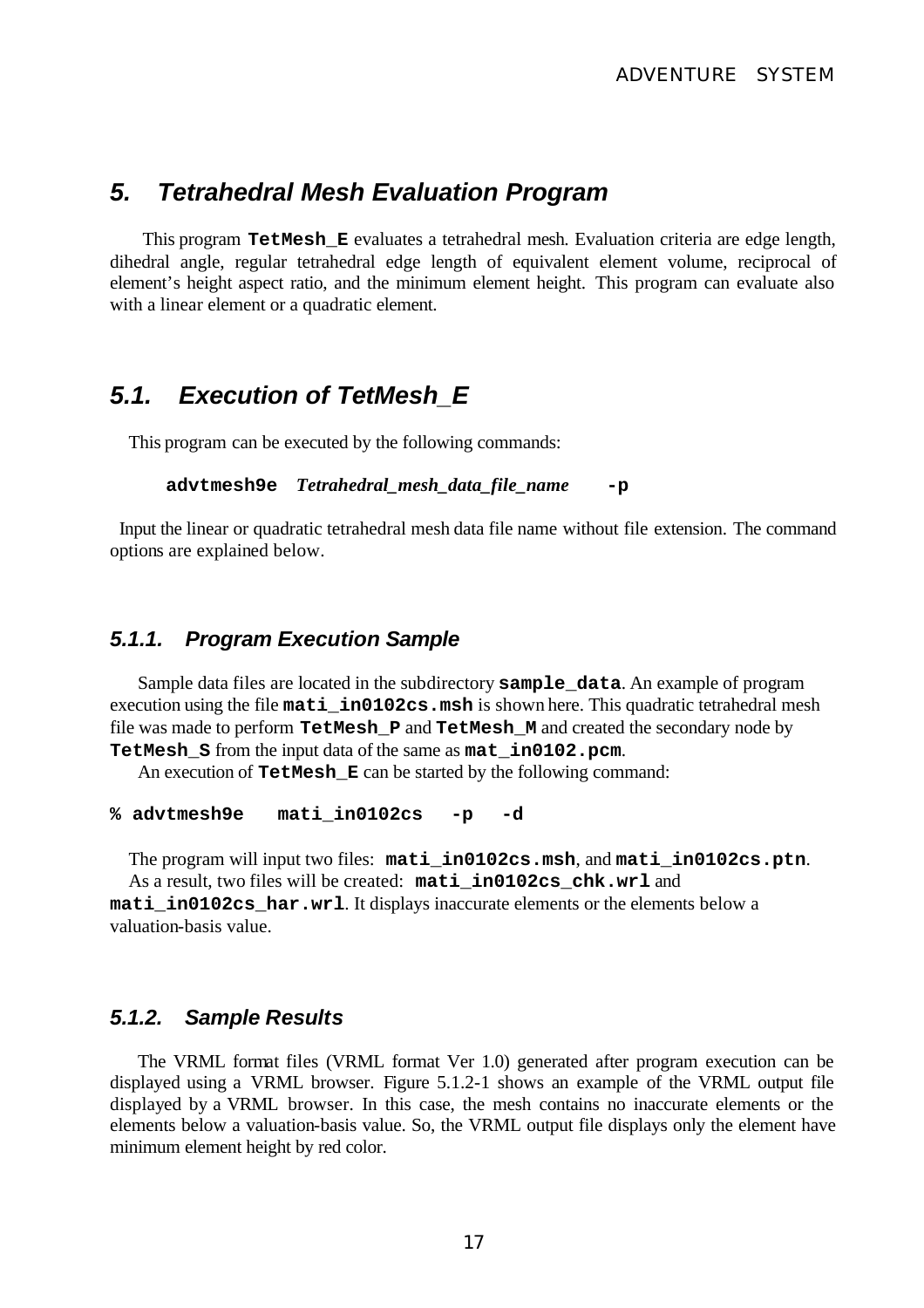

*Fig. 5.1.2-1. Example of displayed evaluated mesh in VRML format (wireframe)*

### *5.1.3. Execution Log*

An output message log file will be generated after the program execution. Explanations about the message contents for the above-mentioned sample files are presented in *Appendix G*.

Evaluation criteria are as follows. In this description,  $\langle X \rangle$  is the left hand side of the distribution table item, and <Y> is the right hand side of one. When **–d** option was specified, also displays the distribution of ratios to the local node interval.

- (1) Edge length distribution
	- <X> edge length
	- <Y> number of edges
- (2) Minimum and maximum dihedral angle distribution
	- $<$ X $>$  minimum or maximum dihedral angle of element face
	- <Y> number of elements
- (3) Regular tetrahedral edge length of equivalent element volume distribution
	- <X> edge length
	- <Y> number of elements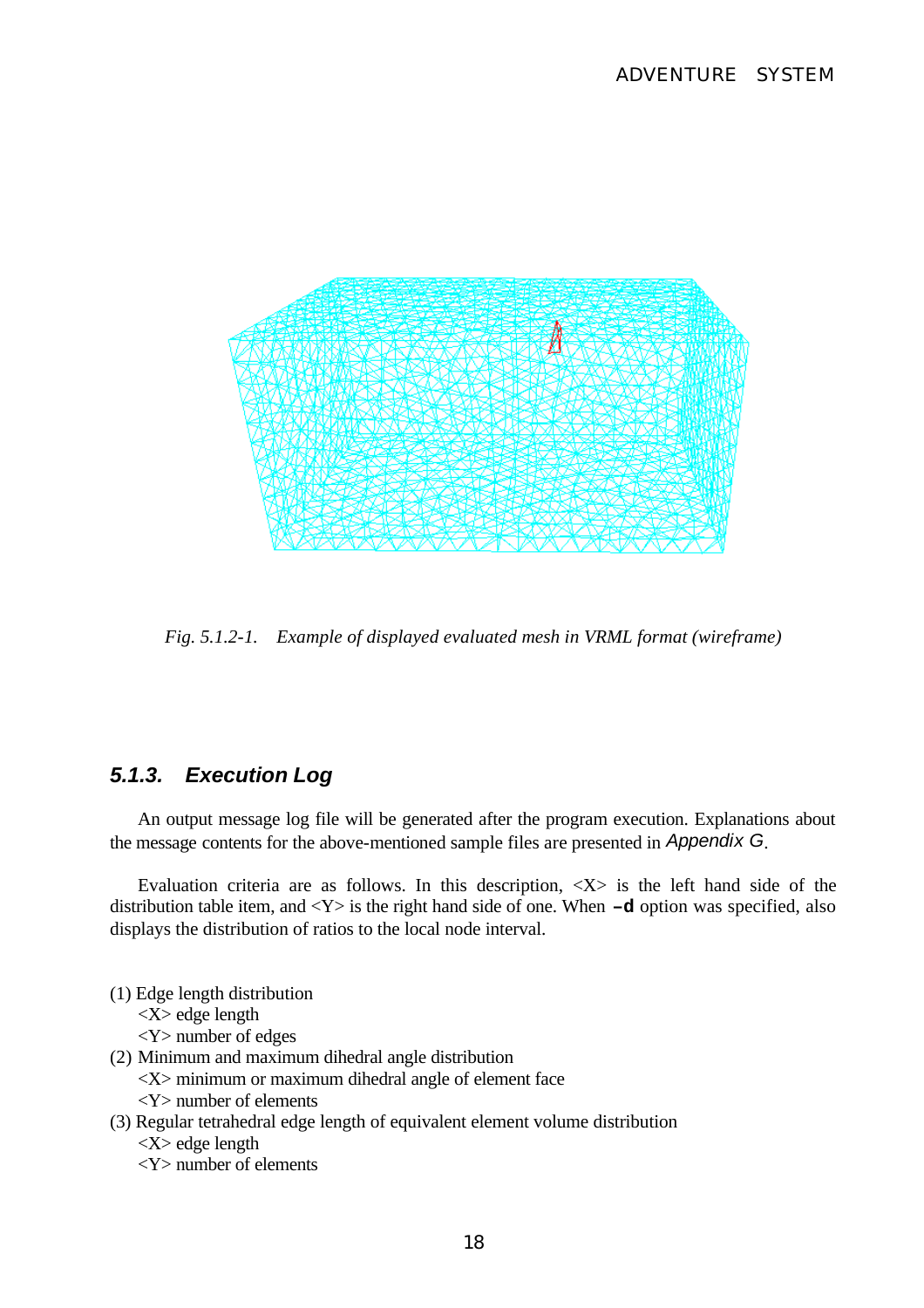(4) Reciprocal of element's height aspect ratio distribution

 $\langle X \rangle$ max(Edge length) min(Height of element) 3 Reciprocal of element' s height aspect ratio =  $\frac{2}{\sqrt{2}}$ 

<Y> number of elements

(5) Minimum element height distribution

<Y> number of elements

## *5.2. Command Options*

- **-p** The VRML file output option. If this option is specified, two output VRML files are created, and **\_chk.wrl** and **\_har.wrl** are added to the specified tetrahedral mesh data file names. The VRML file **\_chk.wrl** contains the surface of tetrahedral mesh and elements which dihedral angle is below/above a valuation-basis value (minimum:5 degree/maximum:175 degree). The VRML file **\_har.wrl** contains the surface of tetrahedral mesh and elements which reciprocal of element's height aspect ratio is below a valuation-basis value (0.05) and the element have minimum element height.
- **-d** Specifies the nodal density control file. The file name must be the same as the tetrahedral mesh file exclude of extension.

 <sup>&</sup>lt;X> element height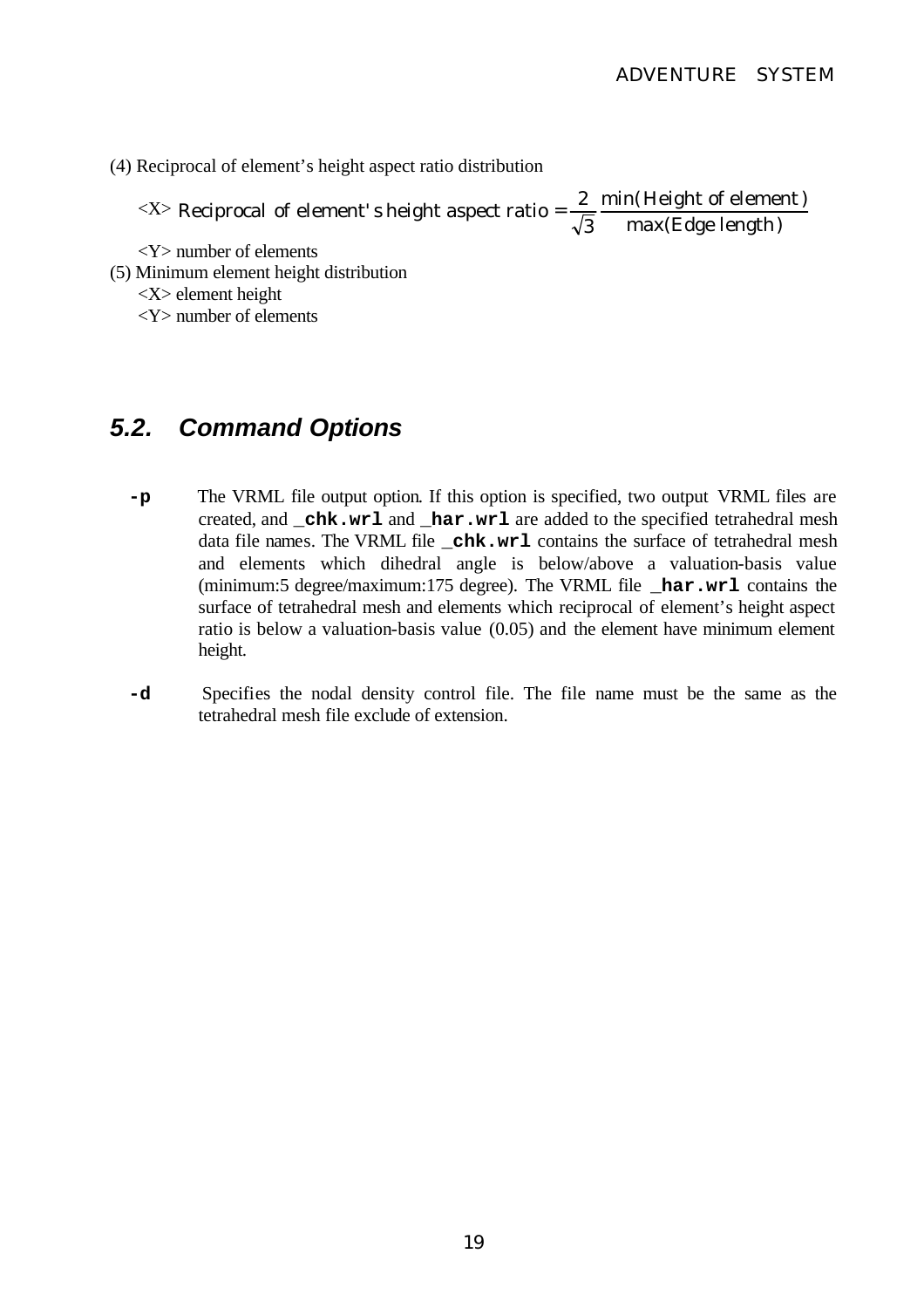# *6. File Specifications*

The table below presents the files used by this program and their contents

| File Name               | Outline of File                                                  |
|-------------------------|------------------------------------------------------------------|
| Surface patch data file | Data file, which contains the information about node coordinates |
| (.pcm)                  | and triangle patches (domain information, vertex coordinates     |
|                         | and triangle connectivity).                                      |
| Surface mesh data file  | Temporary data file, which contains the information about node   |
| (.pec)                  | coordinates and triangle meshes (vertex coordinates, triangle    |
|                         | connectivity, etc.).                                             |
| Node density data file  | Data file used for the node density control.                     |
| (.ptn)                  |                                                                  |
| Mesh data file          | Data file, which contains the node coordinates and information   |
| $(\cdot \text{msh})$    | on tetrahedral mesh (node coordinates and tetrahedral            |
|                         | connectivity) output.                                            |
| VRML file               | File containing the surface patch, surface mesh or mesh surface  |
| $(\cdot \text{wrl})$    | data converted into the VRML format (VRML format Ver1.0).        |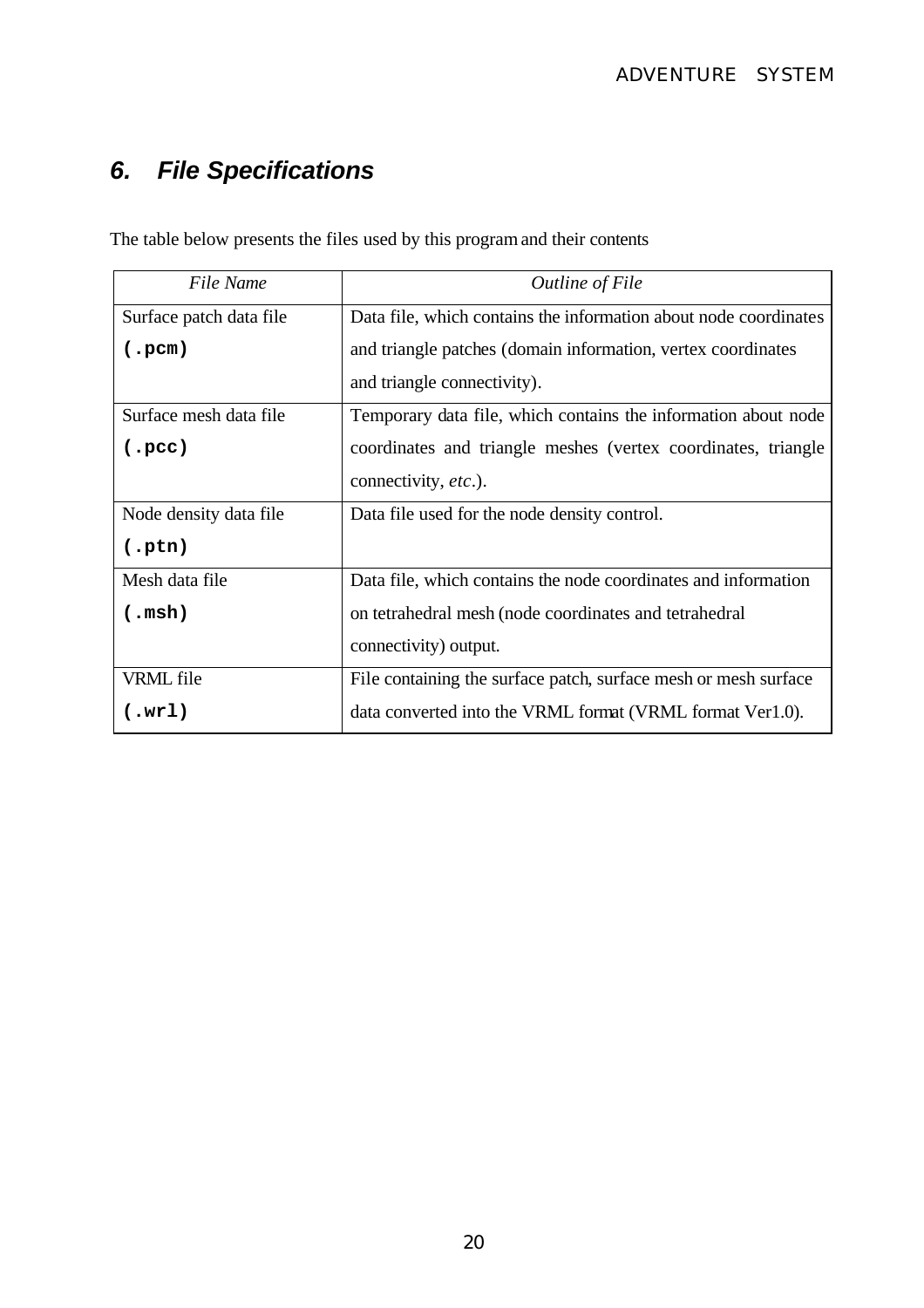### *6.1. Surface Patch Data File*

The surface patch data have the following format:

- A vector, normal to the surface patch is faced toward the internal direction of the shape, and, looking from the outside of shape, the connectivity is shown directed clockwise.
- The vertex number starts from **0**.
- The file extension is .**pcm**.

| $150 - 5050$<br>$\leftarrow$ The first X, Y, and Z coordinates of the vertex<br>$50 - 50 50$       |  |
|----------------------------------------------------------------------------------------------------|--|
|                                                                                                    |  |
|                                                                                                    |  |
| 150 50 50                                                                                          |  |
| 50 50 50                                                                                           |  |
| $\sim$ omitted $\sim$                                                                              |  |
| 50 17.03994 -22.52797                                                                              |  |
| 50 20.23377 -15.25734                                                                              |  |
| 50 29.21514 -26.66399                                                                              |  |
| 50 41.96536 -15.88812<br>$\leftarrow$ Coordinates X, Y, and Z of the 1629th vertex                 |  |
| 1598 0 0<br>$\leftarrow$ Number of surface patches of the first domain reserved (0) reserved (0)   |  |
| 158 128 17<br>The first row of the vertex number, which composes the surface patch<br>$\leftarrow$ |  |
| 17 128 16                                                                                          |  |
| 16 160 15                                                                                          |  |
| $\sim$ omitted $\sim$                                                                              |  |
| 738 704 799                                                                                        |  |
| 794 800 731                                                                                        |  |
| 800 778 731<br>$\leftarrow$ Row of the vertex number of the 1598th surface patch                   |  |
| 1652 0 0<br>$\leftarrow$ Number of surface patches of the second domain reserved (0) reserved (0)  |  |
| $\leftarrow$ The first row of the vertex number, which composes the surface patch<br>960 958 1035  |  |
| 841 1025 959                                                                                       |  |
| 816 817 930                                                                                        |  |
| $\sim$ omitted $\sim$                                                                              |  |
| 1566 1627 1621                                                                                     |  |
| 926 1614 1628                                                                                      |  |
| 1586 1628 1615<br>$\leftarrow$ Row of the vertex number of the 1652th surface patch                |  |

(Note) In the case of multiple domain, surface patches need to be closed for every domain. For every domain, each vertex and element is unique and must not be referred to from the different domains. Each vertex and each element also needs to be spatially in agreement in the border plane where two domains touch. Therefore, on the domain boundary, the vertex with the same coordinates value will be referred to from the element with which those with two and each belong to another domain. Each element (triangle) also needs to connect the vertex which serves as a pair, respectively (coordinates are in agreement), and it needs to be overlapped on the border plane. However, in the tetrahedral mesh finally generated by TetMesh\_M, it is a share node on the border plane. Please also refer to the user manual of ADVENTURE\_TriPatch.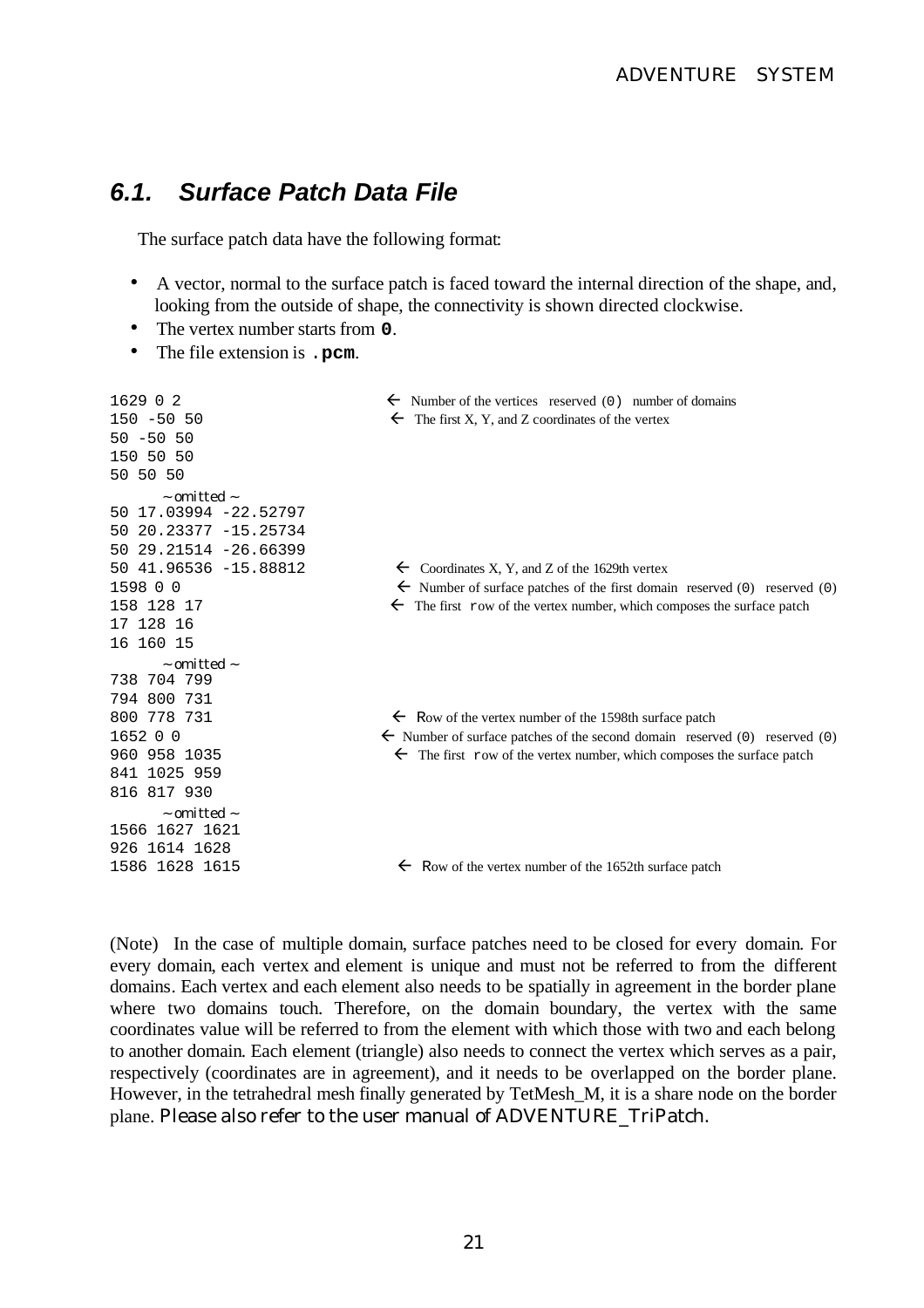## *6.2. Node Density Control File*

#### *(1) Outline of node density control data*

The node density data are classified into the basic node interval and the local node density.

#### a). Basic node interval

The edge length, which is the basis of the mesh, is specified and the mesh is adjusted to follow this length.

#### b). Local node density

The local node density is used when the detailed mesh of an arbitrary part of the input shape is used. The local nodal density has two patterns: "Inverse proportion to the distance from the point" and "Inverse proportion to the distance from the segment". Specifying the local node density, the density intensity parameter and the applicable range are set.

#### *(2) Example of nodal density application*

Figs. 6.2-1 - 6.2-3 show examples of application of the node density. Three patterns can be seen: "Inverse proportion to the distance from the point" and "Inverse proportion to the distance from the segment (two patterns)".

- The patterns, application results, and relationships between the density and the distance are shown in the figures.
- Here, the horizontal axis is corresponded to the distance **r** or  $\mathbf{r}_1 \sim \mathbf{r}_4$  and the vertical axis shows the density **d**.
- The distance from the specified point is shown if the option is set to "Inverse proportion to the distance from the point" and the distance from the specified segment is shown if the option is set to "Inverse proportion to the distance from the segment".

#### < Example >

 Fig. 6.2-1 demonstrates the case "Inverse proportion to the distance from the point", picked up as an example. The density decreases according to the increasing distance from the point when this density is applied. The node interval grows with moving away from the point.

#### (Notes)

There are sample data of the node density control in the **sample\_data** directory located in a subdirectory one level down from the top directory (**box1**, **box2**).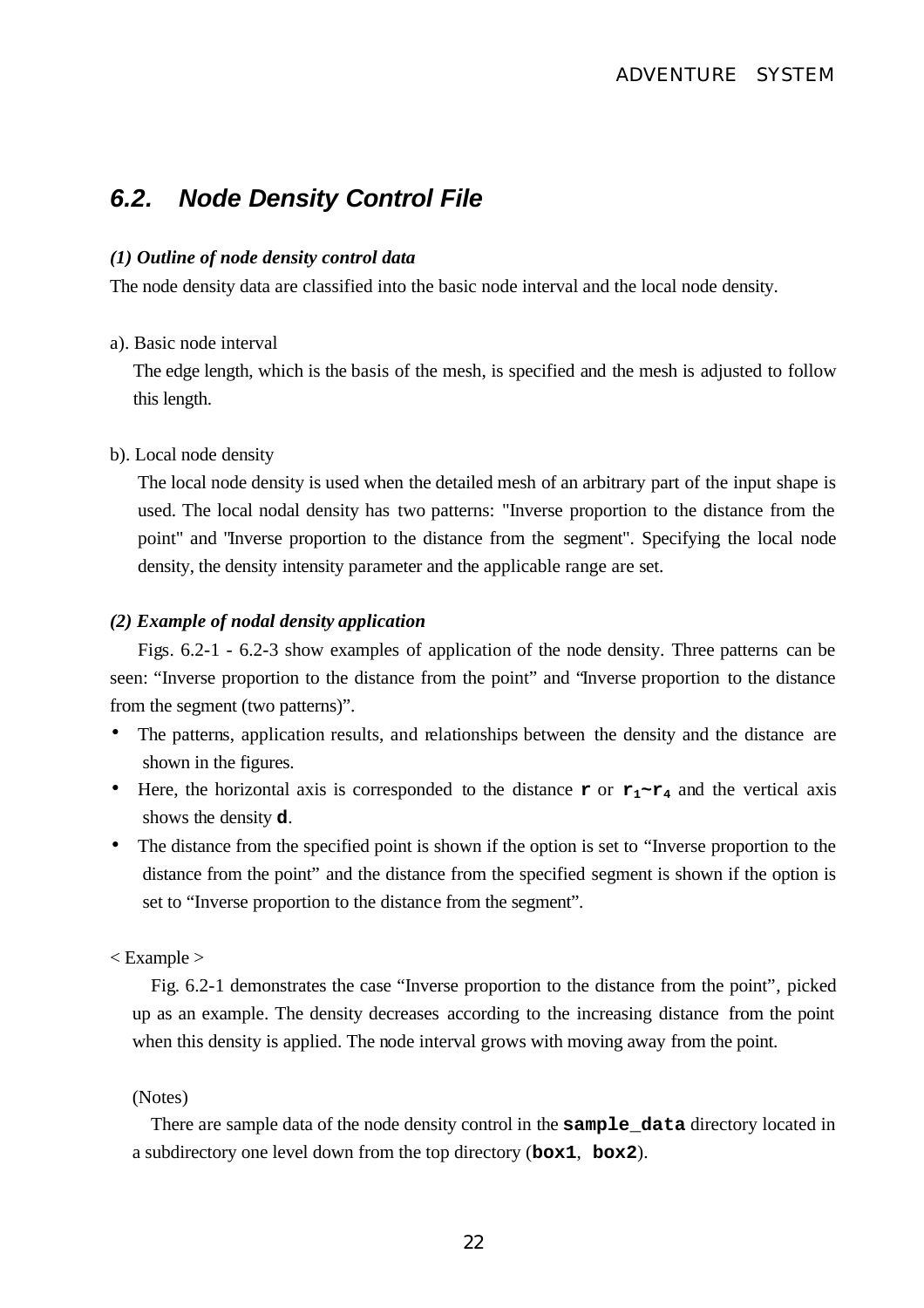

*Fig. 6.2-1. An example of the "Inverse proportion to the distance from the point" pattern. (NodalPatternOnPoint is used*



*Fig. 6.2-2. An example of the pattern "Inverse proportion to the distance from the segment". (NodalPatternOnLine is used)*



*Fig. 6.2-3. An example of the pattern "Inverse proportion to the distance from the segment". (NodalPatternOnCylinder is used)*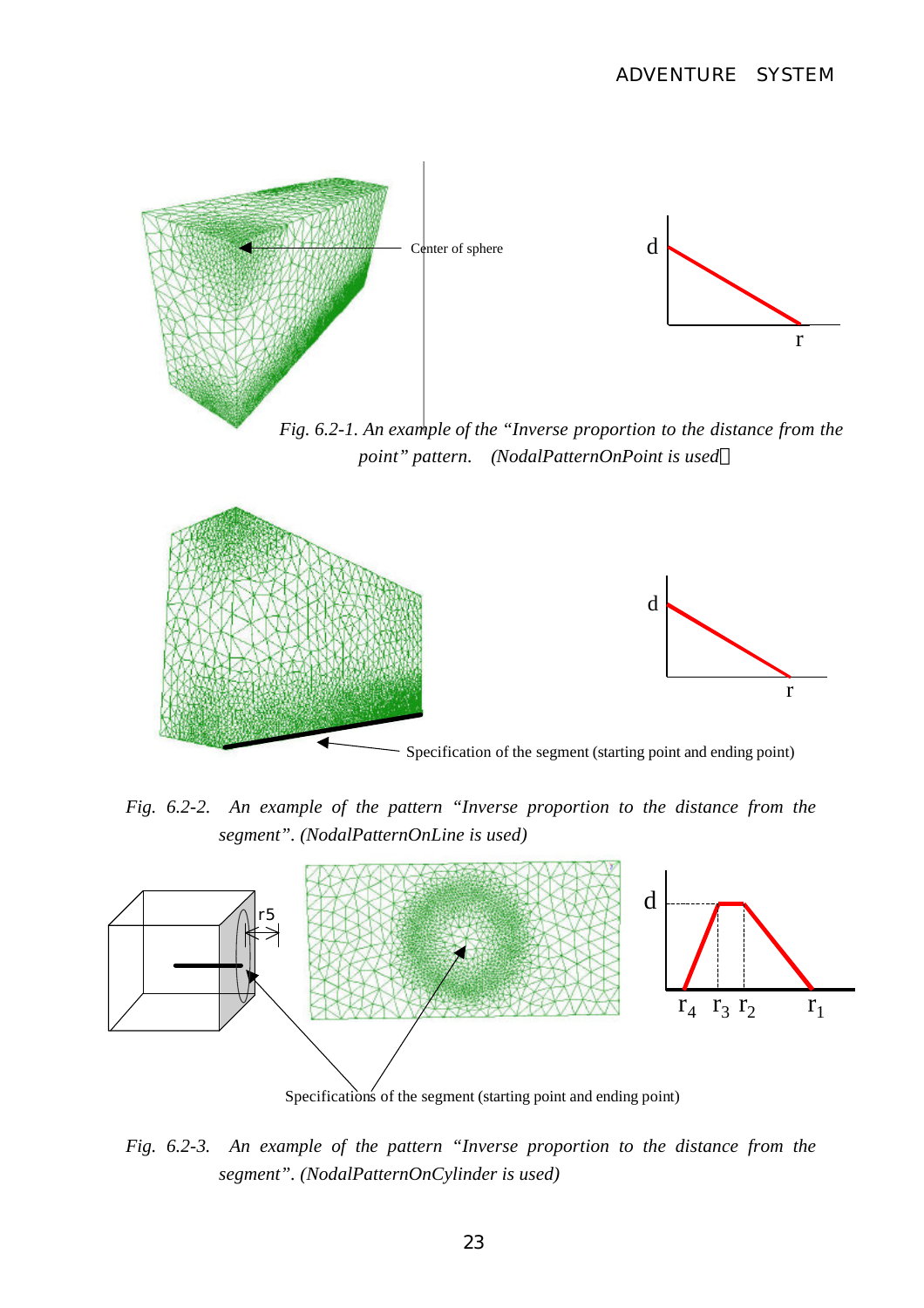#### *(3) Format of nodal density control file*

The format of the node density control data is shown below.

```
BaseDistance <----- Base node interval
  1.00E+00
NodalPatternOnPoint <----- It is in inverse proportion to the distance from the point
  2.00E+01 4.7 <----- Range from the center of sphere (r), Intensity of density
  1.00000E+01 0.00000E+00 0.00000E+00 <----- Coordinates of the center of the sphere
NodalPatternOnLine <----- It is in inverse proportion to the distance from the segment
  2.00E+01 4.7 <----- Range from the segment (r), Intensity of density
  1.00000E+01 0.00000E+00 0.00000E+00 <----- Coordinates of the starting point of the segment
  1.00000E+01 2.00000E+00 0.00000E+00 <----- Coordinates of the end of the segment
NodalPatternOnCylinder <-----It is in inverse proportion to the distance from the segment
                                                    The range of the nodal density can be
specified.
12.0 10.0 9.0 8.0 3.0 1.5 <--- Range 1 to Range 5 (r1~r5), Intensity of density
347.1 0.0 100.0 <----- Coordinates of the starting point of the segment
406.1 0.0 100.0 <----- Coordinates of the end of the segment
```
- **BaseDistance** is essential to execute the program.
- Other items (**NodalPatternOnPoint**, **NodalPatternOnLine**, **NodalPatternOnCylinder**) are used to make the detailed mesh at an arbitrary position of the input shape.
- The file extension is **.ptn**.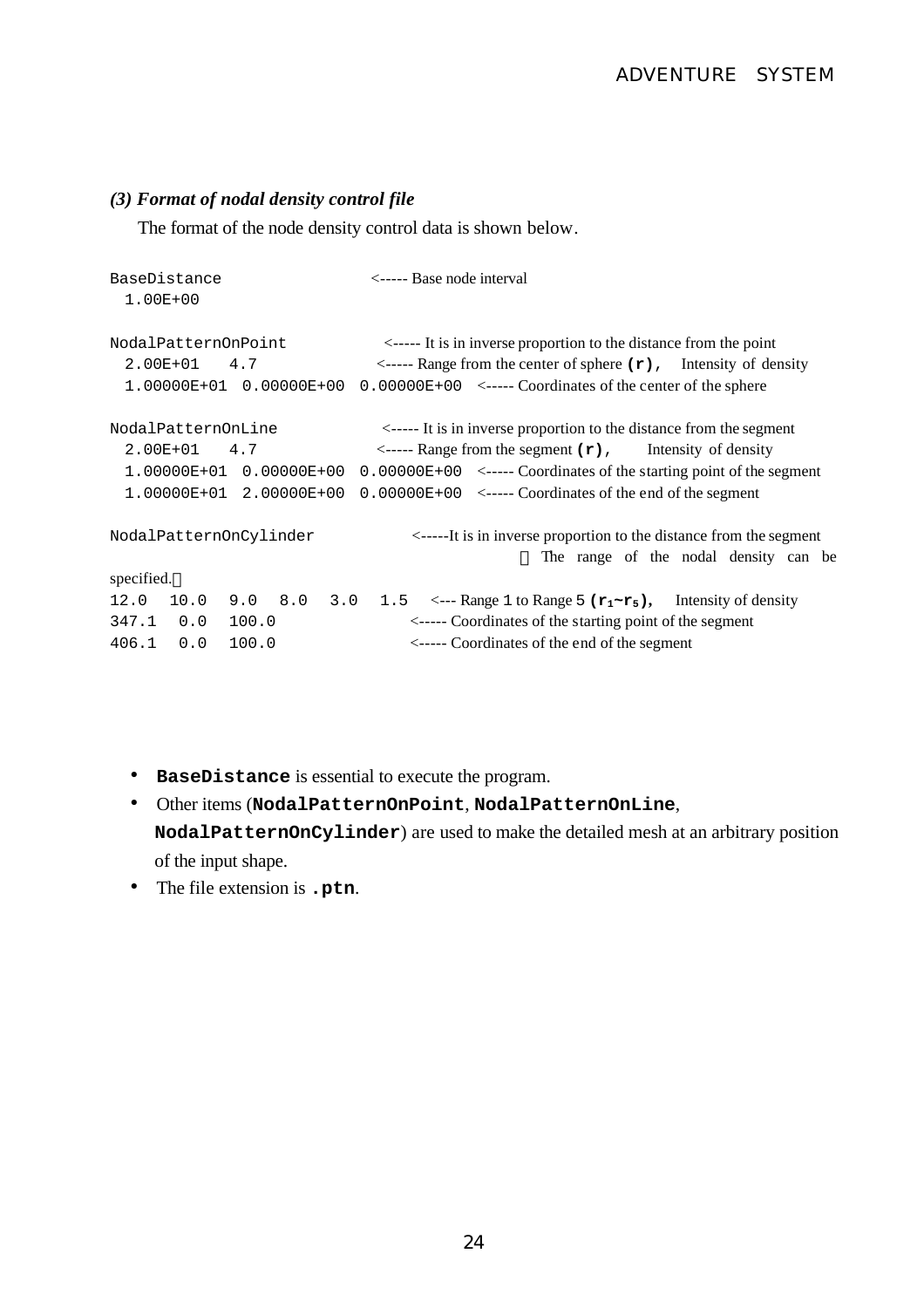### *6.3. Mesh Data File*

The tetrahedron mesh data use the following format:

- Refer to Fig 6.3-1 for the mesh connectivity.
- The node number starts from **0**.
- The file extension is .**msh**.

```
170776 \leftarrow Number of elements
19900 19890 22150 22160 \leftarrow Node row, which composes the first element
24000 23810 23830 23990
30130 30150 32470 32690
730 60 58 61
730 61 58 62
       ~ Omitted ~
38139 38601 38602 38606
38139 38606 38602 38607
38266 38139 38602 38607
38274 38139 38266 38607 \leftarrow Node row, which composes the 170776<sup>th</sup> element
38608 \leftarrow Number of nodes
-31.223900 -3.384220 -5.000000 \leftarrow \text{Coordinates of the first node}-31.223900 -3.384220 -4.520000-31.223900 -3.384220 -3.960000
-31.223900 -3.384220 -3.430000 ~ Omitted ~
31.308800 2.412930 5.000000
31.280500 2.736690 5.000000
31.252200 3.060460 5.000000
31.223900 3.384220 5.000000
                                 \leftarrow Coordinates of the 38608<sup>th</sup> node
2 \leftarrow Number of domains
2567 fluid- \leftarrow Number of elements of the first domain
0 fluid The first element number of the first domain
1
\mathcal{L}\sim Omitted \sim2566 fl The 2567<sup>th</sup> element number of the first domain
2052 for \leftarrow Number of elements of the second domain
2567 for The first element number of the second domain
2568 
     \sim Omitted \sim4617
4618 follow \leftarrow The 2052<sup>th</sup> element number of the second domain
```
(Note) The case mentioned above is for the linear tetrahedral element. The element's connectivity becomes 10 for the quadratic tetrahedral element.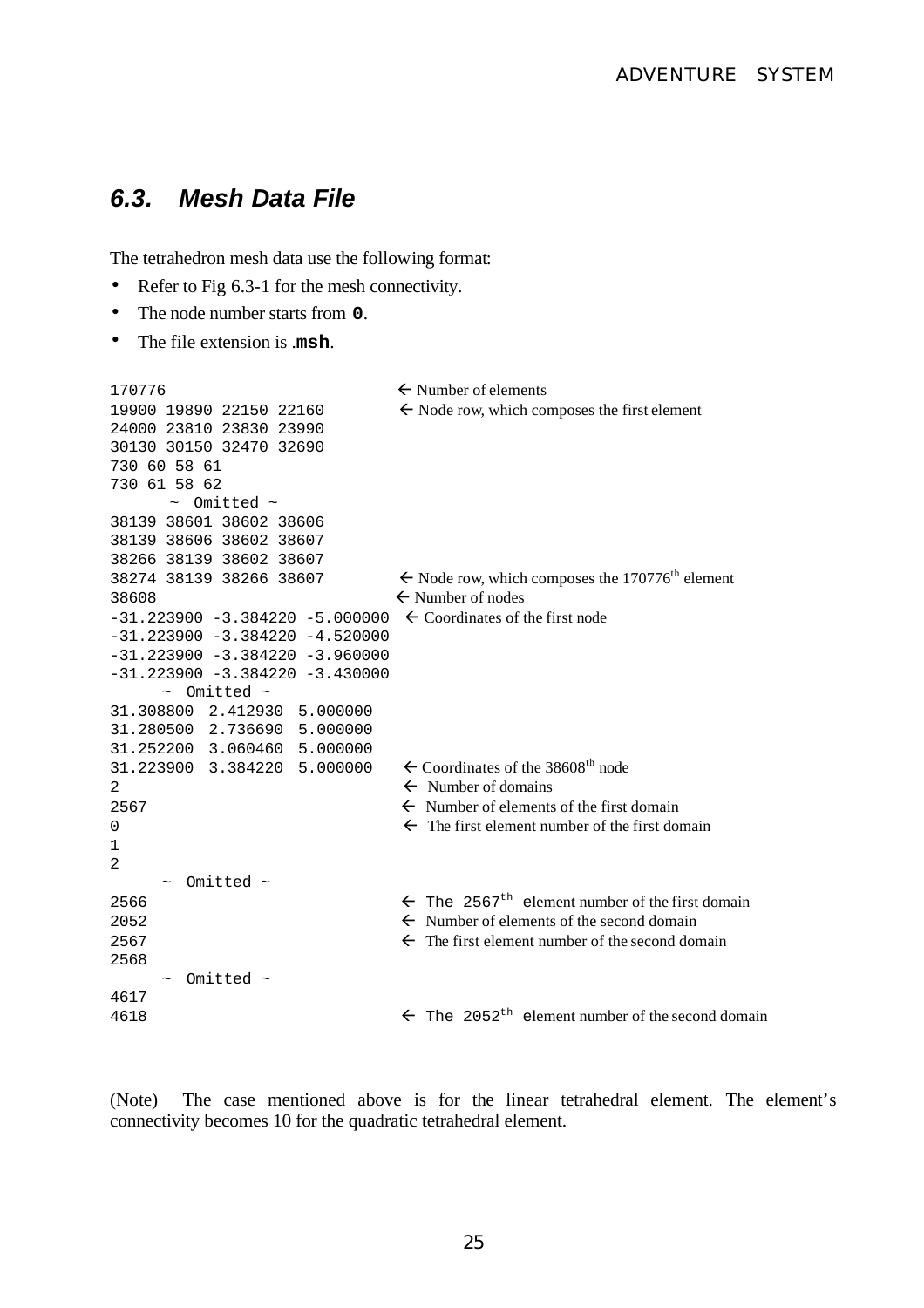

*Fig. 6.3-1. Node connectivity of tetrahedral mesh*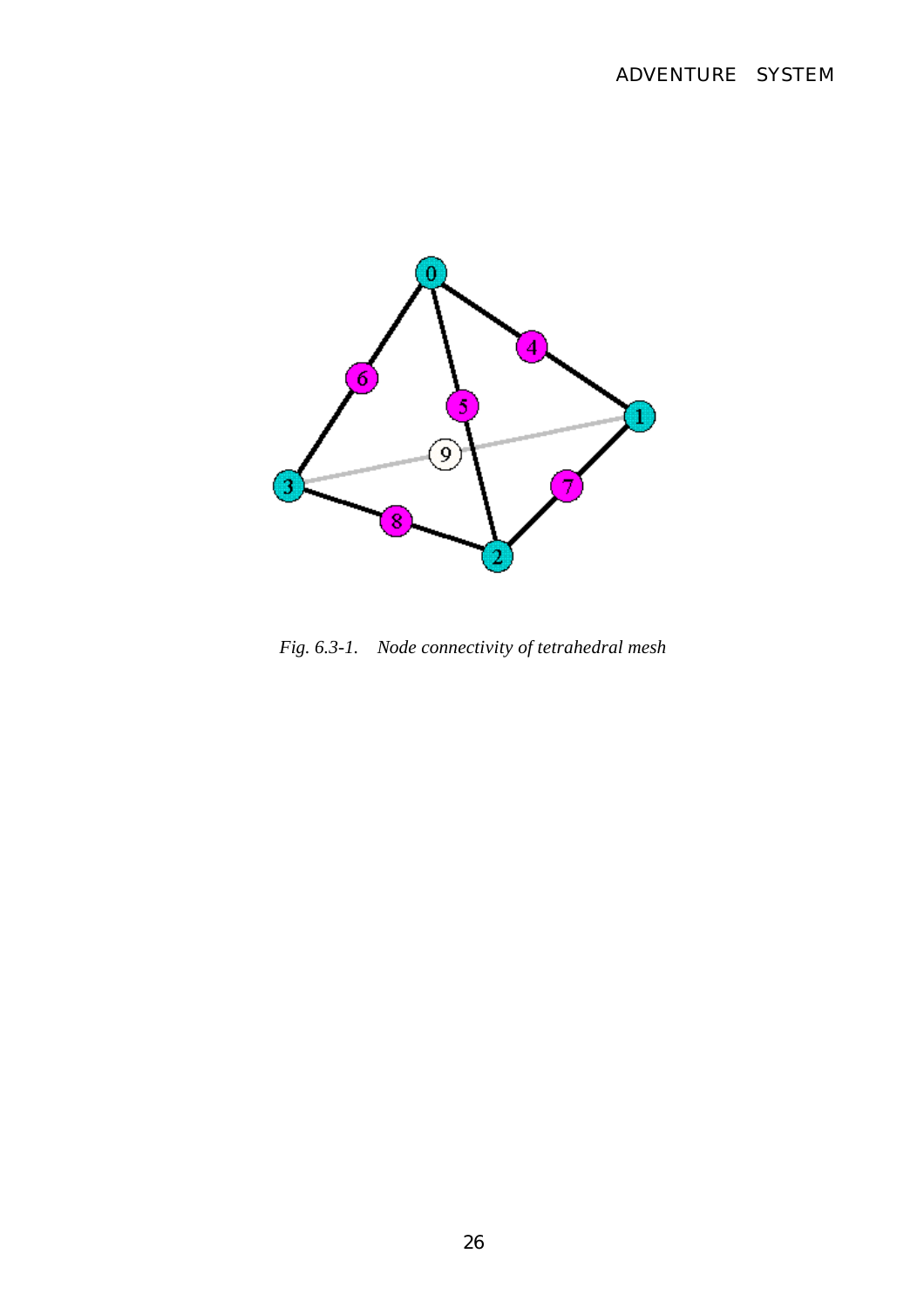## *References*

- [1]. Frank J. Bossen, Paul S. Heckbert, "A Pliant Method for Anisotropic Mesh Generation", 5<sup>th</sup> Annual Internatonal Meshing Roundtable, (1996).
- [2]. Yagawa, G., Yoshimura, S. and Nakao, K., "Automatic Mesh Generation of Complex Geometries Based on Fuzzy Knowledge Processing and Computational Geometry", Integrated Computer-Aided Engineering 2, pp. 265-282, (1995).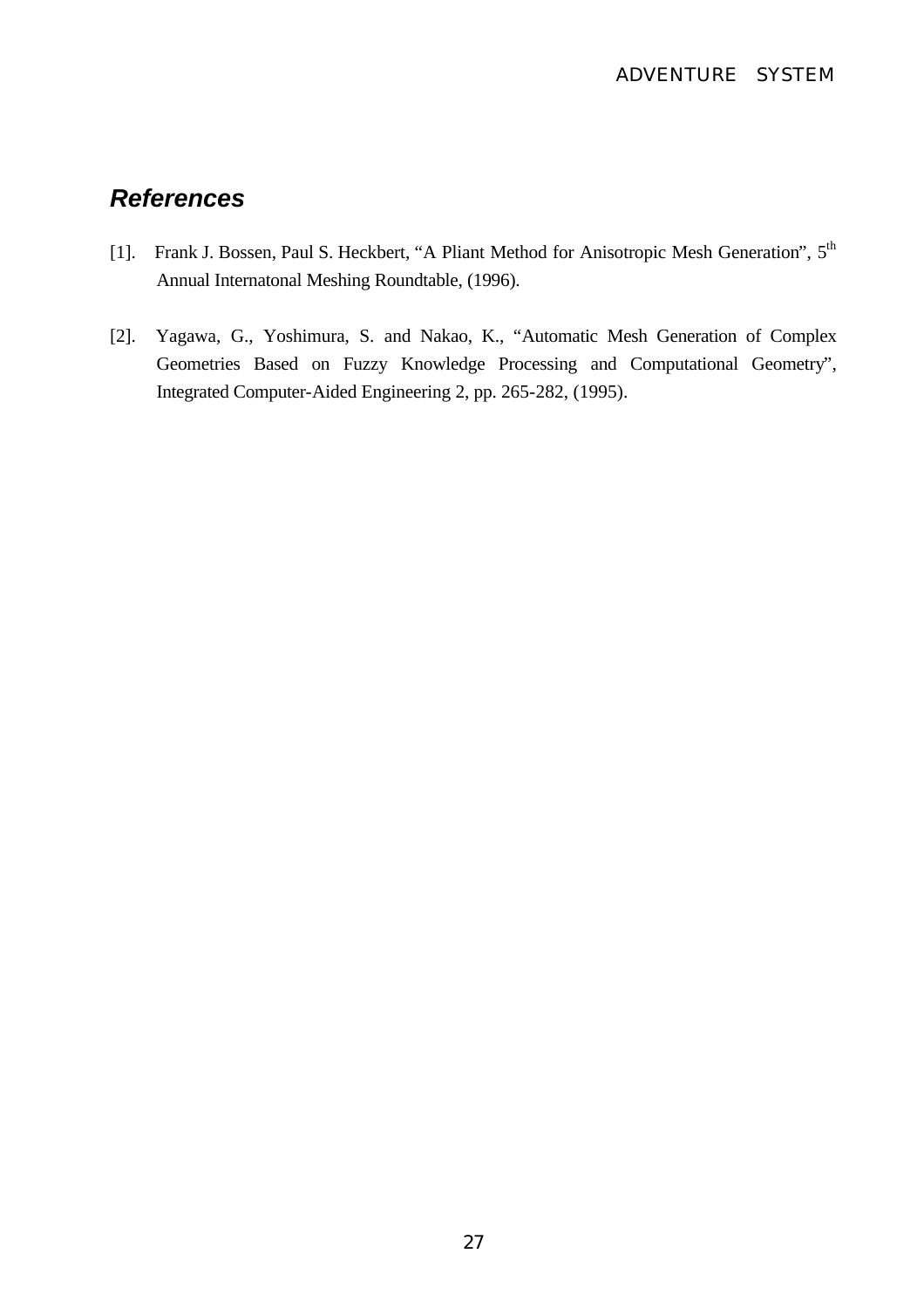# *Appendix A. Execution Log of* **TetMesh\_P (***Single domain***)**

Explanations of the execution log of surface mesh generation program **TetMesh\_P** are shown below.

| ADVENTURE TetMesh_P                          | $\leftarrow$ Program name |                  |   |                                                                                                              |
|----------------------------------------------|---------------------------|------------------|---|--------------------------------------------------------------------------------------------------------------|
| input patch file:adventure_manual_data01.pcm |                           |                  |   | $\leftarrow$ File name of surface patch input                                                                |
| number of input vertices                     | $=$                       | 2213             |   | $\leftarrow$ Number of input vertices                                                                        |
| number of volumes                            | $=$                       | $\mathbf{1}$     |   | $\leftarrow$ Number of input domains                                                                         |
| number of input elements                     | $=$                       | 4422             |   | $\leftarrow$ Number of input elements                                                                        |
| range of x-axis                              | $=$                       | $-7.1576560E+01$ |   | $-2.1320670E+01$ $\leftarrow$ Range of x-axis                                                                |
| range of y-axis                              | $=$                       | $-1.6141980E+00$ |   | $\leftarrow$ Range of y-axis<br>4.8337110E+01                                                                |
| range of z-axis                              | $=$                       | $0.0000000E+00$  |   | 1.0000000E+01 $\leftarrow$ Range of z-axis                                                                   |
|                                              |                           |                  |   | input density control file: adventure_manual_data01.ptn $\leftarrow$ File name of input node density control |
| BaseDistance                                 | $=$                       | 2.5000000E+00    |   | $\leftarrow$ Base node distance                                                                              |
| number of density function                   | $\quad =$                 | 1                |   | $\leftarrow$ Number of input node density functions                                                          |
| maximum range                                | $=$                       | 2.0000000E+01    |   |                                                                                                              |
| maximum strength                             | $=$                       | 3.5000000E+00    |   |                                                                                                              |
| number of edges                              | $=$                       | 6633             |   | $\leftarrow$ Number of edges                                                                                 |
| minimum edge length                          | $=$                       | 4.1844367E-01    |   | 737<br>555                                                                                                   |
| maximum edge length                          | $=$                       | 3.5376171E+00    |   | 326<br>2                                                                                                     |
| average edge length                          | $=$                       | 1.3090199E+00    |   |                                                                                                              |
| Check Surfaces                               |                           |                  |   |                                                                                                              |
| number of surface                            | $=$                       | 1                |   | $\leftarrow$ Number of surfaces                                                                              |
| Edge Correction start                        |                           |                  |   | $\leftarrow$ Beginning of inferior patch deletion                                                            |
| iteration loop, change count =               |                           | 1                | 0 | (Repetition)                                                                                                 |
| iteration loop, change count =               |                           | 2                | 0 | $\leftarrow$ Number of corrected elements                                                                    |
| Surface Patch Grouping                       |                           |                  |   | $\leftarrow$ Beginning of surface group making                                                               |
| number of Volumes                            | $=$                       | $\mathbf 1$      |   | $\leftarrow$ Number of domains                                                                               |
| number of Bodies                             | $=$                       | $\mathbf 1$      |   | $\leftarrow$ Number of bodies                                                                                |
| number of Surfaces                           | $=$                       | $\mathbf{1}$     |   | $\leftarrow$ Number of surfaces                                                                              |
| number of fixed main vertices                | 12<br>$\quad =$           |                  |   | $\leftarrow$ Number of fixed vertices                                                                        |
| number of boundary edge groups               | $=$                       | 18               |   | $\leftarrow$ Number of boundary edge groups                                                                  |
| edge group<br>open                           | $=$                       | 18               |   |                                                                                                              |
| closed edge group                            | $=$                       | 0                |   |                                                                                                              |
| fixed edge                                   | $=$                       | 317              |   |                                                                                                              |
| number of face groups                        | $=$                       | 8                |   | $\leftarrow$ Number of face groups                                                                           |
| Node bucket registration                     |                           |                  |   |                                                                                                              |
| Delaunay re-triangulation                    |                           |                  |   | $\leftarrow$ Beginning of Delaunay re-triangulation of the input                                             |

vertices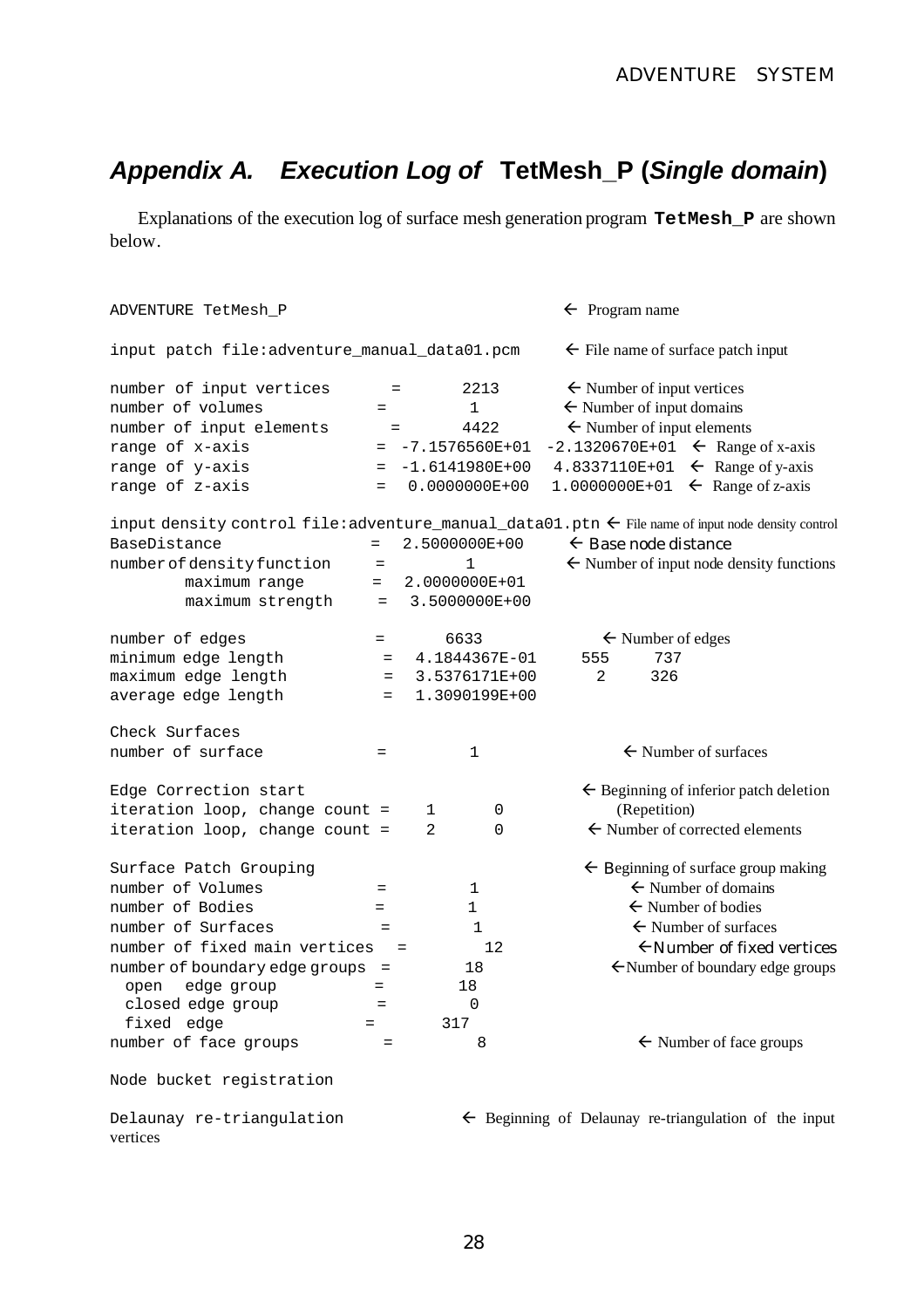#### ADVENTURE SYSTEM

LEPP - Rough vertex density control start  $\leftarrow$  Division of a bad formal element  $iteration$   $loop$ , change count =  $1$   $1$   $1$   $(Repetition)$ iteration loop, change count =  $2$  1 iteration loop, change count = 3 0 LEPP - Rough vertex density control: iteration converged  $\epsilon$  It is not necessary to converge. Shape dependent density control .....  $\leftarrow$  Density control by shape Vertex density control start  $\leftarrow$  Rough initial vertices addition and deletion iteration loop, change count =  $1$  2 (Repetition) iteration loop, change count  $=$  2 0 Vertex density control : iteration converged  $\leftarrow$  It is not necessary to converge. Pre-smoothing of boundary edge  $\leftarrow$  Only the point of boundary edge is precedence smoothing. Pliant Delaunay retriangulation start  $f$  Beginning of smoothing outer/inner iteration, remained = 1 1 1986 fl Convergence loop outer/inner iteration, remained =  $1 \t 2 \t 1997$ outer/inner iteration, remained = 1 3 1946 outer/inner iteration, remained = 1 4 1855 ~ Omitted ~ outer/inner iteration, remained =  $1 \t 198 \t 9$ <br>outer/inner iteration, remained =  $1 \t 199 \t 12$ outer/inner iteration, remained = 1 199 12 outer/inner iteration, remained = 1 200 10 \*\*\*\* inner iteration not converged \*\*\*\*<br>outer/inner iteration, remained = 2 outer/inner iteration, remained =  $2 \t 1 \t 7$ <br>outer/inner iteration, remained =  $2 \t 2 \t 2$  $outer/inner$  iteration, remained =  $2 \t 2 \t 2$  $outer/inner iteration. remained =  $2 \times 3$  1$  $outer/inner iteration, remained = 2 4 0$ \*\*\*\* inner iteration converged \*\*\*\* flInner loop convergence  $---$  outer iteration converged  $------$  loop 2  $\leftarrow$  Outer loop convergence Laplacian smoothing start  $\leftarrow$  Re-smoothing by Laplacian smoothing outer/inner iteration, remained = 3 1 2173 outer/inner iteration, remained = 3 2 251<br>outer/inner iteration, remained = 3 3 161 outer/inner iteration, remained = 3 3 161  $\sim$  Omitted  $\sim$ outer/inner iteration, remained = 3 8 3 outer/inner iteration, remained = 3 9 1 outer/inner iteration, remained = 3 10 0 \*\*\*\* inner iteration converged \*\*\*\* flInner loop convergence boundary edge protection : outer loop =  $\overline{3}$   $\leftarrow$  Boundary edge protection boundary edge protection : change count = 0 surface protection : outer loop =  $\overline{\phantom{a}}$  3  $\overline{\phantom{a}}$  + Surface protection surface protection : change count = 0  $---$  outer iteration converged  $------$  loop 3  $\not\leftarrow$  Outer loop convergence number of vertices  $= 2185$   $\leftarrow$  Number of output vertices number of elements  $= 4366$   $\leftarrow$  Number of output elements open: adventure\_manual\_data01c.pcc  $\leftarrow$  File name of output surface mesh data open:adventure manual data01c.ptn  $\leftarrow$  File name of output correction node density control open:adventure\_manual\_data01\_c.wrl  $\leftarrow$  File name of VRML output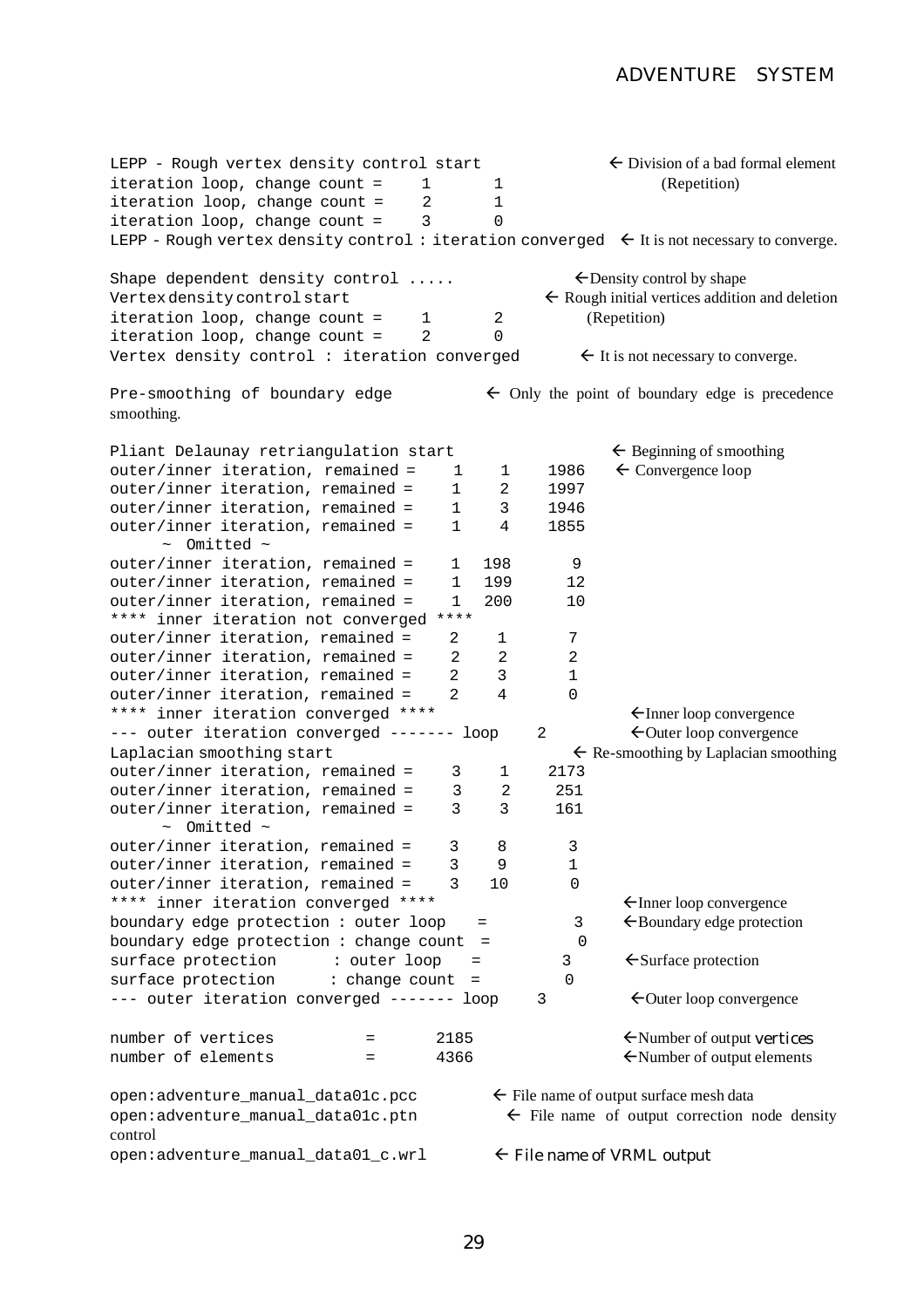### ADVENTURE SYSTEM

maximum allocate 3762383 Bytes 3.588 MBytes start: Thu Mar 6 21:05:18 2003 stop : Thu Mar 6 21:05:30 2003 elapsed 9.13 sec (user) 0.09 sec (system) 9.22 sec (total)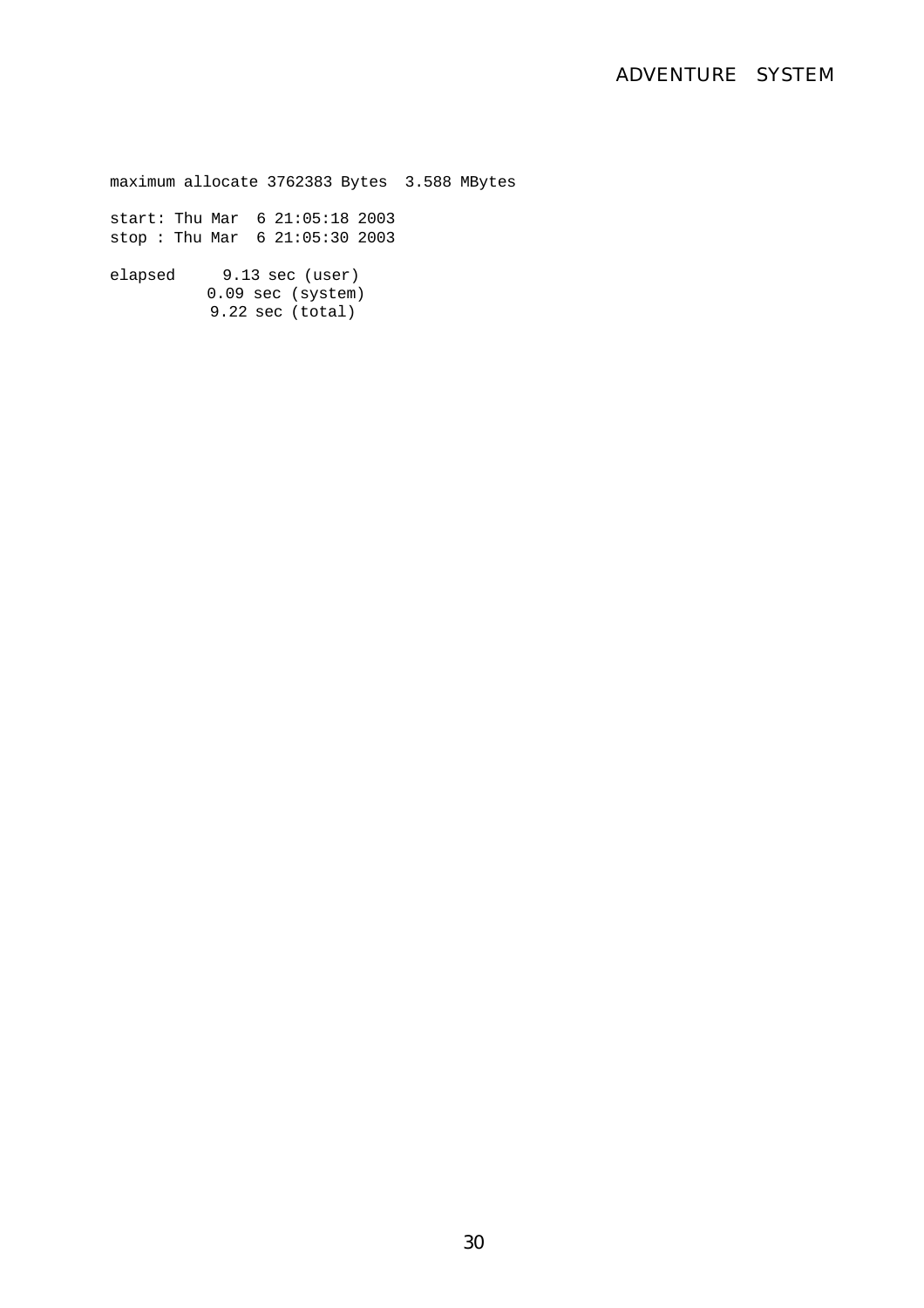## *Appendix B. Execution Log of* **TetMesh\_M (***Single domain***)**

Explanations of the execution log of tetrahedral mesh generation program **TetMesh\_M** are shown below.

ADVENTURE TetMesh  $M$  fl  $\leftarrow$  Program name read densityFunction << adventure manual data01c.ptn  $\epsilon$  File name of input node density control read file  $\leq$  adventure\_manual\_data01c.pcc  $\leq$  File name of surface mesh data input read domain patch total vertices  $= 2185$   $\leftarrow$  Number of input vertices total number of volume  $= 1$   $\leftarrow$  Number of domains set domain data set interior nodes set local patches and vertices :: region number = 0  $local use total nodes = 2185$   $\leftarrow$  Number of nodes of domain domain patches  $= 4366$ <br>  $= 2185$ <br>  $= 2185$ <br>  $= 2185$ number of vertices number of patches = 4366 set duplicate vertices = 0 bounding box (-71.5766, -1.6142, 0) (-21.3207, 48.3371, 10)  $\leftarrow$  Range of coordinates  $baseMeshSize = 2.5$   $\leftarrow$  Basic node interval  $minInterval = 0.714286$   $\leftarrow$  Minimum node interval node Generation on Vertex  $\leftarrow$  Shape surface node generation add vertices  $= 2185$  add interior nodes = 0 node Generation in Body  $\leftarrow$  Beginning of shape's internal node generation bucket  $--------------------- 0/1520 \leftarrow Bucket number of final node generation$ number of nodes 2185  $\leftarrow$  Number of accumulated nodes bucket --------------------------------- 76/1520 number of nodes 2185 bucket --------------------------------- 152/1520 number of nodes 2528 bucket --------------------------------- 228/1520 number of nodes 3064 bucket --------------------------------- 304/1520 number of nodes 3756 bucket --------------------------------- 380/1520  $\sim$  Omitted  $\sim$ bucket --------------------------------- 1140/1520 number of nodes 4976 bucket --------------------------------- 1216/1520 number of nodes 4983 bucket --------------------------------- 1292/1520 number of nodes 4989 bucket --------------------------------- 1368/1520 number of nodes 4996 bucket --------------------------------- 1444/1520 number of nodes 4996 bucket --------------------------------- 1520/1520 number of nodes  $4996$  final node generated by bucketing method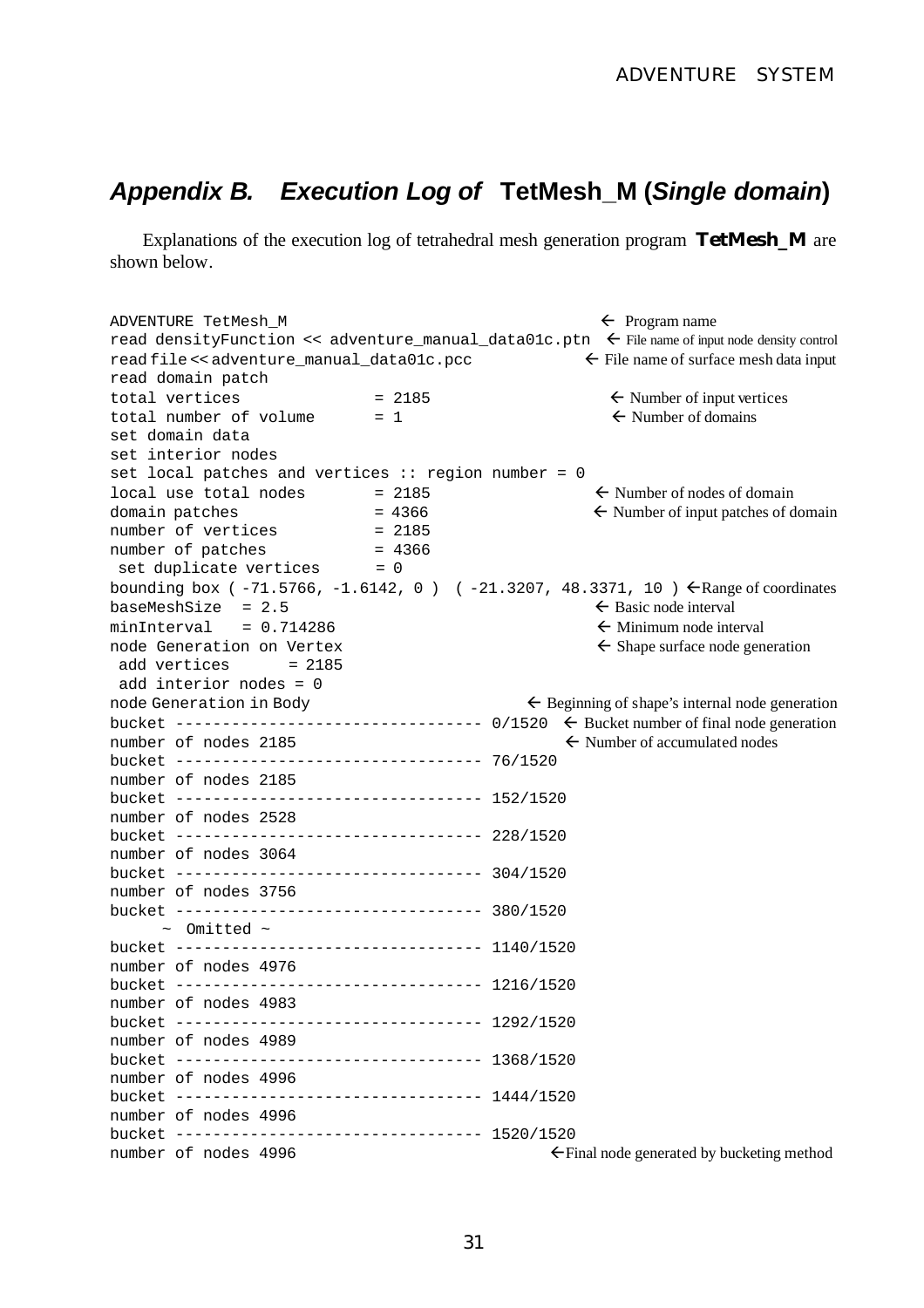```
Delaunay Triangulation \leftarrow Beginning of Delaunay tessellation
add Points
remove Outer Tetrahedron \epsilon Deletion of external element
\epsilon Sliver Elements fluit Beginning of sliver element correction
number of additional points for sliver loop-1 = 275 \leftarrow Number of nodes added
total number of points = 5271
number of additional points for sliver loop-2 = 6
total number of points = 5277
--------------count On Vertex = 2185 < Number of surface nodes<br>-------------count In Body = 3092 < Number of internal nodes
----------count In Body = 3092 \leftarrow Number of internal nodes
              total 1ry node = 5277 \leftarrow Total number of nodes
number of Elements = 25812 \leftarrow Number of elements
write .wrl >> adventure_manual_data01c_e.wrl \epsilon File name of VRML output (surface of element)
write .wrl >> adventure_manual_data01c_n.wrl \leftarrow File name of VRML output (node)
clear all
total ---------------------
number of total nodes = 5277 \leftarrow Total number of nodes
 volume 0 = 5277 : 2185 ( v ) 0 ( dv ) 3092 ( b )
number of total Elements = 25812 \leftarrow Total number of
elements
 volume 0 = 25812
write .msh >> adventure manual data01c.msh \leftarrow File name of mesh output
start : Thu Mar 6 21:07:19 2003
end : Thu Mar 6 21:07:37 2003<br>interval = 18
interval =
process time = 14.78
END advtmesh9m
```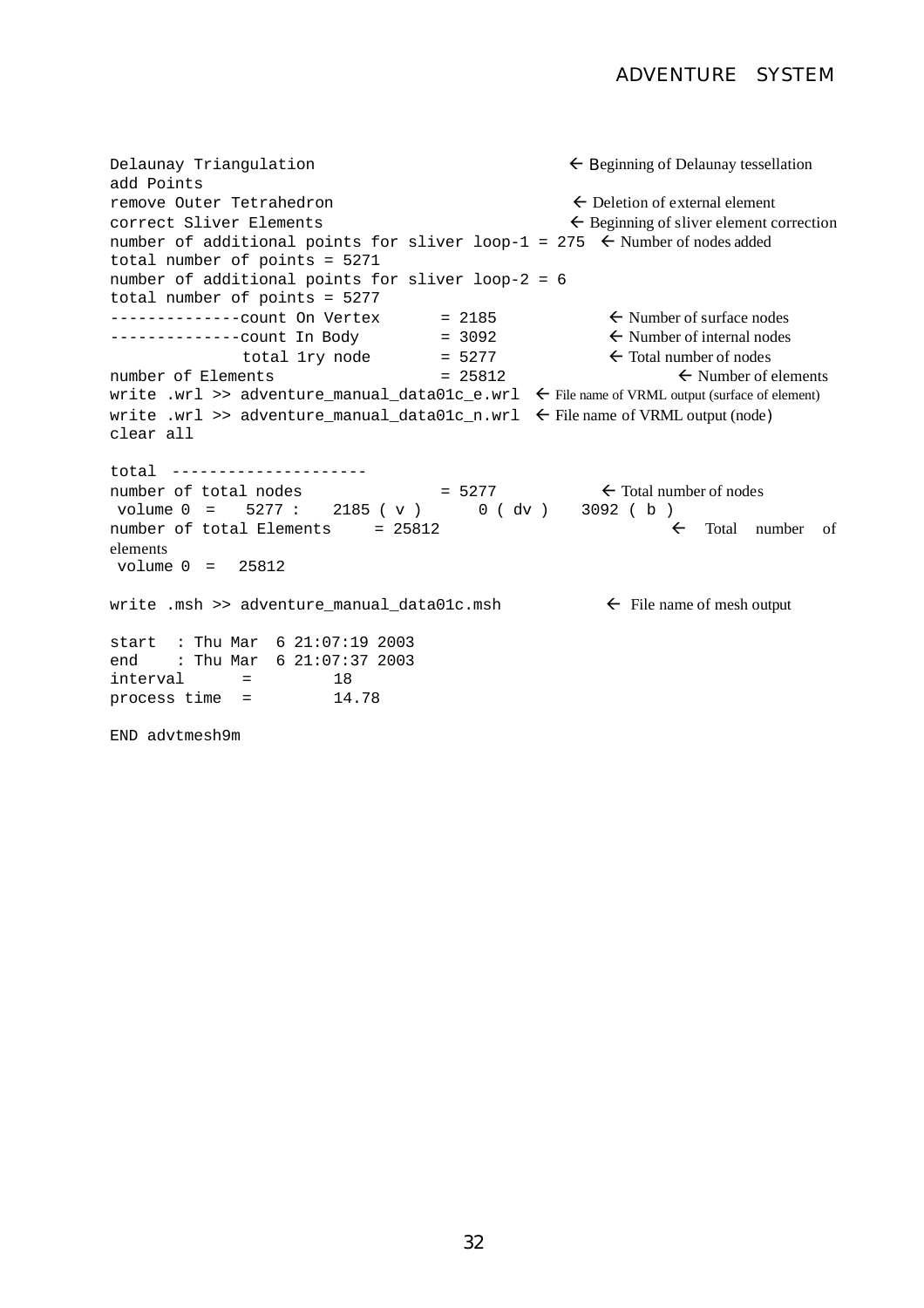## *Appendix C. Execution Log of* **TetMesh\_S (***Single domain***)**

Explanations of the execution log of tetrahedral mesh generation program **TetMesh\_S** are shown below.

```
reading... adventure manual data01c.msh \leftarrow File name of input mesh
 linear tetrahedron ---> quadratic tetrahedron
number of nodes = 5277 \leftarrow Number of nodes
number of elements = 25812 \leftarrow Number of elements
writing... adventure_manual_data01cs.msh \leftarrow File name of quadratic mesh output
number of nodes = 38548 \leftarrow Number of nodes
number of elements = 25812 \leftarrow Number of elements
number of edges = 33271 \leftarrow Number of edges = 15831 \leftarrow Degrees of freedum (line
DOF(1ry) = 15831 \leftarrow Degrees of freedum (linear element)
DOF(2ry) = 115644 \leftarrow Degrees of freedum (quadratic
element)
number of regions = 1 \leftarrow Number of domains
range of x-axis = -7.157660e+01 -2.132070e+01 \leftarrow Range of x-axis
range of y-axis = -1.614200e+00 4.833710e+01 \leftarrow Range of y-axis
range of z-axis = 0.000000e+00 1.000000e+01 \leftarrow Range of z-axis
```
elapsed time = 1.07 sec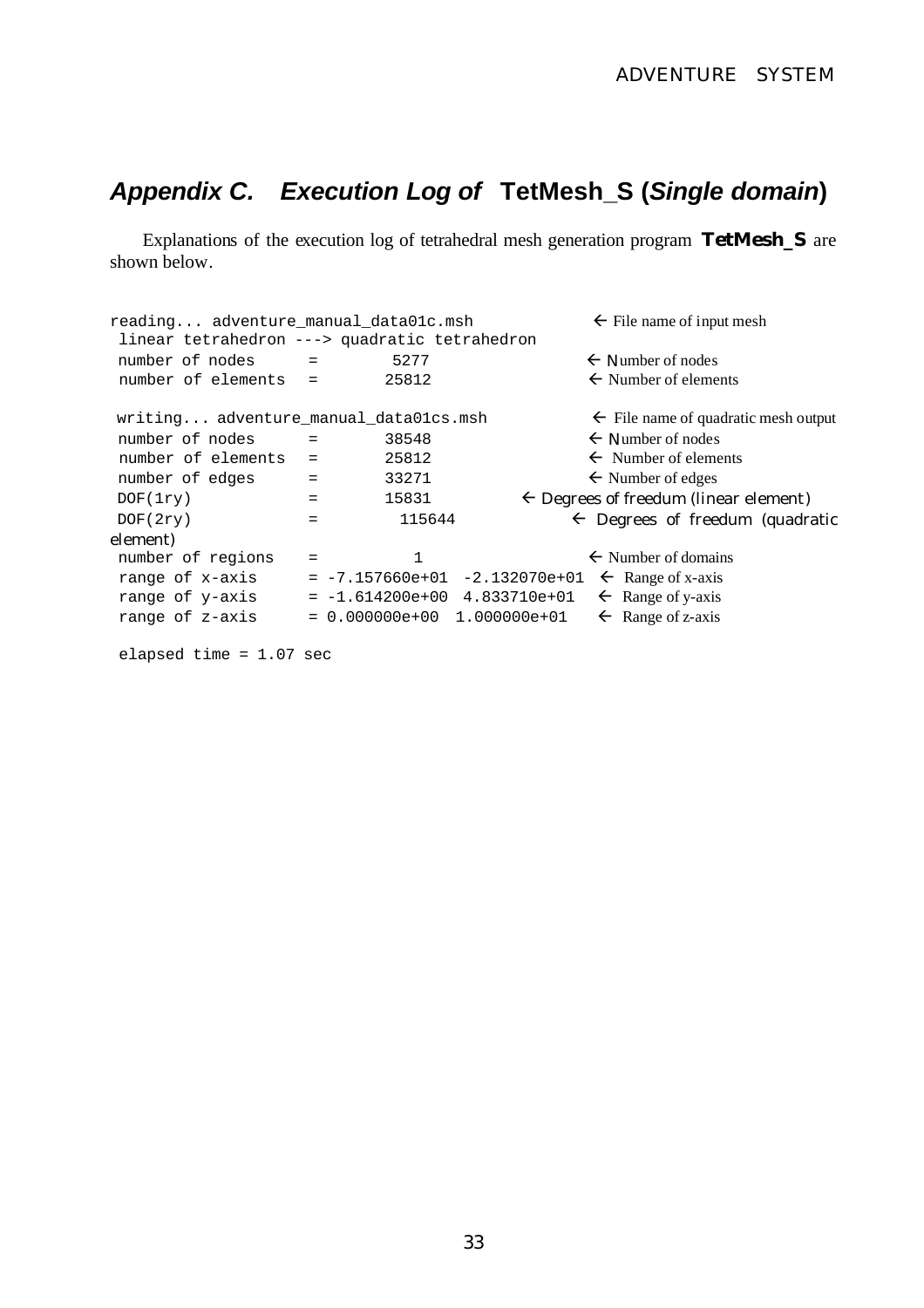## *Appendix D. Execution Log of* **TetMesh\_P (***Multiple domain***)**

Explanations of the execution log of surface mesh generation program **TetMesh\_P** are shown below.

| $\leftarrow$ File name of surface patch input<br>input patch file:mat_in0102.pcm<br>$\leftarrow$ Number of input vertices<br>1629<br>$=$<br>$\leftarrow$ Number of input domains<br>number of volumes<br>2<br>$=$<br>1.<br>number of input elements<br>1598<br>$=$<br>2<br>number of input elements<br>1652<br>$=$<br>total number of input elements<br>$\leftarrow$ Number of input elements<br>3250<br>$=$<br>1.5000000E+02 $\leftarrow$ Range of x-axis<br>$= -5.0000000E+01$<br>5.0000000E+01 $\leftarrow$ Range of y-axis<br>$= -5.0000000E+01$<br>5.0000000E+01 $\leftarrow$ Range of z-axis<br>$= -5.0000000E+01$<br>input density control file: mat_in0102.ptn<br>$\leftarrow$ File name of input node density control<br>$\leftarrow$ Base node distance<br>1.0000000E+01<br>$=$<br>$\leftarrow$ Number of input node density functions<br>0<br>$=$<br>$\leftarrow$ Number of edges<br>4875<br>$=$<br>5.7324549E+00<br>694<br>770<br>$=$ $-$<br>605<br>633<br>$= 1.5546799E+01$<br>9.3825988E+00<br>$=$<br>1<br>$\leftarrow$ Number of surfaces in first domain<br>number of surface<br>$\mathbf{1}$<br>$=$<br>2<br>number of surface<br>$\mathbf{1}$<br>$\leftarrow$ Number of surfaces in second domain<br>$=$<br>maximum number of dup.vertex<br>1<br>$=$<br>$\mathbf 1$<br>$=$<br>$\leftarrow$ Beginning of inferior patch deletion<br>(Repetition)<br>iteration loop, change count =<br>0<br>1<br>$\leftarrow$ Number of corrected elements<br>iteration loop, change count =<br>$\overline{a}$<br>0<br>$\leftarrow$ Beginning of surface group making<br>Surface Patch Grouping<br>$\leftarrow$ Number of domains<br>number of Volumes<br>2<br>$=$<br>$\leftarrow$ Number of bodies<br>number of Bodies<br>2<br>$=$<br>$\leftarrow$ Number of surfaces<br>2<br>$=$<br>number of fixed main vertices<br>$\leftarrow$ Number of fixed vertices<br>16<br>$\quad =$<br>$\leftarrow$ Number of boundary edge groups<br>number of boundary edge groups<br>24<br>edge group<br>24<br>open<br>$=$<br>$\overline{0}$<br>closed edge group<br>$=$<br>fixed edge<br>264<br>$=$ | ADVENTURE TetMesh_P        |  | $\leftarrow$ Program name |
|------------------------------------------------------------------------------------------------------------------------------------------------------------------------------------------------------------------------------------------------------------------------------------------------------------------------------------------------------------------------------------------------------------------------------------------------------------------------------------------------------------------------------------------------------------------------------------------------------------------------------------------------------------------------------------------------------------------------------------------------------------------------------------------------------------------------------------------------------------------------------------------------------------------------------------------------------------------------------------------------------------------------------------------------------------------------------------------------------------------------------------------------------------------------------------------------------------------------------------------------------------------------------------------------------------------------------------------------------------------------------------------------------------------------------------------------------------------------------------------------------------------------------------------------------------------------------------------------------------------------------------------------------------------------------------------------------------------------------------------------------------------------------------------------------------------------------------------------------------------------------------------------------------------------------------------------------------------------------------------------------------------------------------------------------------------------------------|----------------------------|--|---------------------------|
|                                                                                                                                                                                                                                                                                                                                                                                                                                                                                                                                                                                                                                                                                                                                                                                                                                                                                                                                                                                                                                                                                                                                                                                                                                                                                                                                                                                                                                                                                                                                                                                                                                                                                                                                                                                                                                                                                                                                                                                                                                                                                    |                            |  |                           |
|                                                                                                                                                                                                                                                                                                                                                                                                                                                                                                                                                                                                                                                                                                                                                                                                                                                                                                                                                                                                                                                                                                                                                                                                                                                                                                                                                                                                                                                                                                                                                                                                                                                                                                                                                                                                                                                                                                                                                                                                                                                                                    | number of input vertices   |  |                           |
|                                                                                                                                                                                                                                                                                                                                                                                                                                                                                                                                                                                                                                                                                                                                                                                                                                                                                                                                                                                                                                                                                                                                                                                                                                                                                                                                                                                                                                                                                                                                                                                                                                                                                                                                                                                                                                                                                                                                                                                                                                                                                    |                            |  |                           |
|                                                                                                                                                                                                                                                                                                                                                                                                                                                                                                                                                                                                                                                                                                                                                                                                                                                                                                                                                                                                                                                                                                                                                                                                                                                                                                                                                                                                                                                                                                                                                                                                                                                                                                                                                                                                                                                                                                                                                                                                                                                                                    | Volume                     |  |                           |
|                                                                                                                                                                                                                                                                                                                                                                                                                                                                                                                                                                                                                                                                                                                                                                                                                                                                                                                                                                                                                                                                                                                                                                                                                                                                                                                                                                                                                                                                                                                                                                                                                                                                                                                                                                                                                                                                                                                                                                                                                                                                                    |                            |  |                           |
|                                                                                                                                                                                                                                                                                                                                                                                                                                                                                                                                                                                                                                                                                                                                                                                                                                                                                                                                                                                                                                                                                                                                                                                                                                                                                                                                                                                                                                                                                                                                                                                                                                                                                                                                                                                                                                                                                                                                                                                                                                                                                    | Volume                     |  |                           |
|                                                                                                                                                                                                                                                                                                                                                                                                                                                                                                                                                                                                                                                                                                                                                                                                                                                                                                                                                                                                                                                                                                                                                                                                                                                                                                                                                                                                                                                                                                                                                                                                                                                                                                                                                                                                                                                                                                                                                                                                                                                                                    |                            |  |                           |
|                                                                                                                                                                                                                                                                                                                                                                                                                                                                                                                                                                                                                                                                                                                                                                                                                                                                                                                                                                                                                                                                                                                                                                                                                                                                                                                                                                                                                                                                                                                                                                                                                                                                                                                                                                                                                                                                                                                                                                                                                                                                                    |                            |  |                           |
|                                                                                                                                                                                                                                                                                                                                                                                                                                                                                                                                                                                                                                                                                                                                                                                                                                                                                                                                                                                                                                                                                                                                                                                                                                                                                                                                                                                                                                                                                                                                                                                                                                                                                                                                                                                                                                                                                                                                                                                                                                                                                    | range of x-axis            |  |                           |
|                                                                                                                                                                                                                                                                                                                                                                                                                                                                                                                                                                                                                                                                                                                                                                                                                                                                                                                                                                                                                                                                                                                                                                                                                                                                                                                                                                                                                                                                                                                                                                                                                                                                                                                                                                                                                                                                                                                                                                                                                                                                                    | range of y-axis            |  |                           |
|                                                                                                                                                                                                                                                                                                                                                                                                                                                                                                                                                                                                                                                                                                                                                                                                                                                                                                                                                                                                                                                                                                                                                                                                                                                                                                                                                                                                                                                                                                                                                                                                                                                                                                                                                                                                                                                                                                                                                                                                                                                                                    | range of z-axis            |  |                           |
|                                                                                                                                                                                                                                                                                                                                                                                                                                                                                                                                                                                                                                                                                                                                                                                                                                                                                                                                                                                                                                                                                                                                                                                                                                                                                                                                                                                                                                                                                                                                                                                                                                                                                                                                                                                                                                                                                                                                                                                                                                                                                    |                            |  |                           |
|                                                                                                                                                                                                                                                                                                                                                                                                                                                                                                                                                                                                                                                                                                                                                                                                                                                                                                                                                                                                                                                                                                                                                                                                                                                                                                                                                                                                                                                                                                                                                                                                                                                                                                                                                                                                                                                                                                                                                                                                                                                                                    | BaseDistance               |  |                           |
|                                                                                                                                                                                                                                                                                                                                                                                                                                                                                                                                                                                                                                                                                                                                                                                                                                                                                                                                                                                                                                                                                                                                                                                                                                                                                                                                                                                                                                                                                                                                                                                                                                                                                                                                                                                                                                                                                                                                                                                                                                                                                    | number of density function |  |                           |
|                                                                                                                                                                                                                                                                                                                                                                                                                                                                                                                                                                                                                                                                                                                                                                                                                                                                                                                                                                                                                                                                                                                                                                                                                                                                                                                                                                                                                                                                                                                                                                                                                                                                                                                                                                                                                                                                                                                                                                                                                                                                                    | number of edges            |  |                           |
|                                                                                                                                                                                                                                                                                                                                                                                                                                                                                                                                                                                                                                                                                                                                                                                                                                                                                                                                                                                                                                                                                                                                                                                                                                                                                                                                                                                                                                                                                                                                                                                                                                                                                                                                                                                                                                                                                                                                                                                                                                                                                    | minimum edge length        |  |                           |
|                                                                                                                                                                                                                                                                                                                                                                                                                                                                                                                                                                                                                                                                                                                                                                                                                                                                                                                                                                                                                                                                                                                                                                                                                                                                                                                                                                                                                                                                                                                                                                                                                                                                                                                                                                                                                                                                                                                                                                                                                                                                                    | maximum edge length        |  |                           |
|                                                                                                                                                                                                                                                                                                                                                                                                                                                                                                                                                                                                                                                                                                                                                                                                                                                                                                                                                                                                                                                                                                                                                                                                                                                                                                                                                                                                                                                                                                                                                                                                                                                                                                                                                                                                                                                                                                                                                                                                                                                                                    | average edge length        |  |                           |
|                                                                                                                                                                                                                                                                                                                                                                                                                                                                                                                                                                                                                                                                                                                                                                                                                                                                                                                                                                                                                                                                                                                                                                                                                                                                                                                                                                                                                                                                                                                                                                                                                                                                                                                                                                                                                                                                                                                                                                                                                                                                                    | Check Surfaces             |  |                           |
|                                                                                                                                                                                                                                                                                                                                                                                                                                                                                                                                                                                                                                                                                                                                                                                                                                                                                                                                                                                                                                                                                                                                                                                                                                                                                                                                                                                                                                                                                                                                                                                                                                                                                                                                                                                                                                                                                                                                                                                                                                                                                    | Volume                     |  |                           |
|                                                                                                                                                                                                                                                                                                                                                                                                                                                                                                                                                                                                                                                                                                                                                                                                                                                                                                                                                                                                                                                                                                                                                                                                                                                                                                                                                                                                                                                                                                                                                                                                                                                                                                                                                                                                                                                                                                                                                                                                                                                                                    |                            |  |                           |
|                                                                                                                                                                                                                                                                                                                                                                                                                                                                                                                                                                                                                                                                                                                                                                                                                                                                                                                                                                                                                                                                                                                                                                                                                                                                                                                                                                                                                                                                                                                                                                                                                                                                                                                                                                                                                                                                                                                                                                                                                                                                                    | Volume                     |  |                           |
|                                                                                                                                                                                                                                                                                                                                                                                                                                                                                                                                                                                                                                                                                                                                                                                                                                                                                                                                                                                                                                                                                                                                                                                                                                                                                                                                                                                                                                                                                                                                                                                                                                                                                                                                                                                                                                                                                                                                                                                                                                                                                    |                            |  |                           |
|                                                                                                                                                                                                                                                                                                                                                                                                                                                                                                                                                                                                                                                                                                                                                                                                                                                                                                                                                                                                                                                                                                                                                                                                                                                                                                                                                                                                                                                                                                                                                                                                                                                                                                                                                                                                                                                                                                                                                                                                                                                                                    |                            |  |                           |
|                                                                                                                                                                                                                                                                                                                                                                                                                                                                                                                                                                                                                                                                                                                                                                                                                                                                                                                                                                                                                                                                                                                                                                                                                                                                                                                                                                                                                                                                                                                                                                                                                                                                                                                                                                                                                                                                                                                                                                                                                                                                                    | maximum number of dup.edge |  |                           |
|                                                                                                                                                                                                                                                                                                                                                                                                                                                                                                                                                                                                                                                                                                                                                                                                                                                                                                                                                                                                                                                                                                                                                                                                                                                                                                                                                                                                                                                                                                                                                                                                                                                                                                                                                                                                                                                                                                                                                                                                                                                                                    | Edge Correction start      |  |                           |
|                                                                                                                                                                                                                                                                                                                                                                                                                                                                                                                                                                                                                                                                                                                                                                                                                                                                                                                                                                                                                                                                                                                                                                                                                                                                                                                                                                                                                                                                                                                                                                                                                                                                                                                                                                                                                                                                                                                                                                                                                                                                                    |                            |  |                           |
|                                                                                                                                                                                                                                                                                                                                                                                                                                                                                                                                                                                                                                                                                                                                                                                                                                                                                                                                                                                                                                                                                                                                                                                                                                                                                                                                                                                                                                                                                                                                                                                                                                                                                                                                                                                                                                                                                                                                                                                                                                                                                    |                            |  |                           |
|                                                                                                                                                                                                                                                                                                                                                                                                                                                                                                                                                                                                                                                                                                                                                                                                                                                                                                                                                                                                                                                                                                                                                                                                                                                                                                                                                                                                                                                                                                                                                                                                                                                                                                                                                                                                                                                                                                                                                                                                                                                                                    |                            |  |                           |
|                                                                                                                                                                                                                                                                                                                                                                                                                                                                                                                                                                                                                                                                                                                                                                                                                                                                                                                                                                                                                                                                                                                                                                                                                                                                                                                                                                                                                                                                                                                                                                                                                                                                                                                                                                                                                                                                                                                                                                                                                                                                                    |                            |  |                           |
|                                                                                                                                                                                                                                                                                                                                                                                                                                                                                                                                                                                                                                                                                                                                                                                                                                                                                                                                                                                                                                                                                                                                                                                                                                                                                                                                                                                                                                                                                                                                                                                                                                                                                                                                                                                                                                                                                                                                                                                                                                                                                    |                            |  |                           |
|                                                                                                                                                                                                                                                                                                                                                                                                                                                                                                                                                                                                                                                                                                                                                                                                                                                                                                                                                                                                                                                                                                                                                                                                                                                                                                                                                                                                                                                                                                                                                                                                                                                                                                                                                                                                                                                                                                                                                                                                                                                                                    | number of Surfaces         |  |                           |
|                                                                                                                                                                                                                                                                                                                                                                                                                                                                                                                                                                                                                                                                                                                                                                                                                                                                                                                                                                                                                                                                                                                                                                                                                                                                                                                                                                                                                                                                                                                                                                                                                                                                                                                                                                                                                                                                                                                                                                                                                                                                                    |                            |  |                           |
|                                                                                                                                                                                                                                                                                                                                                                                                                                                                                                                                                                                                                                                                                                                                                                                                                                                                                                                                                                                                                                                                                                                                                                                                                                                                                                                                                                                                                                                                                                                                                                                                                                                                                                                                                                                                                                                                                                                                                                                                                                                                                    |                            |  |                           |
|                                                                                                                                                                                                                                                                                                                                                                                                                                                                                                                                                                                                                                                                                                                                                                                                                                                                                                                                                                                                                                                                                                                                                                                                                                                                                                                                                                                                                                                                                                                                                                                                                                                                                                                                                                                                                                                                                                                                                                                                                                                                                    |                            |  |                           |
|                                                                                                                                                                                                                                                                                                                                                                                                                                                                                                                                                                                                                                                                                                                                                                                                                                                                                                                                                                                                                                                                                                                                                                                                                                                                                                                                                                                                                                                                                                                                                                                                                                                                                                                                                                                                                                                                                                                                                                                                                                                                                    |                            |  |                           |
|                                                                                                                                                                                                                                                                                                                                                                                                                                                                                                                                                                                                                                                                                                                                                                                                                                                                                                                                                                                                                                                                                                                                                                                                                                                                                                                                                                                                                                                                                                                                                                                                                                                                                                                                                                                                                                                                                                                                                                                                                                                                                    |                            |  |                           |
| $\leftarrow$ Number of face groups<br>12<br>$=$                                                                                                                                                                                                                                                                                                                                                                                                                                                                                                                                                                                                                                                                                                                                                                                                                                                                                                                                                                                                                                                                                                                                                                                                                                                                                                                                                                                                                                                                                                                                                                                                                                                                                                                                                                                                                                                                                                                                                                                                                                    | number of face groups      |  |                           |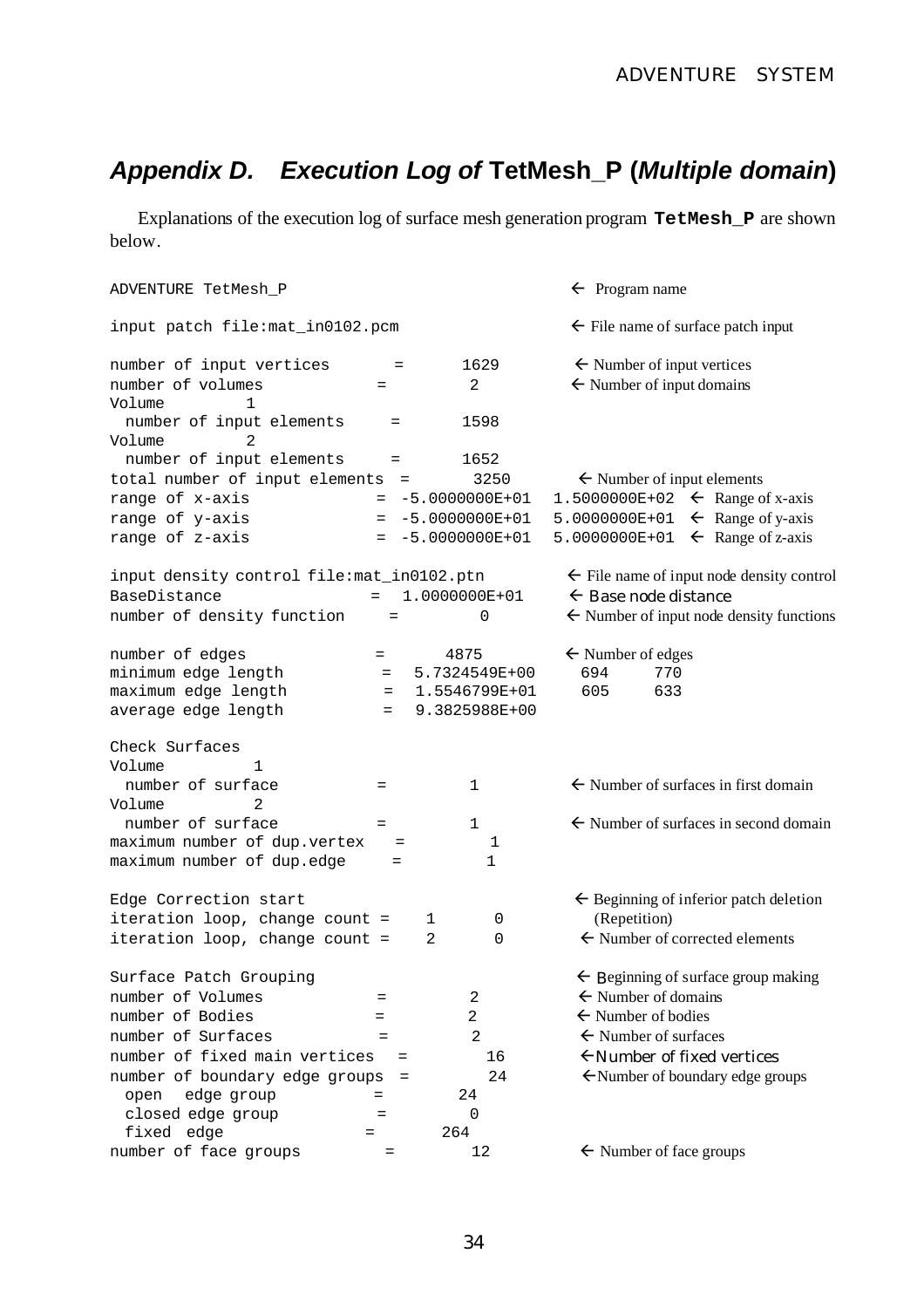Node bucket registration Delaunay re-triangulation  $\leftarrow$  Beginning of Delaunay re-triangulation of the input vertices LEPP - Rough vertex density control start  $\leftarrow$  Division of a bad formal element iteration loop, change count = 1 0 (Repetition) LEPP - Rough vertex density control: iteration converged  $\Leftarrow$  It is not necessary to converge Shape dependent density control  $\dots$ ....  $\leftarrow$  Density control by shape Vertex density control start  $\leftarrow$  Rough initial vertices addition and deletion iteration loop, change count = 1 0 (Repetition) Vertex density control : iteration converged  $\leftarrow$  It is not necessary to converge Pre-smoothing of boundary edge  $\leftarrow$  Only the point of boundary edge is precedence smoothing Pliant Delaunay retriangulation start  $f$  Beginning of smoothing outer/inner iteration, remained =  $1 \t 1 \t 1422 \t \leftarrow$  Convergence loop  $outer/inner iteration, remained = 1 2 1424$  $outer/inner iteration, remained = 1 3 1346$  $\sim$  Omitted  $\sim$ outer/inner iteration, remained = 1 37 4 outer/inner iteration, remained = 1 38 2 outer/inner iteration, remained = 1 39 0 \*\*\*\* inner iteration converged \*\*\*\* flInner loop convergence  $---$  outer iteration converged  $---$ ----- loop 1  $\not\leftarrow$  Outer loop convergence Laplacian smoothing start  $\leftarrow$  Re-smoothing by Laplacian smoothing outer/inner iteration, remained = 2 1 1394 outer/inner iteration, remained = 2 2 110 outer/inner iteration, remained = 2 3 72 outer/inner iteration, remained = 2 4 36 outer/inner iteration, remained = 2 5 16 outer/inner iteration, remained = 2 6 4 outer/inner iteration, remained = 2 7 1 outer/inner iteration, remained = 2 8 0 \*\*\*\* inner iteration converged \*\*\*\* fl inner loop convergence boundary edge protection : outer loop =  $\overline{2}$   $\leftarrow$  Boundary edge protection boundary edge protection : change count = 0 surface protection : outer loop =  $2 \leftarrow$  Surface protection surface protection : change count = 0 duplicate edge protection : outer loop =  $2 \leftarrow$  Duplication edge protection duplicate edge protection : change count = 0 --- outer iteration converged ------- loop 2  $\leftarrow$  Outer loop convergence number of vertices  $=$  1395  $\leftarrow$  Number of output vertices number of elements  $= 3088$   $\leftarrow$  Number of output elements open: mat\_in0102c.pcc **fluorent** File name of output surface mesh data open: mat\_in0102c.ptn flie name of output correction node density control  $open: \text{mat_in0102_c.wr1}$  file name of VRML output maximum allocate 2801176 Bytes 2.671 MBytes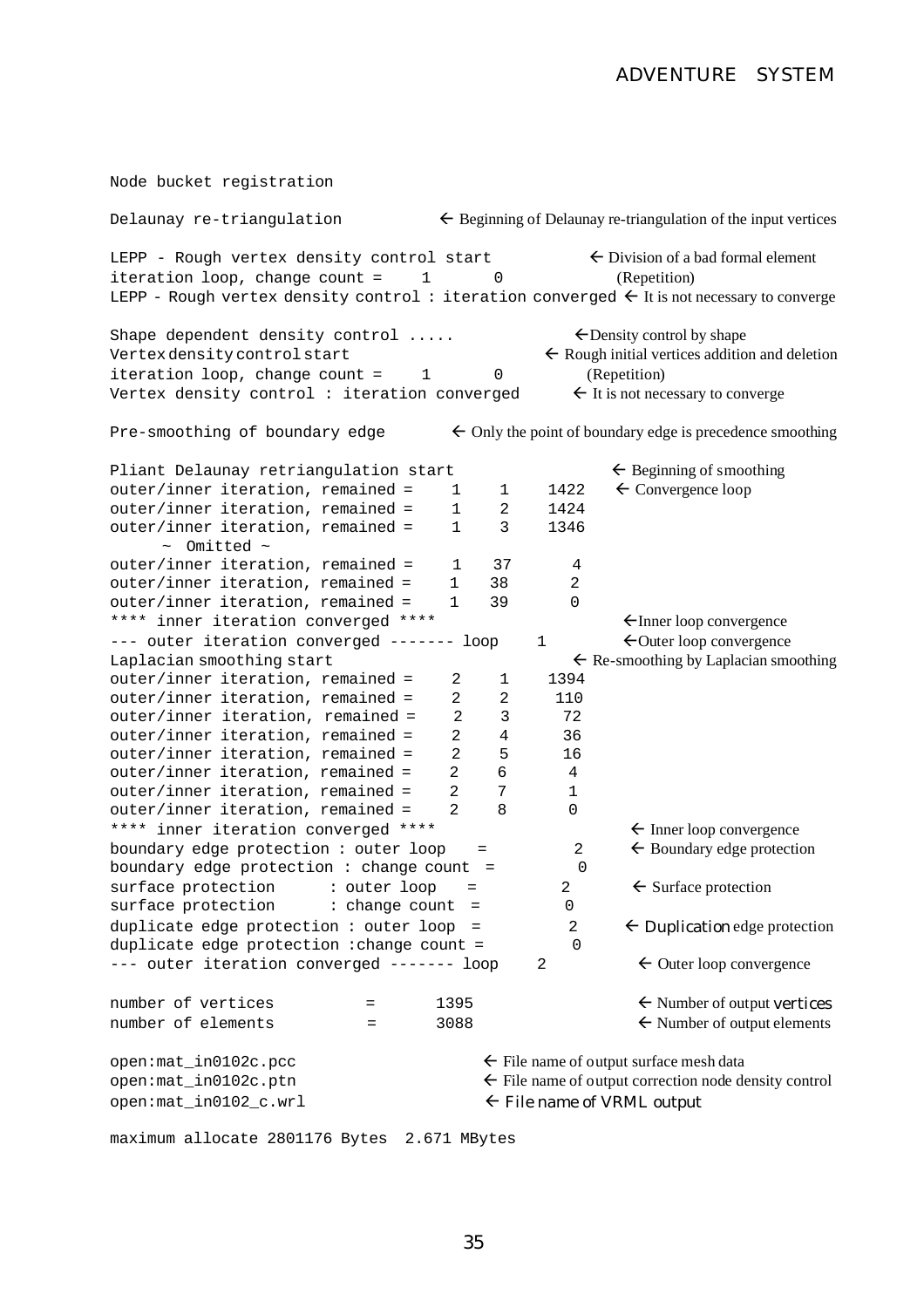start: Thu Mar 6 21:06:28 2003 stop : Thu Mar 6 21:06:34 2003

elapsed 5.40 sec (user) 0.11 sec (system) 5.51 sec (total)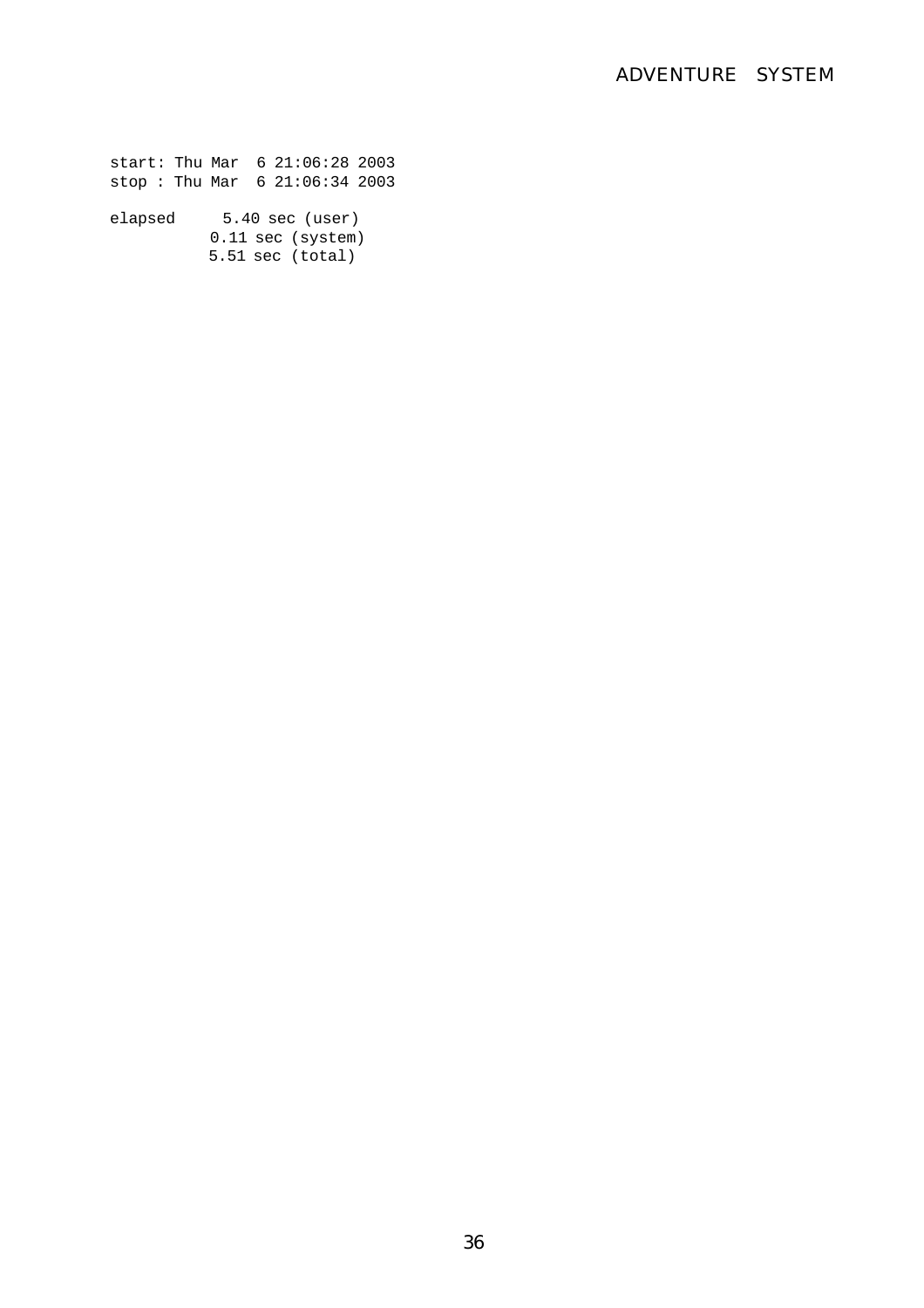## *Appendix E. Execution Log of* **TetMesh\_M (***Multiple domain***)**

Explanations of the execution log of tetrahedral mesh generation program **TetMesh\_M** are shown below.

ADVENTURE TetMesh\_M  $\leftarrow$  Program name read densityFunction <<  $\text{mat}_\text{in0102c.}$ ptn  $\leftarrow$  File name of input node density control read file  $\lt$  mat\_in0102c.pcc  $\lt$  File name of surface mesh data input read domain patch total vertices  $= 1395$   $\leftarrow$  Number of input vertices total number of volume = 2  $\leftarrow$  Number of domains  $\text{set domain data}$   $\leftarrow$  Beginning of first domain set interior nodes set local patches and vertices  $::$  region number = 0 local use total nodes = 1395  $domain$  patches =  $1540$ number of vertices =  $772$   $\leftarrow$  Number of nodes of domain number of patches  $= 1540$   $\leftarrow$  Number of input patches of domain set duplicate vertices = 0 bounding box (  $5, -5, -5$  ) (  $15, 5, 5$  )  $\leftarrow$  Range of coordinates  $b$ aseMeshSize = 1 fl Basic node interval  $minInterval = 1$   $\leftarrow$  Minimum node interval node Generation on Vertex  $\leftarrow$  Shape surface node generation add vertices  $= 772$  add interior nodes = 0 node Generation in Body  $\leftarrow$  Beginning of shape's internal node generation bucket  $--------------------- 0/64 \leftarrow$  Bucket number of final node generation number of nodes  $772$  fl number of accumulated nodes bucket --------------------------------- 16/64 number of nodes 897 bucket --------------------------------- 32/64 number of nodes 1101 bucket --------------------------------- 48/64 number of nodes 1300 bucket --------------------------------- 64/64 number of nodes  $1396$  final node generated by bucketing method Delaunay Triangulation  $\leftarrow$  Beginning of Delaunay tessellation add Points remove Outer Tetrahedron **fluide**  $\epsilon$  Deletion of external element  $\epsilon$  Sliver Elements fl Beginning of sliver element correction number of additional points for sliver loop-1 = 59  $\div$  Number of nodes added total number of points = 1455 number of additional points for sliver loop-2 = 1 total number of points = 1456  $---------count$  On Vertex = 772  $\leftarrow$  Number of surface nodes in first domain  $----------count$  In Body = 684  $\leftarrow$  Number of internal nodes in first domain total 1ry node = 1456  $\leftarrow$  Total number of nodes in first domain number of Elements  $= 6491$   $\leftarrow$  Number of elements in first domain write .wrl >> mat in0102c e.wrl  $\leftarrow$  File name of VRML output (surface of element) write .wrl >> mat\_in0102c\_n.wrl  $\leftarrow$  File name of VRML output (node) clear all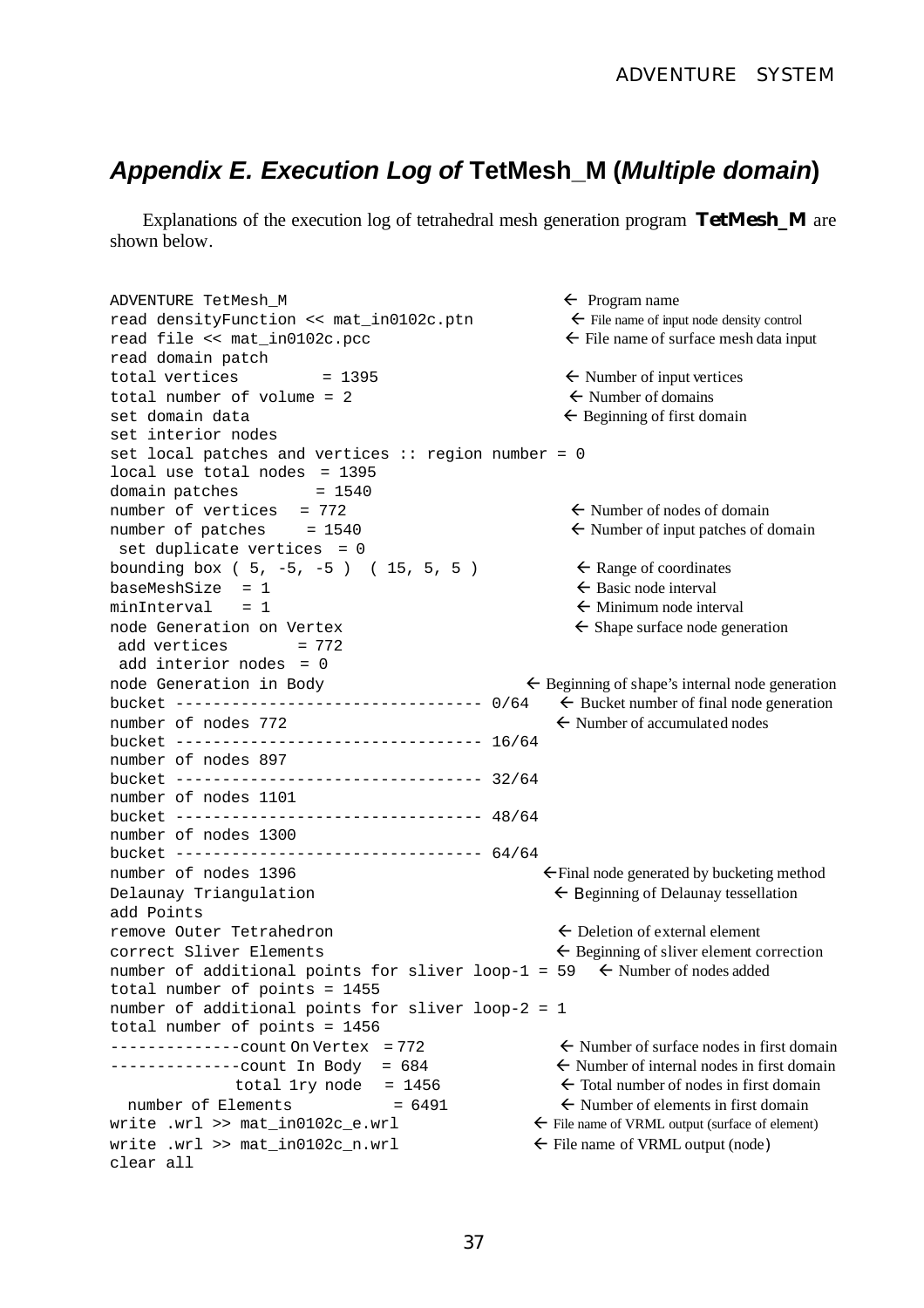```
\epsilon domain data fluid beginning of second domain
set interior nodes and the same of the same (followings are the same
set local patches and vertices :: region number = 1 processing as first domain)
local use total nodes = 1395
domain patches = 1548number of vertices = 776
number of patches = 1548
 set duplicate vertices = 0
bounding box (-5, -5, -5) (5, 5, 5)baseMeshSize = 1
minInterval = 1node Generation on Vertex
add vertices = 776
add interior nodes = 0node Generation in Body
bucket --------------------------------- 0/64
number of nodes 776
bucket --------------------------------- 16/64
number of nodes 901
bucket --------------------------------- 32/64
number of nodes 1107
bucket --------------------------------- 48/64
number of nodes 1309
bucket --------------------------------- 64/64
number of nodes 1402
Delaunay Triangulation
add Points 
remove Outer Tetrahedron 
correct Sliver Elements
number of additional points for sliver loop-1 = 62
total number of points = 1464
number of additional points for sliver loop-2 = 1
total number of points = 1465
---------count On Vertex = 776 \leftarrow Number of surface nodes in second domain
-------------count In Body = 689 \leftarrow Number of internal nodes in second domain<br>total 1ry node = 1465 \leftarrow Total number of nodes in second domain
                                                \leftarrow Total number of nodes in second domain
number of Elements = 6516 \leftarrow Number of elements in second domain
write .wrl >> mat_in0102c_e.wrl
write .wrl >> mat in0102c n.wrl
clear all 
total --------------------- 
number of total nodes = 2768 \leftarrow Total number of nodes
volume 0 = 1456 : 772 (v) 0 (dv) 684 (b)volume 0 = 1456 : 772 ( v ) 0 ( dv ) 684 ( b )<br>volume 1 = 1465 : 623 ( v ) 153 ( dv ) 689 ( b )
                             \epsilon Domain no. Total number of nodes Number of surface nodes
                                 Number of share node with another domain Number of inner nodes
number of total Elements = 13007 \leftarrow Total number of elements
                      volume 0 = 6491 \leftarrow Number of elements in first domain
                      volume 1 = 6516 \leftarrow Number of elements in second domain
write .msh >> mat in0102c.msh \leftarrow File name of mesh output
start : Thu Mar 6 21:09:51 2003
```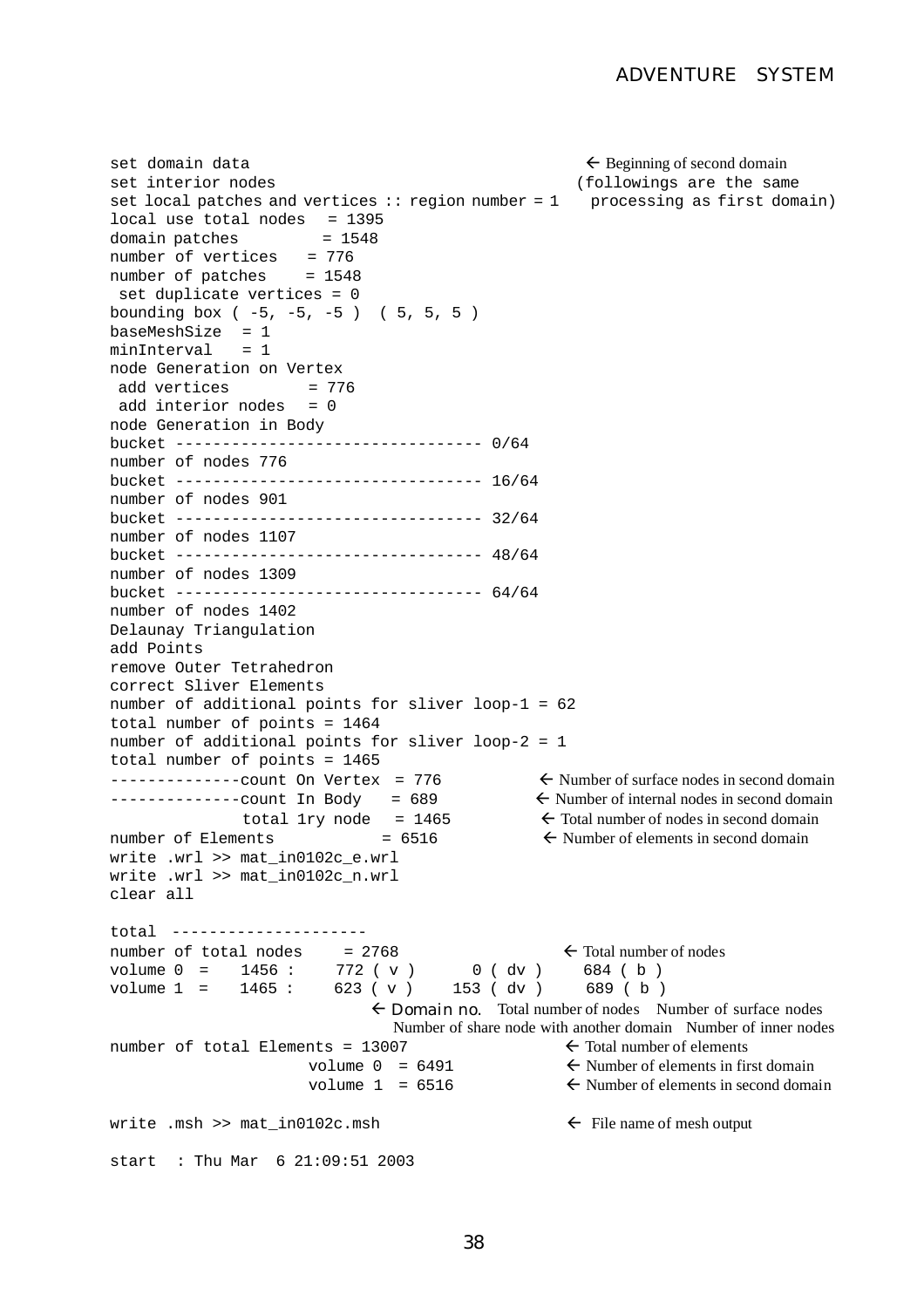end : Thu Mar 6 21:09:57 2003 interval = 6 process time = 5.52

END advtmesh9m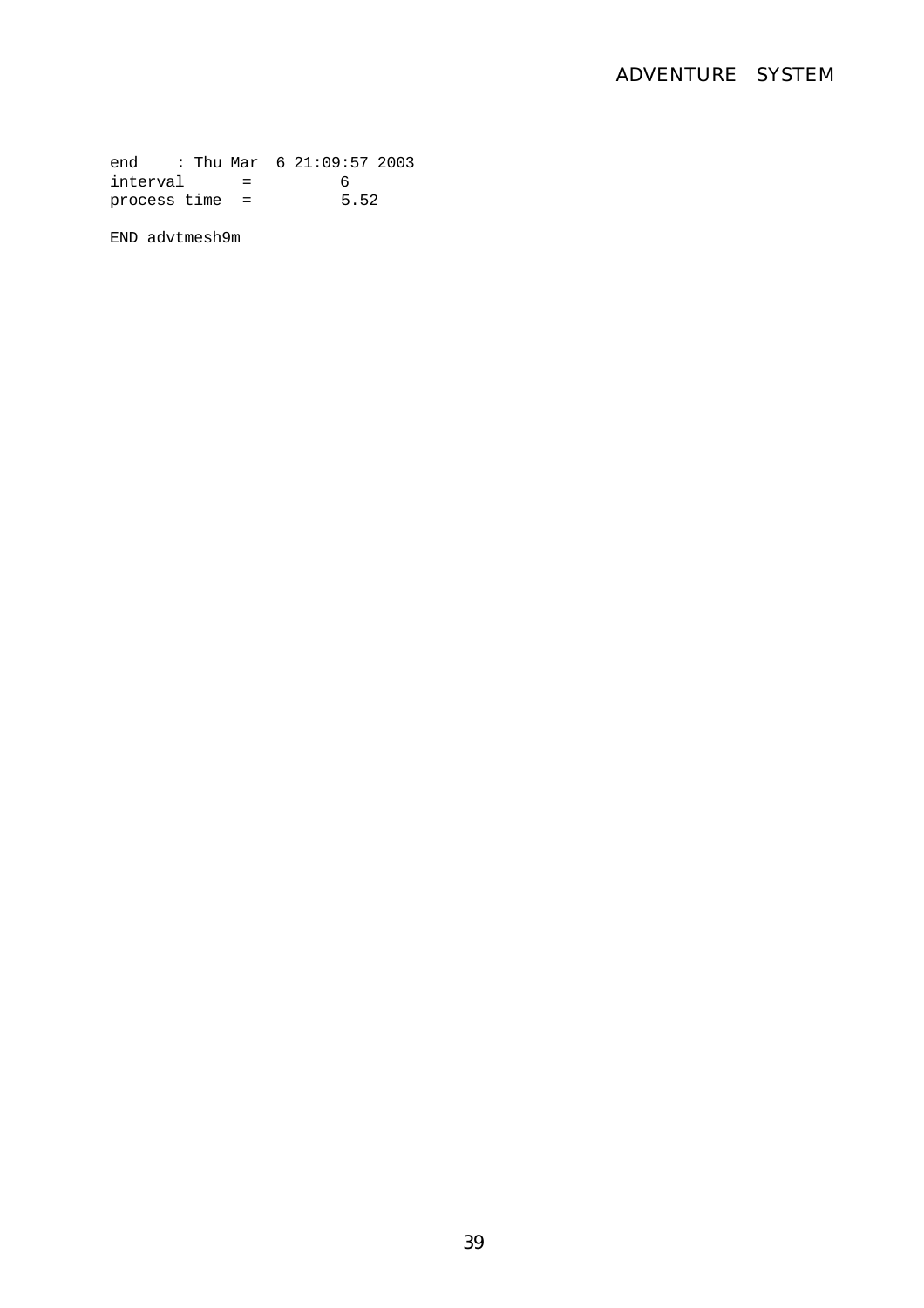## *Appendix F. Execution Log of* **TetMesh\_S (***Multiple domain***)**

Explanations of the execution log of tetrahedral mesh generation program **TetMesh\_S** are shown below.

```
reading... \text{mat}_in0102c.msh \leftarrow File name of input mesh
 linear tetrahedron ---> quadratic tetrahedron
number of nodes = 2768 \leftarrow Number of nodes
number of elements = 13007 \leftarrow Number of elements
writing... mat_in0102cs.msh \leftarrow File name of quadratic mesh output
number of nodes = 19826 \leftarrow Number of nodes
number of elements = 13007 \leftarrow Number of elements
number of edges = 17058 \leftarrow Number of edges
DOF(1ry) = 8304 \leftarrow Degrees of freedom (linear element)
DOF(2ry) = 59478 \leftarrow Degrees of freedom (quadratic
element)
number of regions = 2 \leftarrow Number of domains
range of x-axis = -5.000000e+01 1.500000e+02 \leftarrow Range of x-axis
range of y-axis = -5.000000e+01 5.000000e+01 \leftarrow Range of y-axis
range of z-axis = -5.000000e+01 \leq 5.000000e+01 \leq Range of z-axis
```
elapsed time = 0.56 sec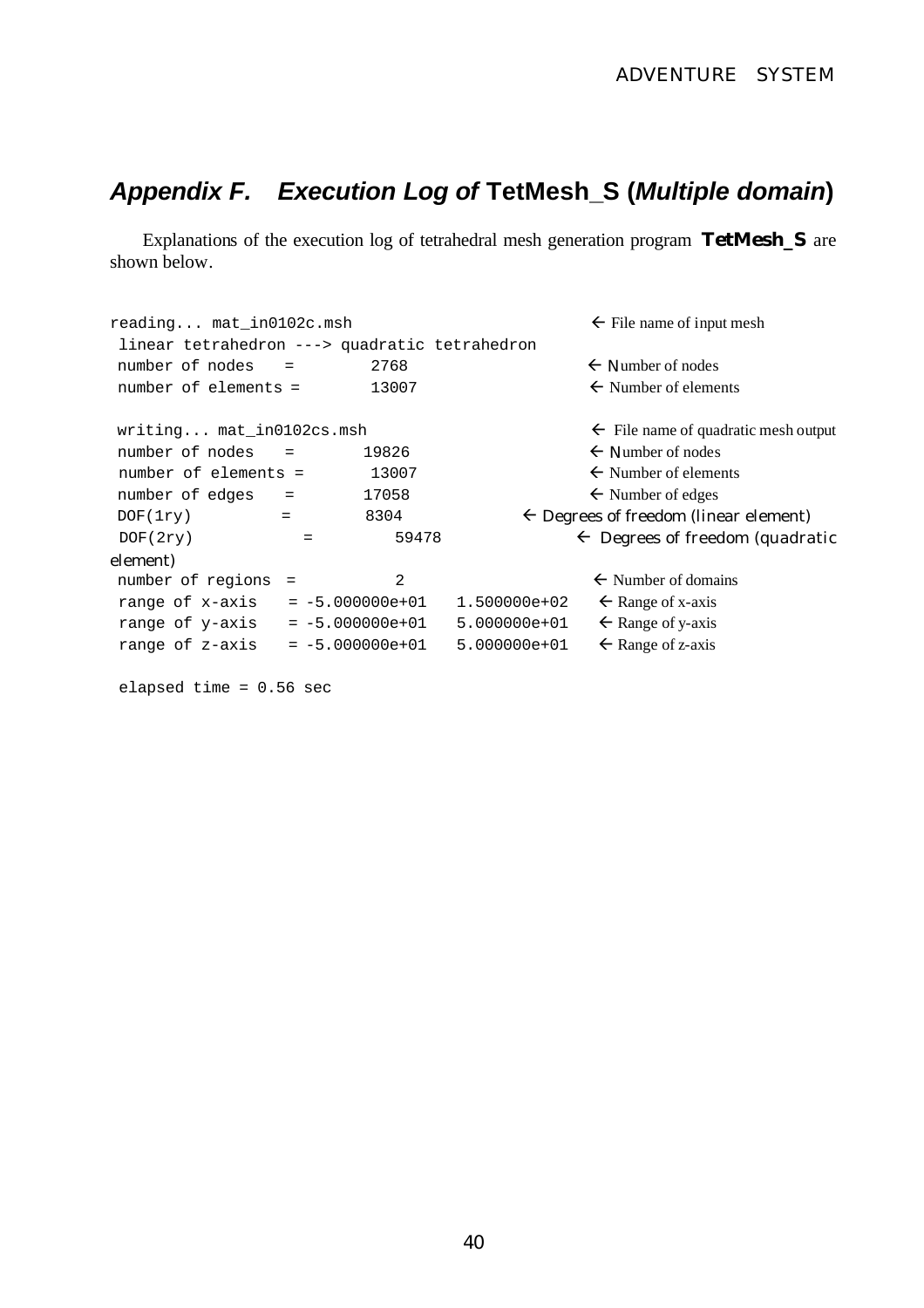## *Appendix G. Execution Log of* **TetMesh\_E**

Explanations of the execution log of tetrahedral mesh generation program **TetMesh\_E** are shown below.

| $\leftarrow$ File name of input mesh<br>input mesh file : mati_in0102cs.msh               |                           |                                                      |  |  |  |  |  |
|-------------------------------------------------------------------------------------------|---------------------------|------------------------------------------------------|--|--|--|--|--|
| quadratic element                                                                         | $\leftarrow$ Element type |                                                      |  |  |  |  |  |
| number of elements                                                                        | 13007                     | $\leftarrow$ Number of elements                      |  |  |  |  |  |
| number of nodes                                                                           | 19826<br>$=$              | $\leftarrow$ Number of nodes                         |  |  |  |  |  |
| number of volume                                                                          | 2<br>$=$                  | $\leftarrow$ Number of domains                       |  |  |  |  |  |
| volume                                                                                    | 6491<br>$1 =$             | $\leftarrow$ Number of elements in first domain      |  |  |  |  |  |
| volume                                                                                    | $2 =$<br>6516             | $\leftarrow$ Number of elements in second domain     |  |  |  |  |  |
| X coordinates range                                                                       | $-5.0000000e+01$<br>$=$   | 1.5000000e+02 $\leftarrow$ Range of x-axis           |  |  |  |  |  |
| Y coordinates range                                                                       | $-5.0000000e+01$<br>$=$   | 5.0000000e+01 $\leftarrow$ Range of x-axis           |  |  |  |  |  |
| Z coordinates range                                                                       | $-5.0000000e+01$<br>$=$   | 5.0000000e+01 $\leftarrow$ Range of x-axis           |  |  |  |  |  |
| read densityFunction                                                                      | mati_in0102cs.ptn         | $\leftarrow$ File name of input node density control |  |  |  |  |  |
| base mesh size<br>$=$                                                                     | 1.0000000e+01             | $\leftarrow$ Basic node interval                     |  |  |  |  |  |
| number of 1ry nodes<br>$\qquad \qquad =$                                                  | 2768                      | $\leftarrow$ Number of primary nodes                 |  |  |  |  |  |
| number of 2ry nodes<br>$\qquad \qquad =$                                                  | 17058                     | $\leftarrow$ Number of secondary nodes               |  |  |  |  |  |
| number of total triangles                                                                 | 27298<br>$=$              | $\leftarrow$ Total number of triangles               |  |  |  |  |  |
| number of surface triangles                                                               | $=$                       | $\leftarrow$ Number of surface triangles<br>2568     |  |  |  |  |  |
| number of illegal elements                                                                | $=$                       | $\leftarrow$ Number of illegal elements<br>0         |  |  |  |  |  |
| number of surface nodes                                                                   | $=$                       | $\leftarrow$ Number of surface nodes<br>5138         |  |  |  |  |  |
| lry surface nodes                                                                         | 1286<br>$=$               | $\leftarrow$ Number of surface primary nodes         |  |  |  |  |  |
| 2ry surface nodes                                                                         | 3852<br>$=$               | $\leftarrow$ Number of surface secondary nodes       |  |  |  |  |  |
| number of total edges<br>$\quad \  \, =\quad$                                             | 17058                     | $\leftarrow$ Total number of edges                   |  |  |  |  |  |
| number of interior edges                                                                  | 13206<br>$\quad =$        | $\leftarrow$ Number of inner edges                   |  |  |  |  |  |
| number of surface edges                                                                   | 3852<br>$=$               | $\leftarrow$ Number of surface edges                 |  |  |  |  |  |
| Edge Length ---------                                                                     | ratio to local size --    | $\leftarrow$ Edge length distribution                |  |  |  |  |  |
| 0.01<br>0.01<br>1<br>0                                                                    | 0                         |                                                      |  |  |  |  |  |
| 2<br>0.10<br>0<br>0.10                                                                    | 0                         |                                                      |  |  |  |  |  |
| 3<br>0.20<br>0.20<br>0                                                                    | 0                         |                                                      |  |  |  |  |  |
| $\sim$ Omitted $\sim$                                                                     |                           |                                                      |  |  |  |  |  |
| 10.00<br>2028<br>1.90<br>20                                                               | 77                        |                                                      |  |  |  |  |  |
| 21<br>20.00<br>13429<br>2.00                                                              | 22                        |                                                      |  |  |  |  |  |
| 22<br>30.00<br>3.00<br>1                                                                  | $\mathbf{1}$              |                                                      |  |  |  |  |  |
| minimum edge length                                                                       |                           | 4.7845943<br>$=$                                     |  |  |  |  |  |
| maximum edge length                                                                       |                           | 20.4460551<br>$=$                                    |  |  |  |  |  |
| average edge length                                                                       |                           | 11.7784436<br>$\qquad \qquad =$                      |  |  |  |  |  |
| minimum edge length ratio to local size                                                   |                           | 0.4784594<br>$=$                                     |  |  |  |  |  |
|                                                                                           |                           |                                                      |  |  |  |  |  |
| maximum edge length ratio to local size                                                   |                           | 2.0446055<br>$=$                                     |  |  |  |  |  |
| average edge length ratio to local size<br>All of 2ry nodes are on the edge middle point. |                           | 1.1778444<br>$=$                                     |  |  |  |  |  |

 $\epsilon$  Minimum and Maximum dihedral angle distribution Dihedral angle -- minimum  $maximum$ <br>1 5 0 0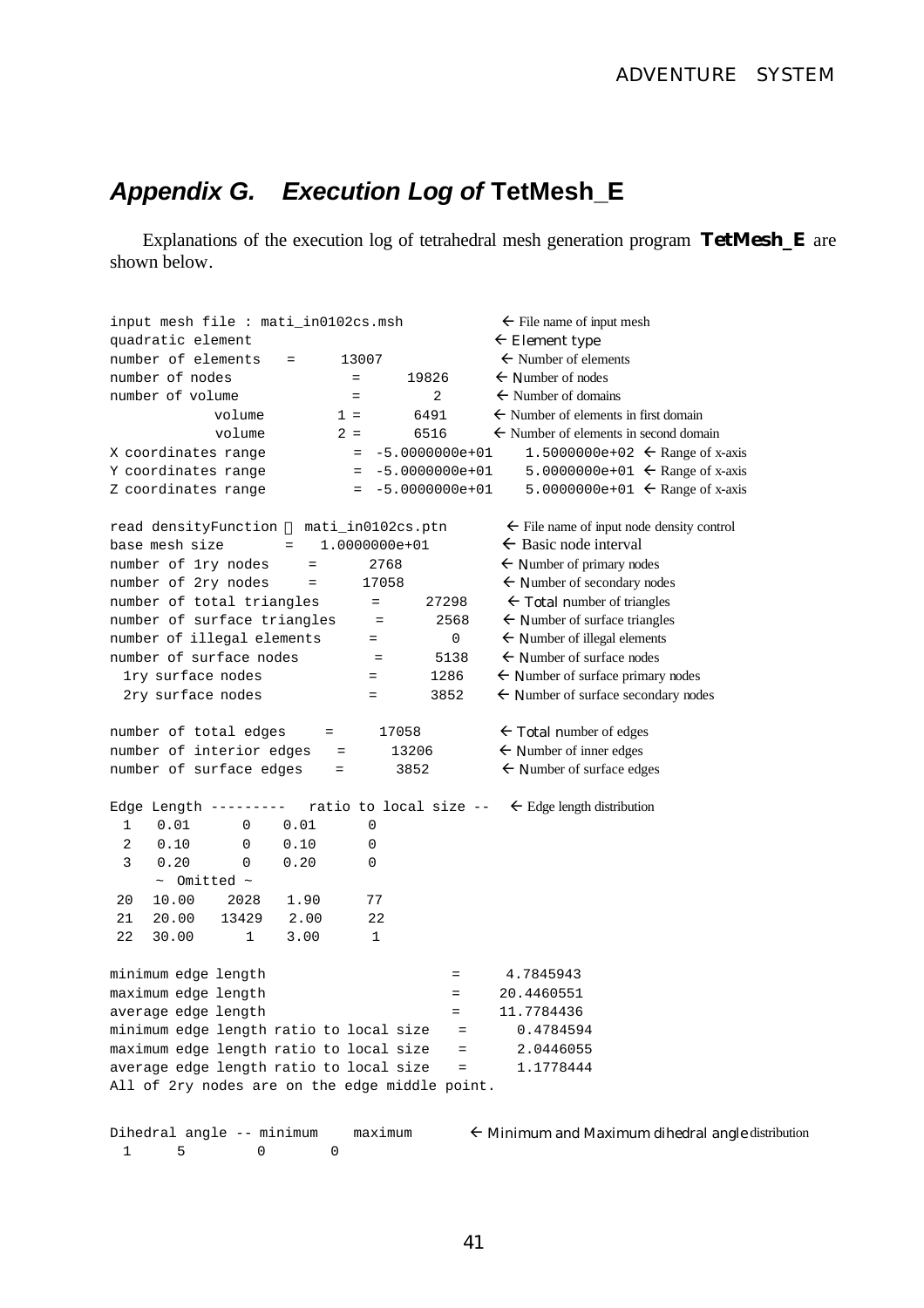| 2              | 10        | 1                          | 0                                            |     |                 |                                                                                                                        |                       |   |  |  |
|----------------|-----------|----------------------------|----------------------------------------------|-----|-----------------|------------------------------------------------------------------------------------------------------------------------|-----------------------|---|--|--|
| 3              | 15        | 63                         | 0                                            |     |                 |                                                                                                                        |                       |   |  |  |
| 4              | 20        | 155                        | 0                                            |     |                 |                                                                                                                        |                       |   |  |  |
|                |           | $\sim$ Omitted $\sim$      |                                              |     |                 |                                                                                                                        |                       |   |  |  |
| 32             | 160       | 0                          | 73                                           |     |                 |                                                                                                                        |                       |   |  |  |
| 33             | 165       | 0                          | 4                                            |     |                 |                                                                                                                        |                       |   |  |  |
| 34             | 170       | 0                          | 0                                            |     |                 |                                                                                                                        |                       |   |  |  |
| 35             | 175       | 0                          | 0                                            |     |                 |                                                                                                                        |                       |   |  |  |
| 36             | 180       | 0                          | 0                                            |     |                 |                                                                                                                        |                       |   |  |  |
|                |           |                            | minimum in minimum dihedral angle            |     | $=$             | 9.2923577                                                                                                              |                       |   |  |  |
|                |           |                            | maximum in minimum dihedral angle            |     | $=$             | 70.1424314                                                                                                             |                       |   |  |  |
|                |           |                            | minimum in maximum dihedral angle            |     | $=$             | 71.9159013                                                                                                             |                       |   |  |  |
|                |           |                            | maximum in maximum dihedral angle            |     | $=$             | 164.2051316                                                                                                            |                       |   |  |  |
|                |           |                            | average of minimum dihedral angle            |     | $=$             | 46.8098209                                                                                                             |                       |   |  |  |
|                |           |                            | average of maximum dihedral angle            |     | $=$             | 102.6634915                                                                                                            |                       |   |  |  |
|                |           | average of dihedral angle  |                                              |     | =               | 69.5994465                                                                                                             |                       |   |  |  |
|                |           | number of sliver elements  |                                              |     | $=$             |                                                                                                                        | 0                     |   |  |  |
|                |           | $max > 175$ & min < 5      |                                              |     | $=$             |                                                                                                                        | 0                     |   |  |  |
|                | max > 175 |                            |                                              |     | =               | 0                                                                                                                      |                       |   |  |  |
|                | min < 5   |                            |                                              | $=$ |                 | 0                                                                                                                      |                       |   |  |  |
|                |           |                            |                                              |     |                 |                                                                                                                        |                       |   |  |  |
|                |           |                            |                                              |     |                 | Regular tetrahedral edge length $\leftarrow$ Regular tetrahedral edge length of equivalent element volume distribution |                       |   |  |  |
|                |           |                            | distribution of equivalent element volume -- |     |                 |                                                                                                                        | ratio to local size - |   |  |  |
| 1              | 0.01      | 0                          |                                              |     |                 | 0.01                                                                                                                   | 0                     |   |  |  |
| 2              | 0.10      | 0                          |                                              |     |                 | 0.10                                                                                                                   | 0                     |   |  |  |
| 3              | 0.20      | 0                          |                                              |     |                 | 0.20                                                                                                                   | 0                     |   |  |  |
| $\overline{4}$ | 0.30      | 0                          |                                              |     |                 | 0.30                                                                                                                   | 0                     |   |  |  |
| 5              | 0.40      | 0                          |                                              |     |                 | 0.40                                                                                                                   | 0                     |   |  |  |
| 6              | 0.50      | 0                          |                                              |     |                 | 0.50                                                                                                                   | 0                     |   |  |  |
| 7              | 0.60      | 0                          |                                              |     |                 | 0.60                                                                                                                   | 0                     |   |  |  |
| 8              | 0.70      | 0                          |                                              |     |                 | 0.70                                                                                                                   | 14                    |   |  |  |
| 9              | 0.80      | 0                          |                                              |     |                 | 0.80                                                                                                                   | 193                   |   |  |  |
| 10             | 0.90      | 0                          |                                              |     |                 | 0.90                                                                                                                   | 645                   |   |  |  |
| 11             | 1.00      | 0                          |                                              |     |                 | 1.00                                                                                                                   | 2009                  |   |  |  |
| 12             | 2.00      | 0                          |                                              |     |                 | 1.10                                                                                                                   | 4362                  |   |  |  |
| 13             | 3.00      | 0                          |                                              |     |                 | 1.20                                                                                                                   | 4028                  |   |  |  |
| 14             | 4.00      | 0                          |                                              |     |                 | 1.30                                                                                                                   | 1386                  |   |  |  |
| 15             | 5.00      | 0                          |                                              |     |                 | 1.40                                                                                                                   | 312                   |   |  |  |
| 16             | 6.00      | 0                          |                                              |     |                 | 1.50                                                                                                                   | 50                    |   |  |  |
| 17             | 7.00      | 14                         |                                              |     |                 | 1.60                                                                                                                   | 8                     |   |  |  |
| 18             | 8.00      | 193                        |                                              |     |                 | 1.70                                                                                                                   | 0                     |   |  |  |
| 19             | 9.00      | 645                        |                                              |     |                 | 1.80                                                                                                                   | $\mathbf 0$           |   |  |  |
| 20             | 10.00     | 2009                       |                                              |     |                 | 1.90                                                                                                                   | 0                     |   |  |  |
| 21             | 20.00     | 10146                      |                                              |     |                 |                                                                                                                        | 2.00                  | 0 |  |  |
| 22             | 30.00     | 0                          |                                              |     |                 |                                                                                                                        | 3.00                  | 0 |  |  |
|                |           | minimum edge length        |                                              |     | $=$             | 6.2320287                                                                                                              |                       |   |  |  |
|                |           | maximum edge length        |                                              |     | $=$             | 15.8144499                                                                                                             |                       |   |  |  |
|                |           | average edge length        |                                              |     | $=$             | 10.8046704                                                                                                             |                       |   |  |  |
|                |           |                            | minimum edge length ratio to local size      |     | $\quad \  \  =$ | 0.6232029                                                                                                              |                       |   |  |  |
|                |           |                            | maximum edge length ratio to local size      |     | $\quad \  \  =$ | 1.5814450                                                                                                              |                       |   |  |  |
|                |           |                            | average edge length ratio to local size      |     | $\equiv$        | 1.0804670                                                                                                              |                       |   |  |  |
|                |           | number of illegal elements |                                              |     | $=$             | 0                                                                                                                      |                       |   |  |  |
|                |           |                            |                                              |     |                 |                                                                                                                        |                       |   |  |  |